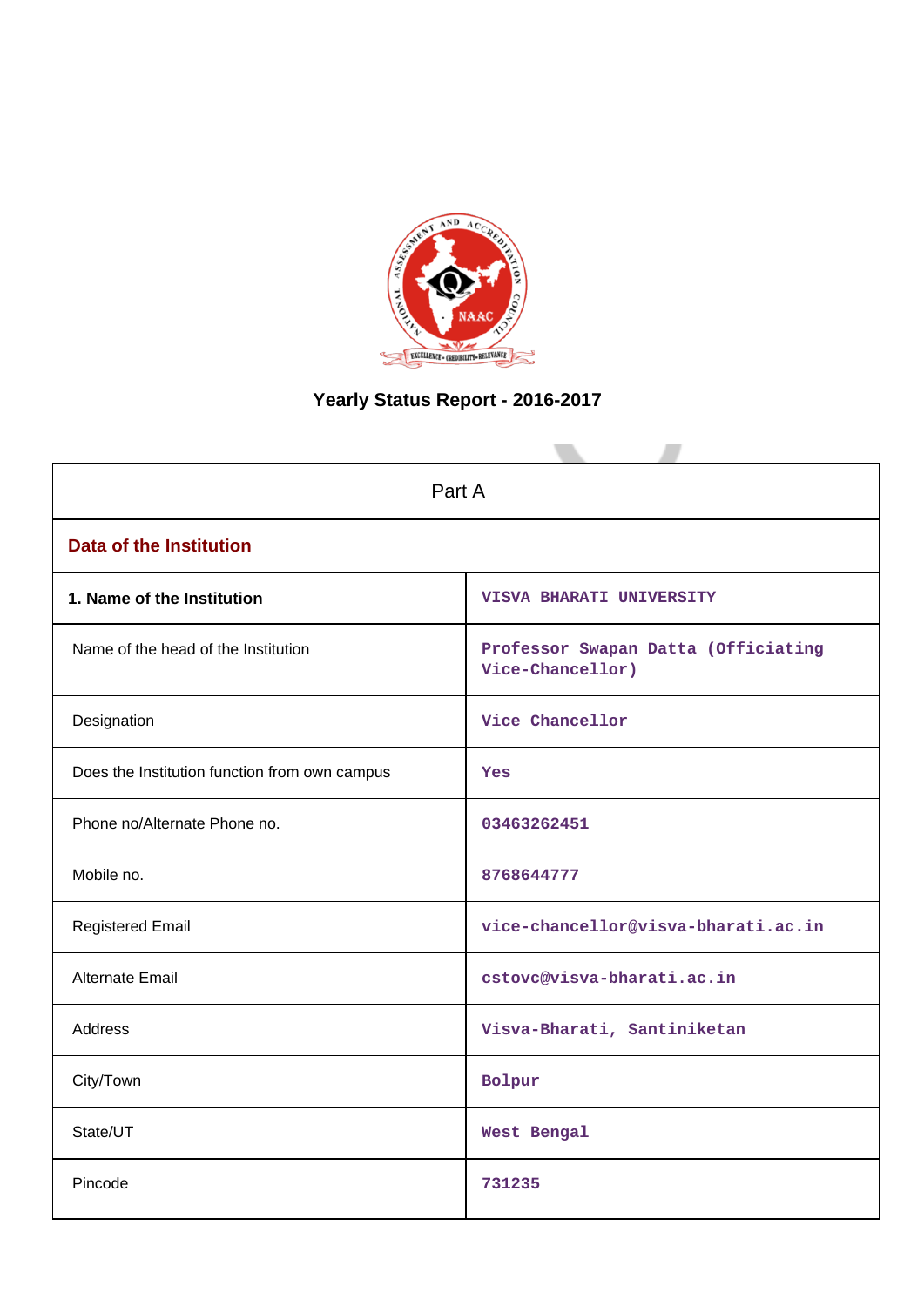| 2. Institutional Status                                                  |       |             |                                                                           |                                       |                                         |
|--------------------------------------------------------------------------|-------|-------------|---------------------------------------------------------------------------|---------------------------------------|-----------------------------------------|
| University                                                               |       |             | Central                                                                   |                                       |                                         |
| Type of Institution                                                      |       |             | Co-education                                                              |                                       |                                         |
| Location                                                                 |       |             | Rural                                                                     |                                       |                                         |
| <b>Financial Status</b>                                                  |       |             | central                                                                   |                                       |                                         |
| Name of the IQAC co-ordinator/Director                                   |       |             | Professor Amrit Sen                                                       |                                       |                                         |
| Phone no/Alternate Phone no.                                             |       |             | 09434113399                                                               |                                       |                                         |
| Mobile no.                                                               |       |             | 9434113399                                                                |                                       |                                         |
| <b>Registered Email</b>                                                  |       |             |                                                                           | coordinator.iqac@visva-bharati.ac.in  |                                         |
| Alternate Email                                                          |       |             |                                                                           | cstovc@visva-bharati.ac.in            |                                         |
| 3. Website Address                                                       |       |             |                                                                           |                                       |                                         |
| Web-link of the AQAR: (Previous Academic Year)                           |       |             | %202015-2016.pdf                                                          |                                       | http://www.visvabharati.ac.in/file/AQAR |
| 4. Whether Academic Calendar prepared during<br>the year                 |       |             | Yes                                                                       |                                       |                                         |
| if yes, whether it is uploaded in the institutional website:<br>Weblink: |       |             | https://drive.google.com/file/d/1INWIul<br>wNsRStKOlJeHlkhHYDZxOc63-/view |                                       |                                         |
| <b>5. Accrediation Details</b>                                           |       |             |                                                                           |                                       |                                         |
| Cycle                                                                    | Grade | <b>CGPA</b> | Year of                                                                   | Validity                              |                                         |
|                                                                          |       |             | Accrediation                                                              | Period From                           | Period To                               |
| $\mathbf{1}$                                                             | в     | 2.82        | 2015                                                                      | 12-May-2015                           | 11-May-2020                             |
| 6. Date of Establishment of IQAC                                         |       |             | $25 - Jan - 2011$                                                         |                                       |                                         |
| 7. Internal Quality Assurance System                                     |       |             |                                                                           |                                       |                                         |
|                                                                          |       |             | Quality initiatives by IQAC during the year for promoting quality culture |                                       |                                         |
| Item /Title of the quality initiative by<br><b>IQAC</b>                  |       |             | Date & Duration                                                           | Number of participants/ beneficiaries |                                         |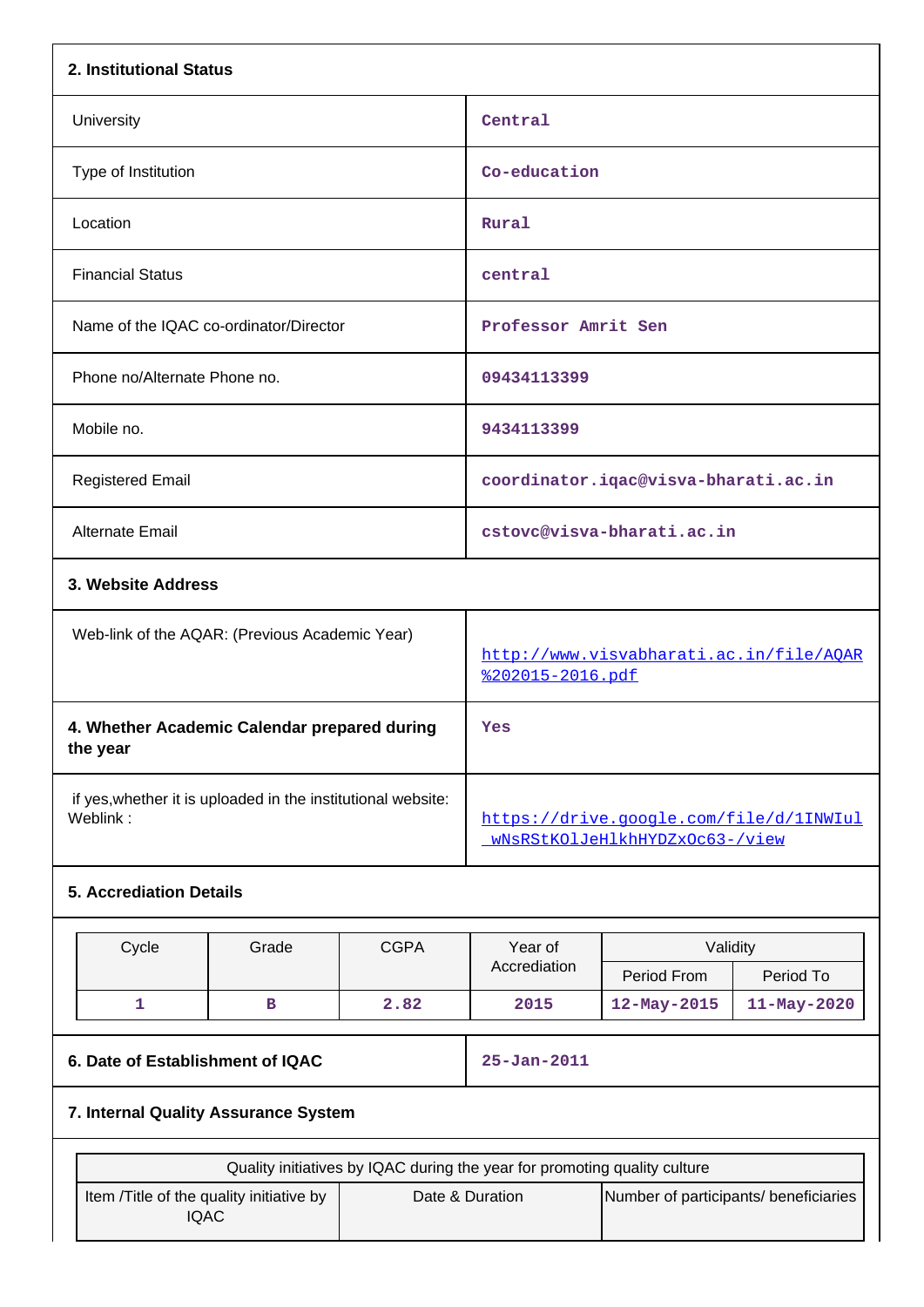| Minor and Major Changes | $30 - \text{Mar} - 2017$ |  |
|-------------------------|--------------------------|--|
| in Syllabus Revisions   | 180.                     |  |

## [View File](https://assessmentonline.naac.gov.in/public/Postacc/Quality_Initiatives/7558_Quality_Initiatives.xlsx)

# **8. Provide the list of Special Status conferred by Central/ State Government-UGC/CSIR/DST/DBT/ICMR/TEQIP/World Bank/CPE of UGC etc.**

| Institution/Departmen<br>t/Faculty                                                                                 | Scheme                                                |            | <b>Funding Agency</b> | Year of award with<br>duration | Amount   |
|--------------------------------------------------------------------------------------------------------------------|-------------------------------------------------------|------------|-----------------------|--------------------------------|----------|
| Chemistry                                                                                                          | $UGC - SAP$                                           |            | <b>UGC</b>            | 2013<br>1825                   | 7000000  |
| <b>ISERC</b>                                                                                                       | DST - FIST                                            |            | <b>DST</b>            | 2017<br>1825                   | 9300000  |
| Botany                                                                                                             | DST - FIST<br>Level 1                                 |            | <b>DST</b>            | 2015<br>1825                   | 13600000 |
| Botany                                                                                                             | UGC - DRS Level<br>$\overline{\mathbf{2}}$            | <b>UGC</b> |                       | 2015<br>1825                   | 8600000  |
| Environmental<br>Sciences                                                                                          | DST - FIST<br>Level 3                                 |            | <b>DST</b>            | 2014<br>1825                   | 10120100 |
| Zoology                                                                                                            | DST - FIST<br>Level 3                                 |            | <b>DST</b>            | 2014<br>1825                   | 34300000 |
| Economics                                                                                                          | UGC-SAP Level 2                                       |            | <b>UGC</b>            | 2015<br>1825                   | 10000000 |
| History                                                                                                            | UGC-SAP Level 3                                       |            | <b>UGC</b>            | 2015<br>1825                   | 4700000  |
| Education                                                                                                          | UGC-SAP Level 1                                       |            | <b>UGC</b>            | 2015<br>1825                   | 8500000  |
| English                                                                                                            | UGC-SAP Level 2                                       |            | <b>UGC</b>            | 2015<br>1825                   | 5250000  |
|                                                                                                                    |                                                       |            | View File             |                                |          |
| <b>NAAC</b> guidelines:                                                                                            | 9. Whether composition of IQAC as per latest          |            | Yes                   |                                |          |
|                                                                                                                    | Upload latest notification of formation of IQAC       |            | View File             |                                |          |
| year :                                                                                                             | 10. Number of IQAC meetings held during the           |            | 1                     |                                |          |
| The minutes of IQAC meeting and compliances to the<br>decisions have been uploaded on the institutional<br>website |                                                       |            | Yes                   |                                |          |
|                                                                                                                    | Upload the minutes of meeting and action taken report |            | View File             |                                |          |
| 11. Whether IQAC received funding from any of<br>the funding agency to support its activities<br>during the year?  |                                                       |            |                       |                                |          |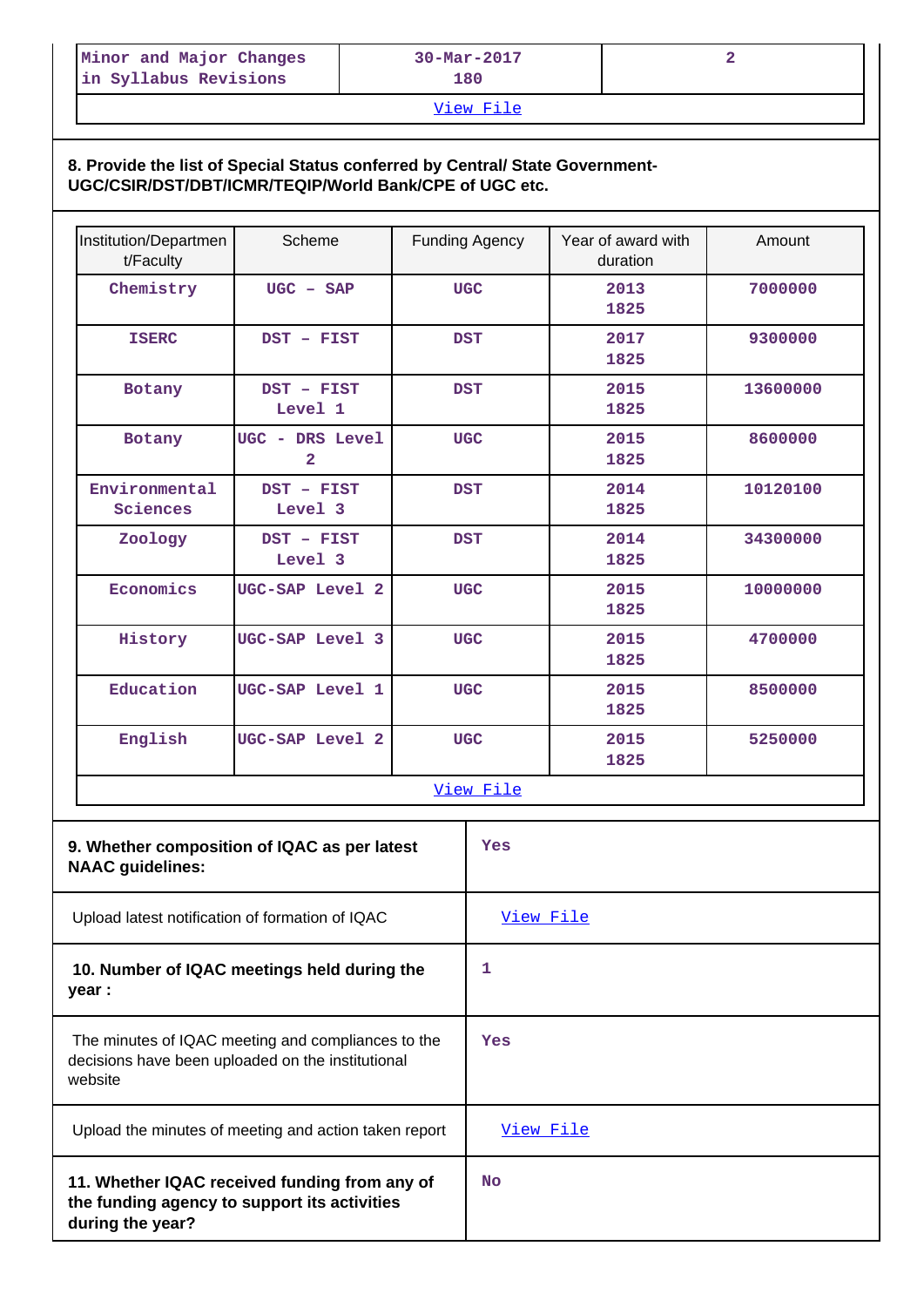## **12. Significant contributions made by IQAC during the current year(maximum five bullets)**

**• The IQAC played a lead role in collecting and collating data and coordinated with students, teachers, staff and alumni resulting in the university securing a #11 ranking in NIRF. The IQAC also took central space in a similar exercise on important markers of performance indices for the process of uploading of data on the AISHE portal. • The IQAC was responsible for the improvement in the holistic perception of the university across academic, administrative, sociocultural, government, institutional and local/national/global community levels. • The IQAC actively encouraged and appraised all faculty members towards conducting multiple researches in their primary and peripheral areas of interest and expertise. • Revisions, incorporations and upgradation of syllabi as well as introduction of new courses and areas/specialisations of study across various departments and schools were encouraged and initiated by the IQAC.**

## [View File](https://assessmentonline.naac.gov.in/public/Postacc/Contribution/7558_Contribution.xlsx)

## **13. Plan of action chalked out by the IQAC in the beginning of the academic year towards Quality Enhancement and outcome achieved by the end of the academic year**

| Plan of Action                                                                         | Achivements/Outcomes                                                                                                                                                                                                                                                                                                                                                                                                                      |
|----------------------------------------------------------------------------------------|-------------------------------------------------------------------------------------------------------------------------------------------------------------------------------------------------------------------------------------------------------------------------------------------------------------------------------------------------------------------------------------------------------------------------------------------|
| Promotion of students' extra-<br>curricular/co-curricular development<br>and expansion | Completed; as well as in progress in<br>collaboration with other bodies of the<br>university.                                                                                                                                                                                                                                                                                                                                             |
| Improvement of placements of students.                                                 | Completed; as well as in progress.                                                                                                                                                                                                                                                                                                                                                                                                        |
| Initiating/instituting various<br>committees in departments, schools and<br>institutes | Completed; as well as in progress.                                                                                                                                                                                                                                                                                                                                                                                                        |
| Improving the perception of the<br>university                                          | In progress; this is an ongoing<br>process.                                                                                                                                                                                                                                                                                                                                                                                               |
| Revisions and changes in syllabi.                                                      | This is an ongoing process: some have<br>been completed and the rest are in<br>progress.                                                                                                                                                                                                                                                                                                                                                  |
| Research promotion within the<br>university                                            | The IQAC took initiative and helped<br>faculty members in their research<br>aptitude as well as sharing of<br>resources and infrastructure within the<br>university. The IQAC helped and guided<br>individual faculty members, laboratory<br>groups and other conglomerates of<br>academics within the university as well<br>as collaborative efforts towards proper<br>and reputed journals at the national<br>and international levels. |
| Preparation of AQAR 2016-17.                                                           | Preparation is complete, but the<br>uploading had been pushed back                                                                                                                                                                                                                                                                                                                                                                        |
| $Feedback - Alumni.$                                                                   | Feedback system being prepared for<br>circulation                                                                                                                                                                                                                                                                                                                                                                                         |
| Stakeholder Feedback - Students.                                                       | Feedback system prepared but not<br>initiated                                                                                                                                                                                                                                                                                                                                                                                             |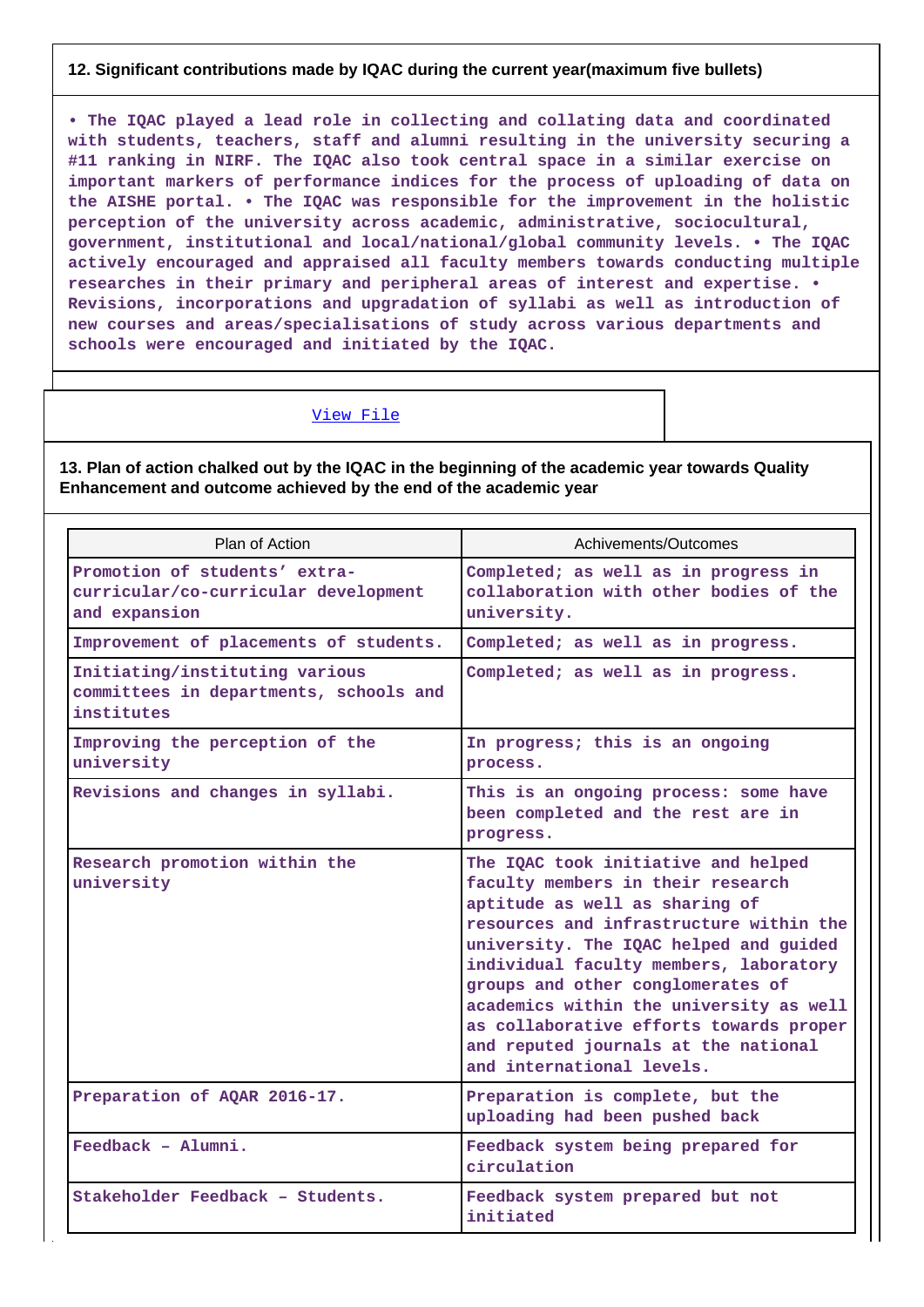|                                                                                                                      | <u>View File</u>                                                                                                                                                                                                                                                                                                                                                                                                                                                                                                                                                                                                                                                                                                                                                                                                                                                                                                                                                                                                                                                                                                                                                                                                                             |
|----------------------------------------------------------------------------------------------------------------------|----------------------------------------------------------------------------------------------------------------------------------------------------------------------------------------------------------------------------------------------------------------------------------------------------------------------------------------------------------------------------------------------------------------------------------------------------------------------------------------------------------------------------------------------------------------------------------------------------------------------------------------------------------------------------------------------------------------------------------------------------------------------------------------------------------------------------------------------------------------------------------------------------------------------------------------------------------------------------------------------------------------------------------------------------------------------------------------------------------------------------------------------------------------------------------------------------------------------------------------------|
| 14. Whether AQAR was placed before statutory<br>body?                                                                | Yes                                                                                                                                                                                                                                                                                                                                                                                                                                                                                                                                                                                                                                                                                                                                                                                                                                                                                                                                                                                                                                                                                                                                                                                                                                          |
| Name of Statutory Body                                                                                               | <b>Meeting Date</b>                                                                                                                                                                                                                                                                                                                                                                                                                                                                                                                                                                                                                                                                                                                                                                                                                                                                                                                                                                                                                                                                                                                                                                                                                          |
| Executive Council                                                                                                    | 29-Sep-2020                                                                                                                                                                                                                                                                                                                                                                                                                                                                                                                                                                                                                                                                                                                                                                                                                                                                                                                                                                                                                                                                                                                                                                                                                                  |
| 15. Whether NAAC/or any other accredited<br>body(s) visited IQAC or interacted with it to<br>assess the functioning? | <b>No</b>                                                                                                                                                                                                                                                                                                                                                                                                                                                                                                                                                                                                                                                                                                                                                                                                                                                                                                                                                                                                                                                                                                                                                                                                                                    |
| 16. Whether institutional data submitted to<br><b>AISHE:</b>                                                         | Yes                                                                                                                                                                                                                                                                                                                                                                                                                                                                                                                                                                                                                                                                                                                                                                                                                                                                                                                                                                                                                                                                                                                                                                                                                                          |
| <b>Year of Submission</b>                                                                                            | 2017                                                                                                                                                                                                                                                                                                                                                                                                                                                                                                                                                                                                                                                                                                                                                                                                                                                                                                                                                                                                                                                                                                                                                                                                                                         |
| Date of Submission                                                                                                   | $10 - Apr - 2017$                                                                                                                                                                                                                                                                                                                                                                                                                                                                                                                                                                                                                                                                                                                                                                                                                                                                                                                                                                                                                                                                                                                                                                                                                            |
| 17. Does the Institution have Management<br><b>Information System?</b>                                               | Yes                                                                                                                                                                                                                                                                                                                                                                                                                                                                                                                                                                                                                                                                                                                                                                                                                                                                                                                                                                                                                                                                                                                                                                                                                                          |
| If yes, give a brief descripiton and a list of modules<br>currently operational (maximum 500 words)                  | VisvaBharati uses various efficient<br>Management Information Systems at<br>VisvaBharati across academic,<br>administrative and other parameters.<br>They are as follows: 1. The accounts<br>and finance sections of the university<br>rely on and use a variety of software<br>and systems to map, control and<br>disburse various payments across<br>academic and administrative types of<br>jobs. 2. The Central Library at<br>VisvaBharati subscribes to various<br>ejournals and is - in tandem with the<br>Computer Centre next doors - a space<br>dedicated to online access to the<br>internet and webbasedresources for<br>teachers, students, employees and other<br>users where computer terminals are<br>housed. A large number of books,<br>manuscripts and other holdings of the<br>various libraries - including the<br>prestigious Rabindra Bhavana Library -<br>are in the process of being digitised<br>for further dissemination and access.<br>The Central Library is using the<br>INFLBNET network and is also providing<br>URKUND antiplagiarism software for use<br>of teachers and scholars. 3. The<br>university at present uses the NKN<br>(National Knowledge Network) which is<br>available at most academic and |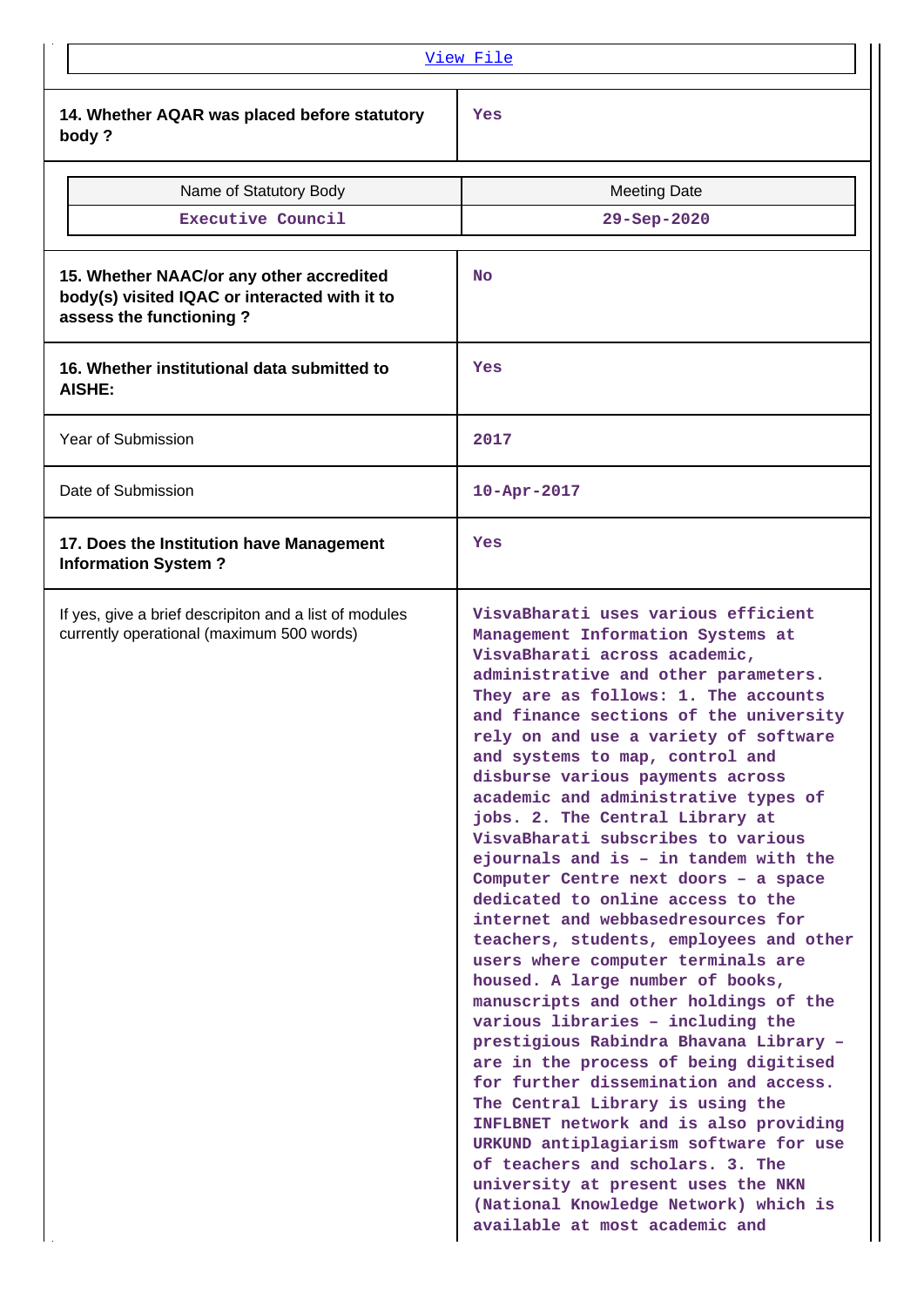**administrative departments/offices, libraries, museums and other areas in both Santiniketan and Sriniketan campuses the university is presently looking at the feasibility of introducing wireless fidelity (WiFi) network in the campus primarily to benefit students and hostel boarders. 4. VisvaBharati is aware of the giant strides made in digital communication, internet connectivity and officeautomation and is eager to join the revolution using a single overarching system to control and shape the flow of information which will benefit all stakeholders of the university as well as act as a bridge with the outside world of academia and administration.**

|                                                                                                                        |                             | Part B               |           |                                            |  |                      |
|------------------------------------------------------------------------------------------------------------------------|-----------------------------|----------------------|-----------|--------------------------------------------|--|----------------------|
| <b>CRITERION I - CURRICULAR ASPECTS</b>                                                                                |                             |                      |           |                                            |  |                      |
| 1.1 - Curriculum Design and Development                                                                                |                             |                      |           |                                            |  |                      |
| 1.1.1 - Programmes for which syllabus revision was carried out during the Academic year                                |                             |                      |           |                                            |  |                      |
| Name of Programme                                                                                                      | Programme Code              |                      |           | Programme Specialization                   |  | Date of Revision     |
| <b>BA</b>                                                                                                              | 61                          |                      |           | Social Work                                |  | 30/03/2017           |
| <b>MA</b>                                                                                                              | 62                          |                      |           | Social Work                                |  | 30/03/2017           |
| <b>MSC</b>                                                                                                             | 32                          |                      |           | Mathematics                                |  | 30/03/2017           |
| <b>BA</b>                                                                                                              | 108                         |                      |           | Hindi                                      |  | 01/07/2016           |
| MA (Journalism)                                                                                                        | 22                          |                      |           | Journalism                                 |  | 07/07/2016           |
| MPhil                                                                                                                  | 23                          |                      |           | Women Studies                              |  | 30/05/2016           |
| PhD or DPhil                                                                                                           | 28                          |                      |           | Women Studies                              |  | 30/05/2016           |
| <b>BA</b>                                                                                                              | 21                          |                      | History   |                                            |  | 01/07/2017           |
|                                                                                                                        |                             |                      | View File |                                            |  |                      |
| 1.1.2 - Programmes/ courses focussed on employability/ entrepreneurship/ skill development during the Academic<br>year |                             |                      |           |                                            |  |                      |
| Programme with<br>Code                                                                                                 | Programme<br>Specialization | Date of Introduction |           | Course with Code                           |  | Date of Introduction |
| <b>MDes</b>                                                                                                            |                             | 01/07/2016           |           | $[MTD-I/01] -$<br>Aesthetic Skill<br>(626) |  | 01/07/2016           |
| <b>MDes</b>                                                                                                            |                             | 01/07/2016           |           | $[MTD-I/02]$ -<br>Design Overview<br>(626) |  | 01/07/2016           |
| <b>MDes</b>                                                                                                            |                             | 01/07/2016           |           | $[MTD-I/03]$<br>Textile                    |  | 01/07/2016           |

**Technology (626)**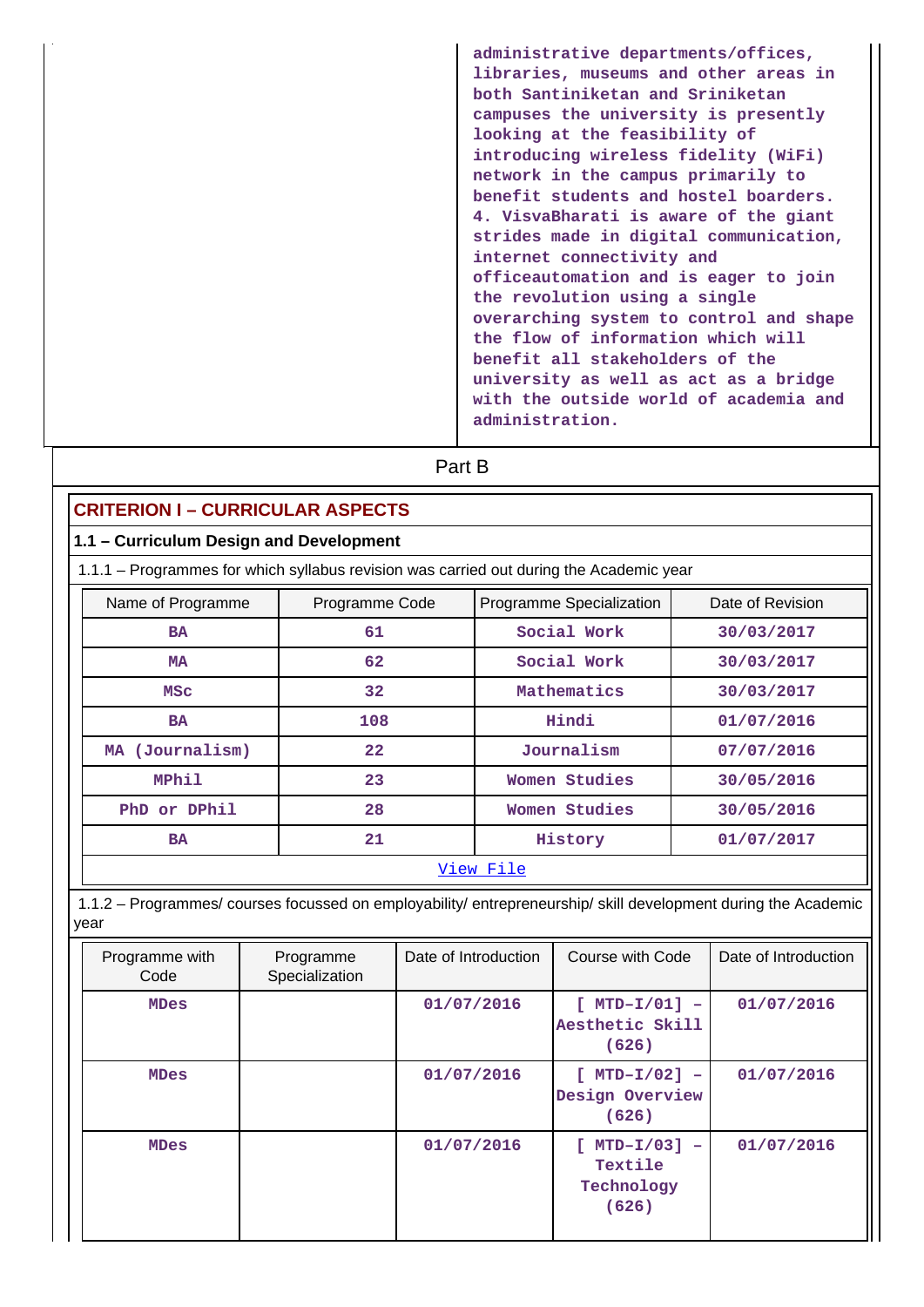| <b>MDes</b>                                                                                      | 01/07/2016                                                                                        | $[MTD-I/04]$ -<br>Design Project<br>$- I (626)$<br>(Surface)<br>Ornamentation)               | 01/07/2016            |
|--------------------------------------------------------------------------------------------------|---------------------------------------------------------------------------------------------------|----------------------------------------------------------------------------------------------|-----------------------|
| <b>MDes</b>                                                                                      | 01/07/2016                                                                                        | $[MTD-TI/01]$<br>- Design<br>Project - II<br>(Woven) (626)                                   | 01/07/2016            |
| <b>MDes</b>                                                                                      | 01/07/2016                                                                                        | $[MTD-TI/02]$<br>- Design<br>Project - III<br>(626) (Dyed and<br>Printed)                    | 01/07/2016            |
| <b>MDes</b>                                                                                      | 01/07/2016                                                                                        | $[MTD-TI/03]$<br>- Technology of<br>Dyeing and<br>Printing $-626$                            | 01/07/2016            |
| <b>MDes</b>                                                                                      | 01/07/2016                                                                                        | $[$ MTD-III/01]<br>- Design<br>Project - IV<br>(626) (Module<br>3- surface<br>ornamentation) | 01/07/2016            |
| <b>MDes</b>                                                                                      | 01/07/2016                                                                                        | $[MTD-III/01]$<br>- Design<br>Project - IV<br>(626) (Module 2<br>Dyed and<br>printed         | 01/07/2016            |
| <b>MDes</b>                                                                                      | 01/07/2016                                                                                        | $[$ MTD-III/01]<br>- Design<br>Project - IV<br>(626) (Module 1<br>Woven<br>textiles)         | 01/07/2016            |
|                                                                                                  | View File                                                                                         |                                                                                              |                       |
| 1.2 - Academic Flexibility<br>1.2.1 - New programmes/courses introduced during the Academic year |                                                                                                   |                                                                                              |                       |
| Programme/Course                                                                                 | Programme Specialization                                                                          |                                                                                              | Dates of Introduction |
| <b>MSC</b>                                                                                       | Statistics/Statistical<br>Genetics (MSE-2)(311)                                                   | 01/07/2016                                                                                   |                       |
| <b>MSC</b>                                                                                       | Statistics/Categorical<br>data analysis and<br>advanced data analysis<br>techniques (MSC-32)(311) |                                                                                              | 01/07/2016            |
| <b>MSC</b>                                                                                       | Statistics/Regression<br>Techniques (MSC-12)(311)                                                 |                                                                                              | 01/07/2016            |
| PhD or DPhil                                                                                     | Design                                                                                            |                                                                                              | 01/01/2017            |
| <b>BVoc</b>                                                                                      | Pottery and Ceramic                                                                               |                                                                                              | 01/07/2016            |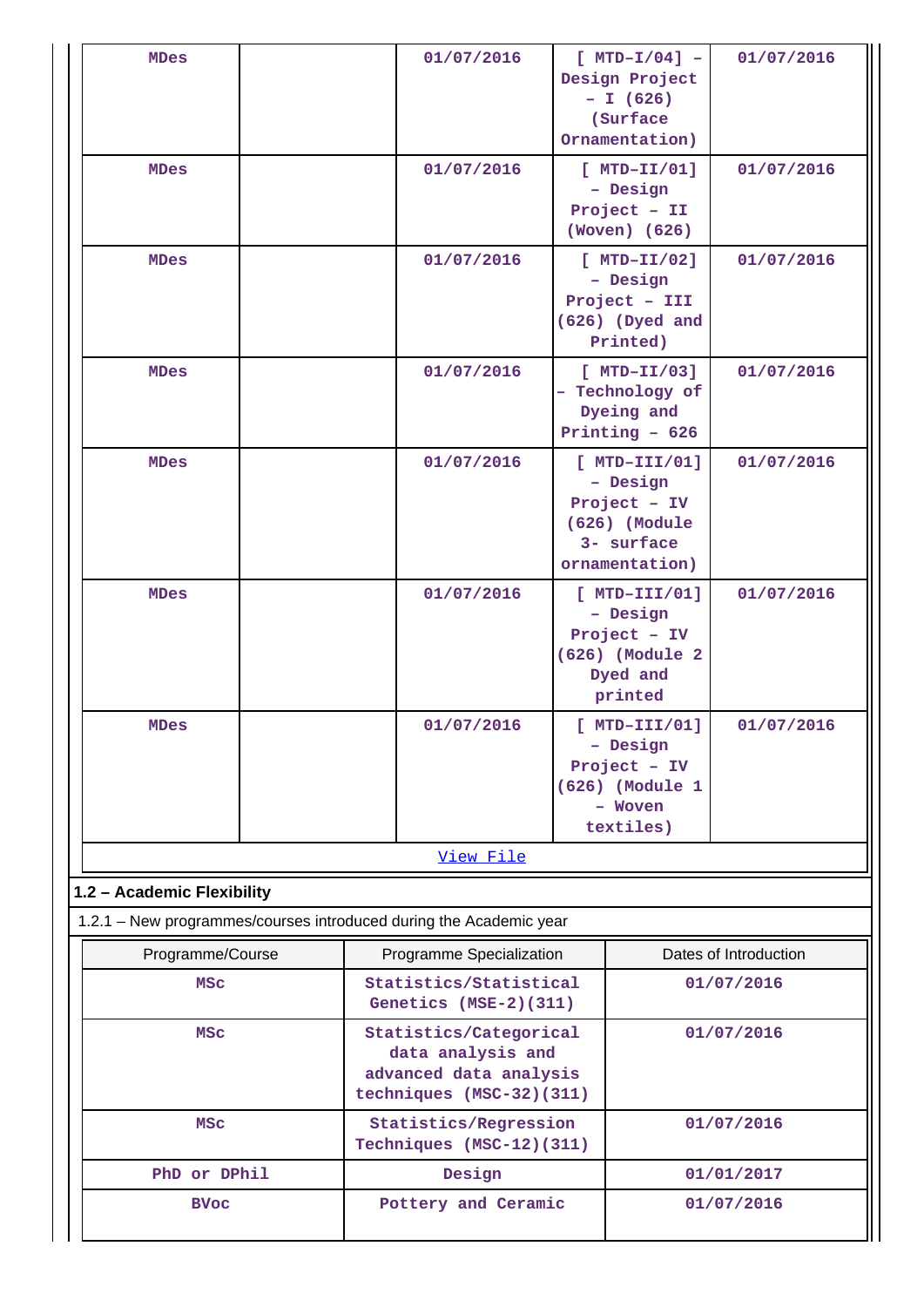| <b>MDes</b>                                                                                                                                           | Furniture and Interior                                                                                           | 01/07/2016                                                      |
|-------------------------------------------------------------------------------------------------------------------------------------------------------|------------------------------------------------------------------------------------------------------------------|-----------------------------------------------------------------|
| <b>MDes</b>                                                                                                                                           | Ceramics and Glass                                                                                               | 01/07/2016                                                      |
| <b>MDes</b>                                                                                                                                           | Textiles                                                                                                         | 01/07/2016                                                      |
| <b>MSC</b>                                                                                                                                            | Poultry Science                                                                                                  | 01/07/2016                                                      |
|                                                                                                                                                       | View File                                                                                                        |                                                                 |
| 1.2.2 - Programmes in which Choice Based Credit System (CBCS)/Elective Course System implemented at the<br>University level during the Academic year. |                                                                                                                  |                                                                 |
| Name of programmes adopting<br><b>CBCS</b>                                                                                                            | Programme Specialization                                                                                         | Date of implementation of<br><b>CBCS/Elective Course System</b> |
| <b>BSW</b>                                                                                                                                            |                                                                                                                  | 30/03/2017                                                      |
| <b>MSW</b>                                                                                                                                            |                                                                                                                  | 30/03/2017                                                      |
| 1.3 - Curriculum Enrichment                                                                                                                           |                                                                                                                  |                                                                 |
| 1.3.1 – Value-added courses imparting transferable and life skills offered during the year                                                            |                                                                                                                  |                                                                 |
| <b>Value Added Courses</b>                                                                                                                            | Date of Introduction                                                                                             | <b>Number of Students Enrolled</b>                              |
| Annual Leadership<br>Training Camp                                                                                                                    | 13/03/2017                                                                                                       | 86                                                              |
| Personality and<br>Leadership Development<br>Programme for Nation<br>Building                                                                         | 11/09/2016                                                                                                       | 25                                                              |
|                                                                                                                                                       | View File                                                                                                        |                                                                 |
| 1.3.2 - Field Projects / Internships under taken during the year                                                                                      |                                                                                                                  |                                                                 |
| Project/Programme Title                                                                                                                               | Programme Specialization                                                                                         | No. of students enrolled for Field<br>Projects / Internships    |
| BSc(Agriculture)                                                                                                                                      | RAWE 01 Crop Production                                                                                          | 47                                                              |
| BSc(Agriculture)                                                                                                                                      | RAWE 02 Crop Protection                                                                                          | 47                                                              |
| BSc(Agriculture)                                                                                                                                      | RAWE 03 Rural Economics                                                                                          | 47                                                              |
| BSc(Agriculture)                                                                                                                                      | RAWE 04 Extension<br>Programme                                                                                   | 47                                                              |
| BSc(Agriculture)                                                                                                                                      | RAWE 05 Research Station<br>/ KVK / DAATT Centre<br>Activities and Attachment<br>to the Agro-based<br>Industries | 47                                                              |
| BSc(Agriculture)                                                                                                                                      | ELCP 02 Integrated<br>Farming Systems                                                                            | 29                                                              |
| BSc(Agriculture)                                                                                                                                      | ELCP 03 Water Management<br>(Watershed, Micro<br>Irrigation, Problematic<br>Water)                               | 29                                                              |
| BSc(Agriculture)                                                                                                                                      | ELCP 04 Integrated<br>Nutrient Management                                                                        | 29                                                              |
| BSc(Agriculture)                                                                                                                                      | ELCP 05 Soil Management<br>(Conservation,<br>Problematic Soil, and<br>Soil Quality)                              | 29                                                              |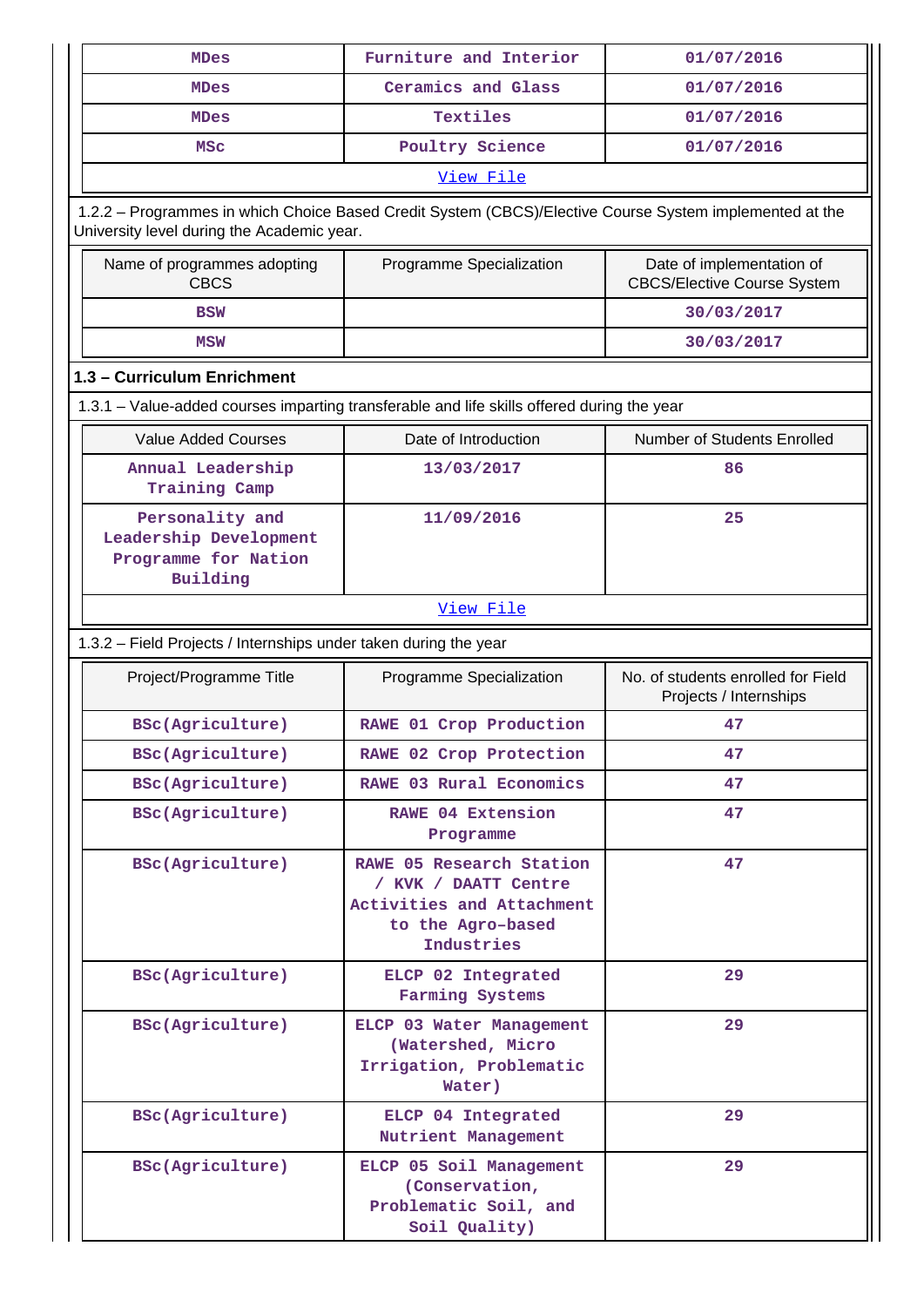| BSc(Agriculture)                                                                                                                    |                                                  |                 | ELCP 06 Remote Sensing<br>and Geographical<br>Information System for<br>Natural Resource<br>Management and Land Use<br>Planning |  |                      | 29                       |
|-------------------------------------------------------------------------------------------------------------------------------------|--------------------------------------------------|-----------------|---------------------------------------------------------------------------------------------------------------------------------|--|----------------------|--------------------------|
|                                                                                                                                     |                                                  |                 | View File                                                                                                                       |  |                      |                          |
| 1.4 - Feedback System                                                                                                               |                                                  |                 |                                                                                                                                 |  |                      |                          |
| 1.4.1 – Whether structured feedback received from all the stakeholders.                                                             |                                                  |                 |                                                                                                                                 |  |                      |                          |
| <b>Students</b>                                                                                                                     |                                                  |                 |                                                                                                                                 |  | No                   |                          |
| <b>Teachers</b>                                                                                                                     |                                                  |                 |                                                                                                                                 |  | No                   |                          |
| Employers                                                                                                                           |                                                  |                 |                                                                                                                                 |  | No                   |                          |
| Alumni<br><b>No</b>                                                                                                                 |                                                  |                 |                                                                                                                                 |  |                      |                          |
| Parents                                                                                                                             |                                                  | No              |                                                                                                                                 |  |                      |                          |
| 1.4.2 - How the feedback obtained is being analyzed and utilized for overall development of the institution?<br>(maximum 500 words) |                                                  |                 |                                                                                                                                 |  |                      |                          |
| <b>Feedback Obtained</b>                                                                                                            |                                                  |                 |                                                                                                                                 |  |                      |                          |
| No structured feedback was collected.                                                                                               |                                                  |                 |                                                                                                                                 |  |                      |                          |
| <b>CRITERION II - TEACHING- LEARNING AND EVALUATION</b>                                                                             |                                                  |                 |                                                                                                                                 |  |                      |                          |
| 2.1 - Student Enrolment and Profile                                                                                                 |                                                  |                 |                                                                                                                                 |  |                      |                          |
| 2.1.1 - Demand Ratio during the year                                                                                                |                                                  |                 |                                                                                                                                 |  |                      |                          |
| Name of the                                                                                                                         | Programme                                        | Number of seats |                                                                                                                                 |  | Number of            | <b>Students Enrolled</b> |
| Programme                                                                                                                           | Specialization                                   | available       |                                                                                                                                 |  | Application received |                          |
| PhD or DPhil                                                                                                                        | Plant<br>Protection                              | 10              |                                                                                                                                 |  | 26                   | 4                        |
| MSc(Agriculture                                                                                                                     | Plant<br>Protection                              | 10              |                                                                                                                                 |  | 109                  | 10                       |
| MSc(Agriculture                                                                                                                     | Genetics and<br>Plant Breeding                   | 6               |                                                                                                                                 |  | 95                   | $\overline{4}$           |
| MSc(Agriculture                                                                                                                     | Agricultural<br>Extension                        | 10              |                                                                                                                                 |  | 163                  | 10                       |
| MSc(Agriculture<br><sup>)</sup>                                                                                                     | Horticulture                                     | 10              |                                                                                                                                 |  | 65                   | 10                       |
| MSc(Agriculture                                                                                                                     | Soil Science<br>and<br>Agricultural<br>Chemistry |                 | 10                                                                                                                              |  | 128                  | 10                       |
| <b>MSC</b>                                                                                                                          | Agronomy                                         | 15              |                                                                                                                                 |  | 270                  | 15                       |
| <b>BSc(Agriculture</b>                                                                                                              | Nil                                              | 55              |                                                                                                                                 |  | 3966                 | 50                       |
|                                                                                                                                     |                                                  |                 | View File                                                                                                                       |  |                      |                          |
| 2.2 - Catering to Student Diversity                                                                                                 |                                                  |                 |                                                                                                                                 |  |                      |                          |
| 2.2.1 - Student - Full time teacher ratio (current year data)                                                                       |                                                  |                 |                                                                                                                                 |  |                      |                          |
| Year                                                                                                                                | Number of                                        | Number of       | Number of                                                                                                                       |  | Number of            | Number of                |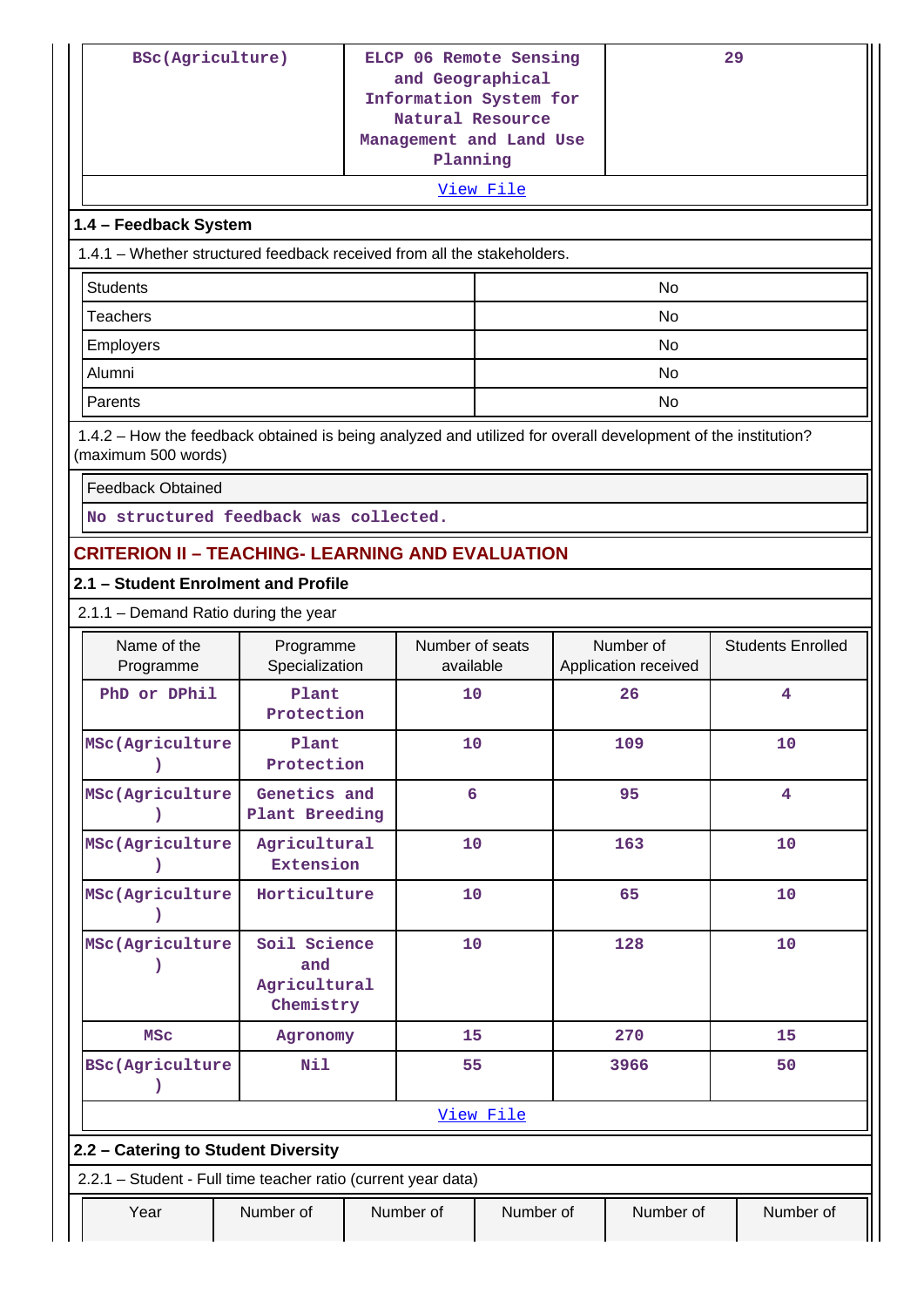|                                                                                                                                                           | students enrolled<br>in the institution<br>(UG)           |                         |                     | students enrolled<br>in the institution<br>(PG)                                     | fulltime teachers<br>available in the<br>institution<br>teaching only UG<br>courses |                                                     | fulltime teachers<br>available in the<br>institution<br>teaching only PG<br>courses |                     | teachers<br>teaching both UG<br>and PG courses                                                                                                                                                                                                                                                                                                                                                                                                                                                                                                                                                                                                                                                                                                                                                                                                                                                                                   |
|-----------------------------------------------------------------------------------------------------------------------------------------------------------|-----------------------------------------------------------|-------------------------|---------------------|-------------------------------------------------------------------------------------|-------------------------------------------------------------------------------------|-----------------------------------------------------|-------------------------------------------------------------------------------------|---------------------|----------------------------------------------------------------------------------------------------------------------------------------------------------------------------------------------------------------------------------------------------------------------------------------------------------------------------------------------------------------------------------------------------------------------------------------------------------------------------------------------------------------------------------------------------------------------------------------------------------------------------------------------------------------------------------------------------------------------------------------------------------------------------------------------------------------------------------------------------------------------------------------------------------------------------------|
| 2016                                                                                                                                                      | 2312                                                      |                         |                     | 2283                                                                                | 19                                                                                  |                                                     | 135                                                                                 |                     | 539                                                                                                                                                                                                                                                                                                                                                                                                                                                                                                                                                                                                                                                                                                                                                                                                                                                                                                                              |
| 2.3 - Teaching - Learning Process                                                                                                                         |                                                           |                         |                     |                                                                                     |                                                                                     |                                                     |                                                                                     |                     |                                                                                                                                                                                                                                                                                                                                                                                                                                                                                                                                                                                                                                                                                                                                                                                                                                                                                                                                  |
| 2.3.1 - Percentage of teachers using ICT for effective teaching with Learning Management Systems (LMS), E-<br>learning resources etc. (current year data) |                                                           |                         |                     |                                                                                     |                                                                                     |                                                     |                                                                                     |                     |                                                                                                                                                                                                                                                                                                                                                                                                                                                                                                                                                                                                                                                                                                                                                                                                                                                                                                                                  |
| Number of<br><b>Teachers on Roll</b>                                                                                                                      | Number of<br>teachers using<br>ICT (LMS, e-<br>Resources) |                         |                     | <b>ICT Tools and</b><br>resources<br>available                                      | Number of ICT<br>enabled<br>Classrooms                                              |                                                     | Numberof smart<br>classrooms                                                        |                     | E-resources and<br>techniques used                                                                                                                                                                                                                                                                                                                                                                                                                                                                                                                                                                                                                                                                                                                                                                                                                                                                                               |
| 500                                                                                                                                                       | 230                                                       |                         |                     | 240                                                                                 | 60                                                                                  |                                                     | 5                                                                                   |                     | 7                                                                                                                                                                                                                                                                                                                                                                                                                                                                                                                                                                                                                                                                                                                                                                                                                                                                                                                                |
| View File of ICT Tools and resources                                                                                                                      |                                                           |                         |                     |                                                                                     |                                                                                     |                                                     |                                                                                     |                     |                                                                                                                                                                                                                                                                                                                                                                                                                                                                                                                                                                                                                                                                                                                                                                                                                                                                                                                                  |
|                                                                                                                                                           |                                                           |                         |                     |                                                                                     | No file uploaded.                                                                   |                                                     |                                                                                     |                     |                                                                                                                                                                                                                                                                                                                                                                                                                                                                                                                                                                                                                                                                                                                                                                                                                                                                                                                                  |
| 2.3.2 - Students mentoring system available in the institution? Give details. (maximum 500 words)                                                         |                                                           |                         |                     |                                                                                     |                                                                                     |                                                     |                                                                                     |                     |                                                                                                                                                                                                                                                                                                                                                                                                                                                                                                                                                                                                                                                                                                                                                                                                                                                                                                                                  |
|                                                                                                                                                           |                                                           |                         |                     | strictly followed                                                                   |                                                                                     |                                                     |                                                                                     |                     | In an unique approach, every working days department conducts assemblies at 6.00am, 10.20 am, 4.00pm and<br>6.00pm where faculty members interact with the students and communicate different information related to<br>curricular, co-curricular and extra-curricular activities of the department, Bhavana and the University as a whole.<br>Frequently students are evaluated on their practical proficiencies and academic progress by their concerned<br>teachers in order to guide them to overcome their deficiencies. Every week end all students are assembled for<br>their Intramural sports and cultural competitions wherein they interact with the teachers and they receive<br>feedback from the teachers about their progress. Formative evaluation is also conducted by individual faculty at<br>their own level for providing student feedback. Besides these, the Universities stipulated evaluation system is |
| Number of students enrolled in the<br>institution                                                                                                         |                                                           |                         |                     |                                                                                     |                                                                                     | Number of fulltime teachers<br>Mentor: Mentee Ratio |                                                                                     |                     |                                                                                                                                                                                                                                                                                                                                                                                                                                                                                                                                                                                                                                                                                                                                                                                                                                                                                                                                  |
| 7432                                                                                                                                                      |                                                           |                         |                     | 500                                                                                 |                                                                                     |                                                     |                                                                                     | 14.86               |                                                                                                                                                                                                                                                                                                                                                                                                                                                                                                                                                                                                                                                                                                                                                                                                                                                                                                                                  |
| 2.4 - Teacher Profile and Quality                                                                                                                         |                                                           |                         |                     |                                                                                     |                                                                                     |                                                     |                                                                                     |                     |                                                                                                                                                                                                                                                                                                                                                                                                                                                                                                                                                                                                                                                                                                                                                                                                                                                                                                                                  |
| 2.4.1 - Number of full time teachers appointed during the year                                                                                            |                                                           |                         |                     |                                                                                     |                                                                                     |                                                     |                                                                                     |                     |                                                                                                                                                                                                                                                                                                                                                                                                                                                                                                                                                                                                                                                                                                                                                                                                                                                                                                                                  |
| No. of sanctioned<br>positions                                                                                                                            |                                                           | No. of filled positions |                     | Vacant positions                                                                    |                                                                                     | Positions filled during<br>Ph.D<br>the current year |                                                                                     | No. of faculty with |                                                                                                                                                                                                                                                                                                                                                                                                                                                                                                                                                                                                                                                                                                                                                                                                                                                                                                                                  |
| 650                                                                                                                                                       |                                                           | 500                     |                     | 150                                                                                 |                                                                                     |                                                     | $\mathbf 0$                                                                         |                     | 456                                                                                                                                                                                                                                                                                                                                                                                                                                                                                                                                                                                                                                                                                                                                                                                                                                                                                                                              |
| International level from Government, recognised bodies during the year)                                                                                   |                                                           |                         |                     |                                                                                     |                                                                                     |                                                     |                                                                                     |                     | 2.4.2 - Honours and recognition received by teachers (received awards, recognition, fellowships at State, National,                                                                                                                                                                                                                                                                                                                                                                                                                                                                                                                                                                                                                                                                                                                                                                                                              |
| Year of Award                                                                                                                                             |                                                           |                         | international level | Name of full time teachers<br>receiving awards from<br>state level, national level, |                                                                                     | Designation                                         |                                                                                     |                     | Name of the award,<br>fellowship, received from<br>Government or recognized<br>bodies                                                                                                                                                                                                                                                                                                                                                                                                                                                                                                                                                                                                                                                                                                                                                                                                                                            |
| 2016                                                                                                                                                      |                                                           |                         | Souvik Ghosh        |                                                                                     |                                                                                     | Professor                                           |                                                                                     |                     | Positioned as<br>Visiting Scientist<br>at Department of<br>Economics, College<br>of Agriculture and<br>Biological<br>Sciences, South<br>Dakota State<br>University,                                                                                                                                                                                                                                                                                                                                                                                                                                                                                                                                                                                                                                                                                                                                                              |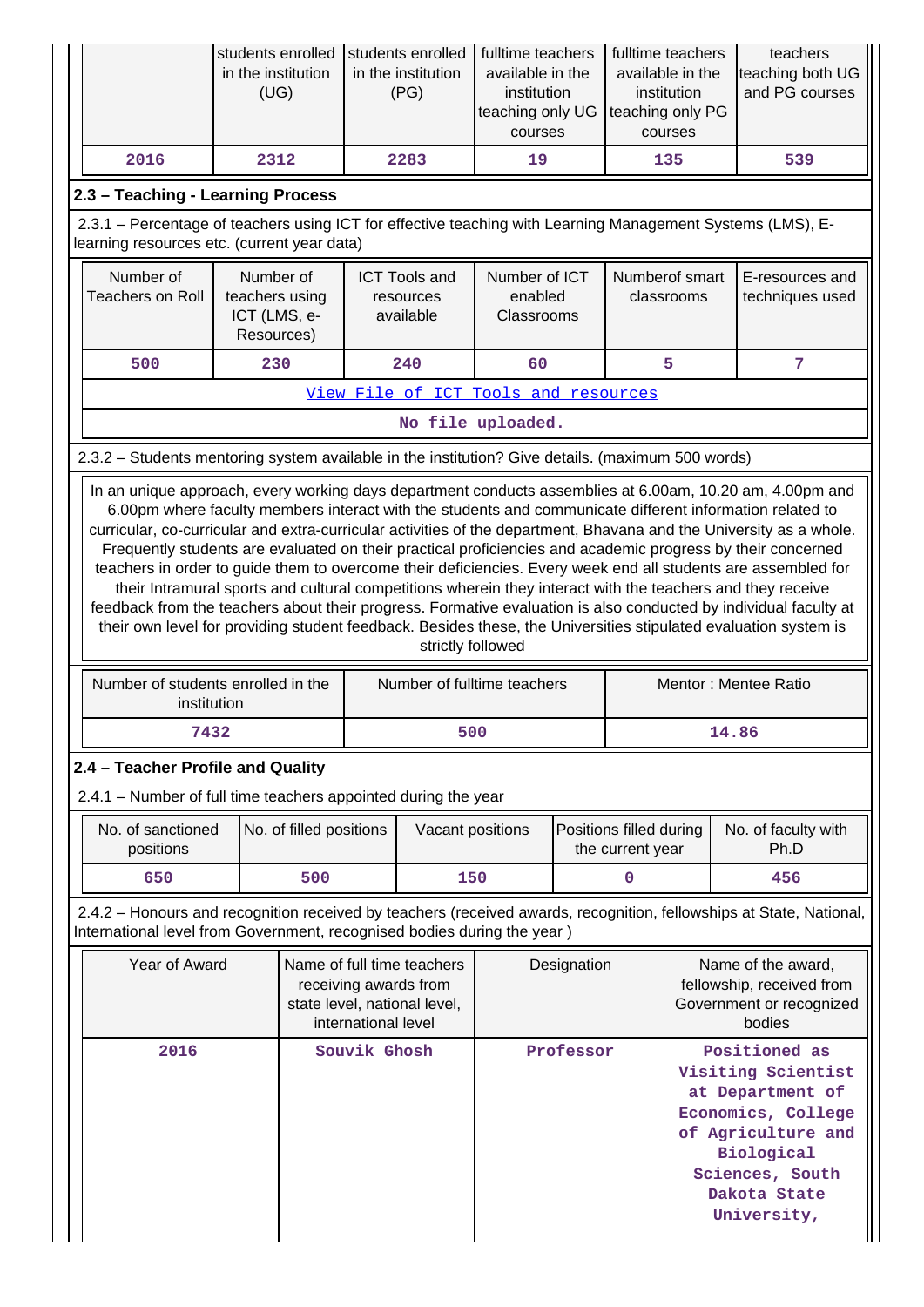|      |                   |                     | Brookings, SD, USA<br>(September 1 to<br>October 31, 2016).                                                                                                                                                                                                                                          |
|------|-------------------|---------------------|------------------------------------------------------------------------------------------------------------------------------------------------------------------------------------------------------------------------------------------------------------------------------------------------------|
| 2016 | Souvik Ghosh      | Professor           | <b>MOBILIZATION Fellow</b><br>Award 2016 of<br>Society for<br>Community<br>Mobilization and<br>Sustainable<br>Development,<br>ICAR-IARI, New<br>Delhi was<br>conferred.                                                                                                                              |
| 2016 | Souvik Ghosh      | Professor           | Best Paper<br>Presentation Award<br>in International<br>Conference on<br>"Climate Change and<br>Bio-diversity" held<br>at ICAR-CIARI, Port<br>Blair during 8-10<br>December 2016 was<br>given for the paper<br>on "Resilience of<br>Agriculture in<br>Changing Climate<br>Scenario in West<br>Bengal |
|      |                   |                     |                                                                                                                                                                                                                                                                                                      |
| 2016 | R. Siva Kumar     | Professor           | Mario Miranda<br>Visiting Research<br>Professor, Goa<br>University<br>2016-2019                                                                                                                                                                                                                      |
| 2016 | Meghali Goswami   | Assistant Professor | Associateship of<br><b>U.G.C Inter</b><br>University Center<br>for Humanities and<br>Social Sciences,<br>Indian Institute of<br>Advance Study,<br>Rashtrapati Nivas<br>, Shimla (2016-2018                                                                                                           |
| 2017 | Prashant Phirangi | Assistant Professor | Certificate Award<br>2017-Guanlan<br>International Print<br>Biennial-China                                                                                                                                                                                                                           |
| 2017 | Madi Linda        | Assistant Professor | City Award of<br>Sculpture Prafulla<br>Dahanukar Art<br>Foundation, Mumbai,<br>March 2017.                                                                                                                                                                                                           |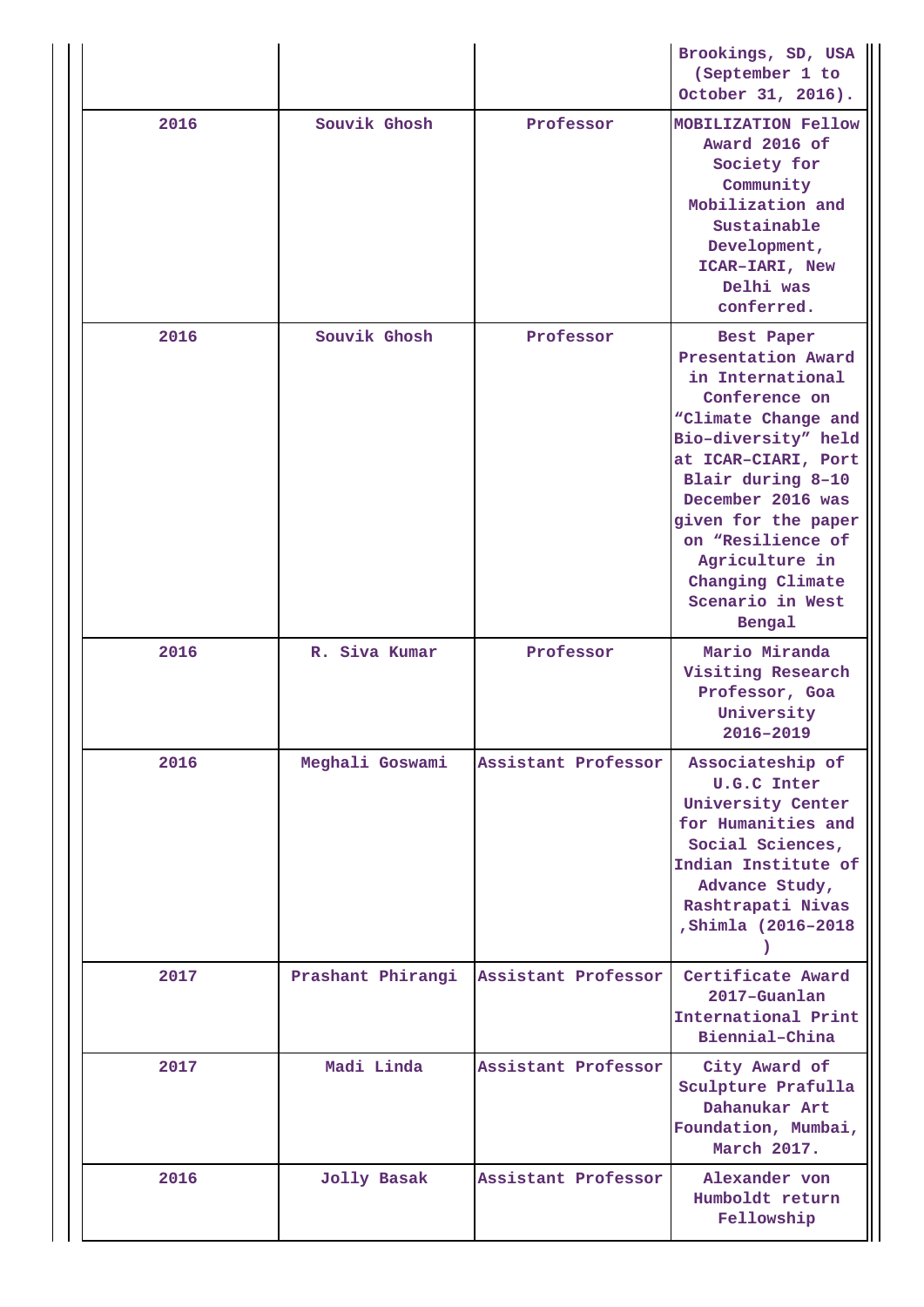| 2016<br>2.5 - Evaluation Process and Reforms<br>2.5.1 - Number of days from the date of semester-end/ year- end examination till the declaration of results during<br>the year                         | Narottam Dey                        | Assistant Professor<br>View File |           |                                                                       |           | Received Travel<br>grant for attending<br>International<br>symposium on Rice<br><b>Functional Genomics</b><br>at Montpellier,<br>France |            |                 |                                                                                 |  |
|--------------------------------------------------------------------------------------------------------------------------------------------------------------------------------------------------------|-------------------------------------|----------------------------------|-----------|-----------------------------------------------------------------------|-----------|-----------------------------------------------------------------------------------------------------------------------------------------|------------|-----------------|---------------------------------------------------------------------------------|--|
| Programme Name                                                                                                                                                                                         |                                     | Programme Code                   |           | Semester/year                                                         |           | Last date of the last<br>semester-end/year-<br>end examination                                                                          |            |                 | Date of declaration of<br>results of semester-<br>end/ year- end<br>examination |  |
| <b>BA</b>                                                                                                                                                                                              |                                     | C000063                          |           | VI                                                                    |           |                                                                                                                                         | 13/05/2017 |                 | 05/06/2017                                                                      |  |
| <b>BA</b>                                                                                                                                                                                              |                                     | C000377                          |           | VI                                                                    |           |                                                                                                                                         | 15/05/2017 |                 | 20/06/2017                                                                      |  |
| <b>BA</b>                                                                                                                                                                                              |                                     | C000376                          |           | VI.                                                                   |           |                                                                                                                                         | 15/05/2017 |                 | 20/06/2017                                                                      |  |
| <b>BA</b>                                                                                                                                                                                              |                                     | C000375                          |           | VI                                                                    |           |                                                                                                                                         | 15/05/2017 |                 | 20/06/2017                                                                      |  |
| <b>BA</b>                                                                                                                                                                                              |                                     | C000114                          |           | VI                                                                    |           |                                                                                                                                         | 15/05/2017 |                 | 20/06/2017                                                                      |  |
| <b>BA</b>                                                                                                                                                                                              |                                     | C000066                          |           |                                                                       | VI.       |                                                                                                                                         | 13/05/2017 |                 | 13/06/2017                                                                      |  |
| <b>BA</b>                                                                                                                                                                                              |                                     | C000054                          |           |                                                                       | VI        |                                                                                                                                         | 15/05/2017 |                 | 12/06/2017                                                                      |  |
| <b>BA</b>                                                                                                                                                                                              |                                     | C000053                          |           |                                                                       | VI        |                                                                                                                                         | 13/05/2017 |                 | 20/06/2017                                                                      |  |
| <b>BA</b>                                                                                                                                                                                              |                                     | C000065                          |           | VI                                                                    |           |                                                                                                                                         | 13/05/2017 |                 | 23/06/2017                                                                      |  |
| <b>BA</b>                                                                                                                                                                                              |                                     | C000052                          |           | VI                                                                    |           |                                                                                                                                         | 13/05/2017 |                 | 23/06/2017                                                                      |  |
|                                                                                                                                                                                                        |                                     |                                  |           |                                                                       | View File |                                                                                                                                         |            |                 |                                                                                 |  |
| 2.5.2 - Average percentage of Student complaints/grievances about evaluation against total number appeared in<br>the examinations during the year                                                      |                                     |                                  |           |                                                                       |           |                                                                                                                                         |            |                 |                                                                                 |  |
| Number of complaints or grievances<br>about evaluation                                                                                                                                                 |                                     |                                  |           | Total number of students appeared<br>in the examination               |           |                                                                                                                                         |            | Percentage      |                                                                                 |  |
| 0                                                                                                                                                                                                      |                                     |                                  |           | 7432                                                                  |           |                                                                                                                                         |            |                 | 0                                                                               |  |
| 2.6 - Student Performance and Learning Outcomes                                                                                                                                                        |                                     |                                  |           |                                                                       |           |                                                                                                                                         |            |                 |                                                                                 |  |
| 2.6.1 – Program outcomes, program specific outcomes and course outcomes for all programs offered by the<br>institution are stated and displayed in website of the institution (to provide the weblink) |                                     |                                  |           |                                                                       |           |                                                                                                                                         |            |                 |                                                                                 |  |
| https://drive.google.com/file/d/1TIwYuMsj19Fhcz6T8iaG6_xPPGzEn0sd/view?usp=shar                                                                                                                        |                                     |                                  |           | <u>inq</u>                                                            |           |                                                                                                                                         |            |                 |                                                                                 |  |
| 2.6.2 - Pass percentage of students                                                                                                                                                                    |                                     |                                  |           |                                                                       |           |                                                                                                                                         |            |                 |                                                                                 |  |
| Programme<br>Code                                                                                                                                                                                      | Programme<br>Name<br>Specialization |                                  | Programme | Number of<br>students<br>appeared in the<br>final year<br>examination |           | Number of<br>students passed<br>in final year<br>examination                                                                            |            | Pass Percentage |                                                                                 |  |
| C000052                                                                                                                                                                                                | <b>BA</b>                           |                                  |           | Bengali                                                               | 41        |                                                                                                                                         | 40         |                 | 97.57                                                                           |  |
| C000065                                                                                                                                                                                                | <b>BA</b>                           |                                  |           | Chinese                                                               | 26        |                                                                                                                                         | 18         |                 | 69.24                                                                           |  |
| C000053                                                                                                                                                                                                | <b>BA</b>                           |                                  |           | English                                                               | 40        |                                                                                                                                         | 40         |                 | 100                                                                             |  |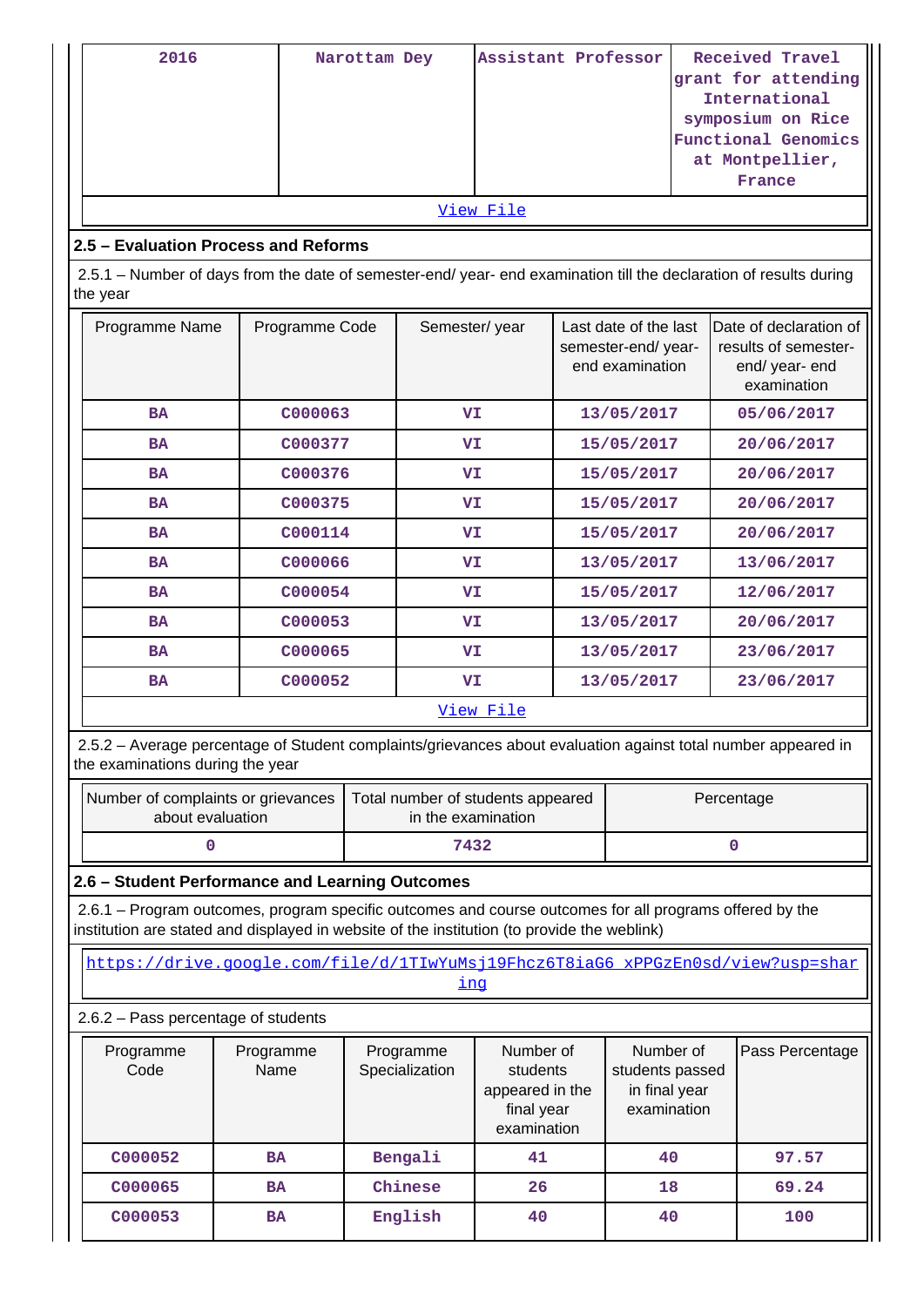| C000054                                                                                                                                                                   | <b>BA</b>                                        | Hindi                                                                                                      | 23                                | 23             | 100                         |
|---------------------------------------------------------------------------------------------------------------------------------------------------------------------------|--------------------------------------------------|------------------------------------------------------------------------------------------------------------|-----------------------------------|----------------|-----------------------------|
| C000114                                                                                                                                                                   | <b>BA</b>                                        | B.A.<br>(Honours) in<br>Modern<br>European<br>Languages,<br>Literatures<br>and Cultures<br>(French)        | 3                                 | 3              | 100                         |
| C000375                                                                                                                                                                   | <b>BA</b>                                        | <b>B.A.</b><br>(Honours) in<br>Modern<br>European<br>Languages,<br>Literatures<br>and Cultures<br>(German) | $\overline{3}$                    | $\overline{3}$ | 100                         |
| C000376                                                                                                                                                                   | <b>BA</b>                                        | B.A.<br>(Honours) in<br>Modern<br>European<br>Languages,<br>Literatures<br>and Cultures<br>(Italian)       | $\overline{2}$                    | $\overline{2}$ | 100                         |
| C000377                                                                                                                                                                   | <b>BA</b>                                        | B.A.<br>(Honours) in<br>Modern<br>European<br>Languages,<br>Literatures<br>and Cultures<br>(Russian)       | $\mathbf{1}$                      | $\mathbf{1}$   | 100                         |
| C000063                                                                                                                                                                   | BA                                               | Persian                                                                                                    | 4                                 | 4              | 100                         |
| C000115                                                                                                                                                                   | BA                                               | Sanskrit                                                                                                   | 43                                | 35             | 81.4                        |
|                                                                                                                                                                           |                                                  |                                                                                                            | View File                         |                |                             |
| 2.7 - Student Satisfaction Survey                                                                                                                                         |                                                  |                                                                                                            |                                   |                |                             |
| 2.7.1 - Student Satisfaction Survey (SSS) on overall institutional performance (Institution may design the<br>questionnaire) (results and details be provided as weblink) |                                                  |                                                                                                            |                                   |                |                             |
|                                                                                                                                                                           |                                                  |                                                                                                            | No.                               |                |                             |
| <b>CRITERION III - RESEARCH, INNOVATIONS AND EXTENSION</b>                                                                                                                |                                                  |                                                                                                            |                                   |                |                             |
| 3.1 - Promotion of Research and Facilities                                                                                                                                |                                                  |                                                                                                            |                                   |                |                             |
| 3.1.1 - Teachers awarded National/International fellowship for advanced studies/ research during the year                                                                 |                                                  |                                                                                                            |                                   |                |                             |
| <b>Type</b>                                                                                                                                                               | Name of the teacher<br>awarded the<br>fellowship |                                                                                                            | Name of the award                 | Date of award  | Awarding agency             |
| International                                                                                                                                                             | Tirthankar<br>Ghosh                              |                                                                                                            | Visiting<br>Research<br>Associate | 02/06/2016     | Florida State<br>University |
| National                                                                                                                                                                  | Mausumi                                          |                                                                                                            | Post Doctoral                     | 01/06/2017     | Council of                  |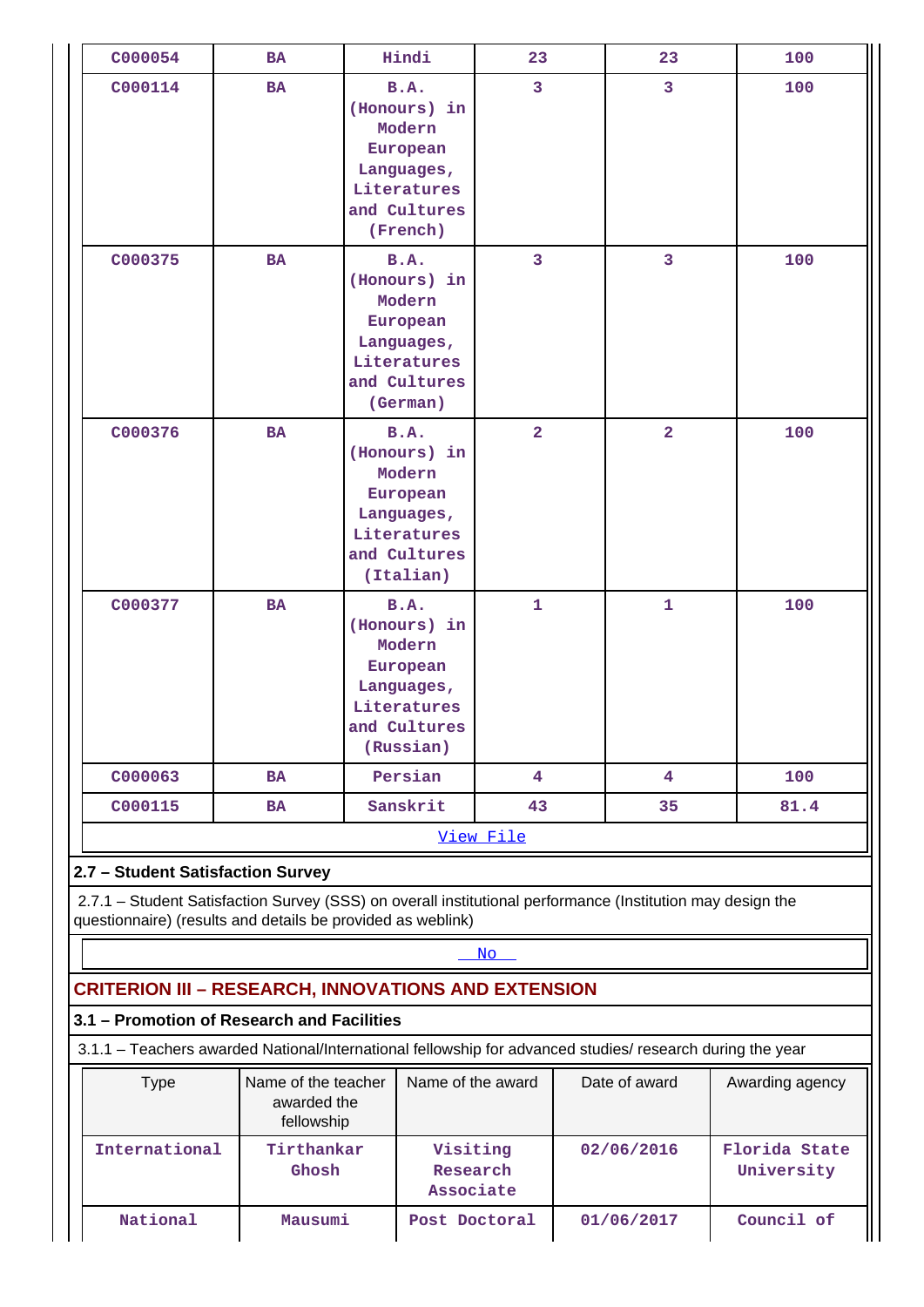|                                  | Bhattacharyya                                                                                     | full Fellowship<br>(on salary<br>protection<br>scheme)                                                                                                                                               |            | Social Science<br>Indian Research<br>(ICSSR), Govt.<br>of India                                         |
|----------------------------------|---------------------------------------------------------------------------------------------------|------------------------------------------------------------------------------------------------------------------------------------------------------------------------------------------------------|------------|---------------------------------------------------------------------------------------------------------|
| National                         | Biswajit Mandal                                                                                   | Visiting<br>Fellowship                                                                                                                                                                               | 22/02/2017 | Jadavpur<br>University,<br>West Bengal                                                                  |
| National                         | B.A. (Honours)<br>in Modern<br>European<br>Languages,<br>Literatures and<br>Cultures<br>(Russian) | Institutional<br>Monitoring of<br>Integrated<br>Child<br>Development<br>Services (ICDS)                                                                                                              | 26/09/2016 | National<br>Institute of<br>Public<br>Cooperation and<br>Child<br>Development<br>(NIPPCD), New<br>Delhi |
| National                         | Prasanta Kumar<br>Ghosh                                                                           | Child Labour<br>Survey of<br><b>Birbhum</b><br>District                                                                                                                                              | 28/01/2016 | National Child<br>Labour Project,<br>Birbhum                                                            |
| National                         | R Siva Kumar                                                                                      | Mario Miranda<br>Visiting<br>Research<br>Professor, Goa<br>University<br>$2016 - 2019.$                                                                                                              | 14/10/2016 | Goa University                                                                                          |
| National                         | Meghali Goswami                                                                                   | Associateship<br>of U.G.C Inter<br>University<br>Center for<br>Humanities and<br>Social<br>Sciences,<br>Indian<br>Institute of<br>Advance Study,<br>Rashtrapati<br>Nivas , Shimla<br>$(2016 - 2018)$ | 31/07/2017 | Indian<br>Institute of<br>Advance Study,<br>Rashtrapati<br>Nivas Shimla                                 |
| International                    | Kartick Chandra<br>Bhowmick                                                                       | <b>RAMAN</b><br>Fellowship for<br>Post-doctoral<br>research                                                                                                                                          | 01/06/2016 | UGC, Govt. of<br>India                                                                                  |
| National<br>Subhashree<br>Sanyal |                                                                                                   | Implementation<br>of Swachh<br>Bharat Abhiyan<br>in Tribal<br>Dominated Rural<br>Settlement of<br>Birbhum<br>District                                                                                | 29/03/2017 | Indian Council<br>of Social<br>Science<br>Research, New<br>Delhi                                        |
| National                         | Prasanta Kumar<br>Ghosh, Kum Kum<br>Bhattacharya,<br>Debotosh Sinha<br>and Paramita               | Institutional<br>Monitoring of<br><b>ICDS</b>                                                                                                                                                        | 26/09/2016 | National<br>Institute of<br>Public<br>Cooeration and<br>Child                                           |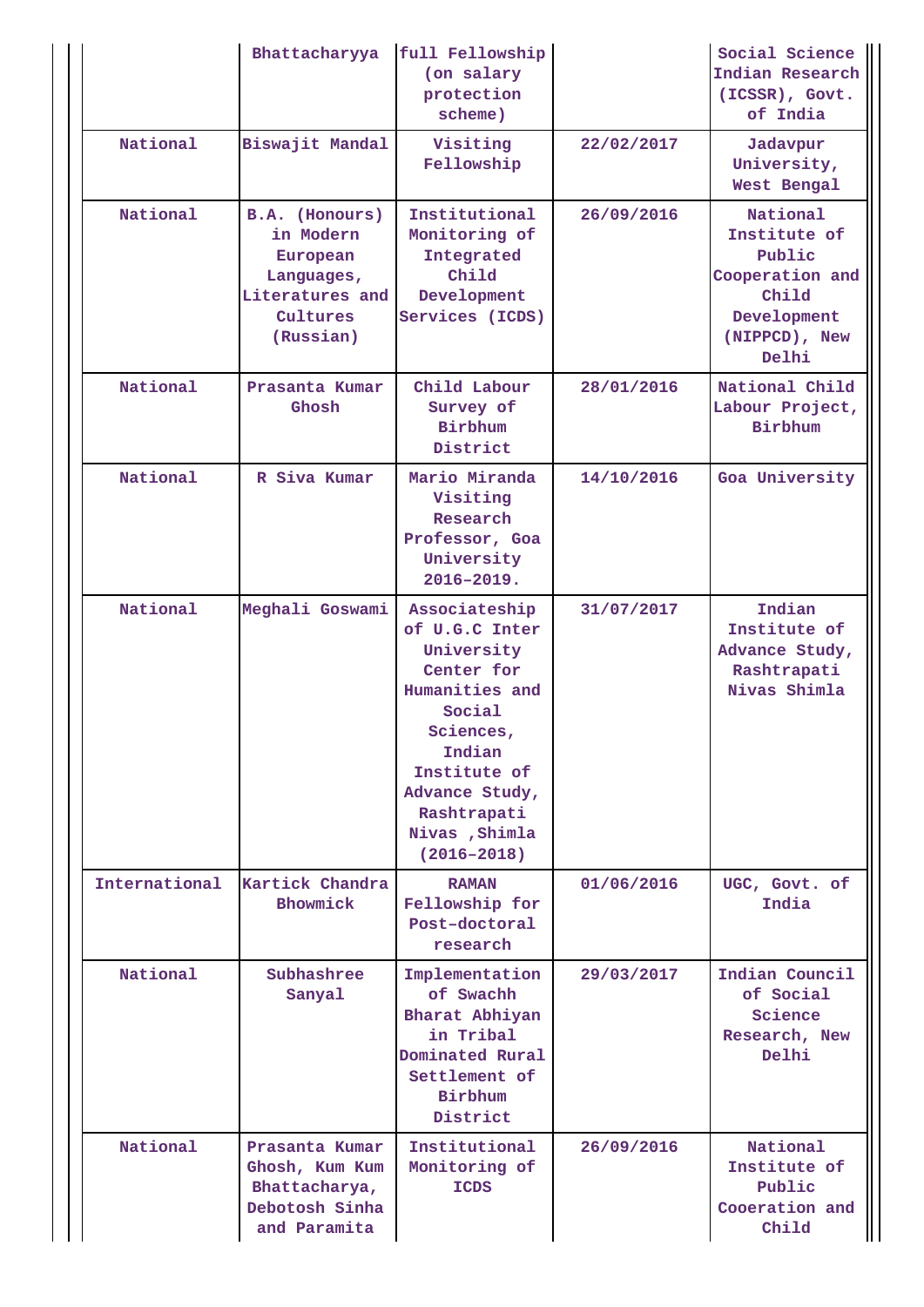|                                                                                                                                           | Roy      |      |                                                           |                           |                                                       | Development                                             |
|-------------------------------------------------------------------------------------------------------------------------------------------|----------|------|-----------------------------------------------------------|---------------------------|-------------------------------------------------------|---------------------------------------------------------|
|                                                                                                                                           |          |      | View File                                                 |                           |                                                       |                                                         |
| 3.1.2 - Number of JRFs, SRFs, Post Doctoral Fellows, Research Associates and other fellows in the Institution<br>enrolled during the year |          |      |                                                           |                           |                                                       |                                                         |
| Name of Research fellowship                                                                                                               |          |      | Duration of the fellowship                                |                           |                                                       | <b>Funding Agency</b>                                   |
| BRNS Fellow 01                                                                                                                            |          |      | 730                                                       |                           |                                                       | BRNS, DAE, BARC                                         |
| <b>SRF 12</b>                                                                                                                             |          |      | 1095                                                      |                           |                                                       | <b>UGC</b>                                              |
| SRF 04                                                                                                                                    |          | 730  |                                                           |                           |                                                       | <b>UGC</b>                                              |
| <b>RA 03</b>                                                                                                                              |          | 730  |                                                           |                           |                                                       | <b>CSIR</b>                                             |
| Project Fellowship 11                                                                                                                     |          |      | 1095                                                      |                           |                                                       | UGC/CSIR/SERB                                           |
| DST Inspire fellowship 03                                                                                                                 |          |      | 1825                                                      |                           |                                                       | <b>DST</b>                                              |
| MANF 01                                                                                                                                   |          |      | 1825                                                      |                           |                                                       | Ministry of Minority<br>Affairs, Government of<br>India |
| RGNF 11                                                                                                                                   |          |      | 1825                                                      |                           | Ministry of Social<br>Justice, Government of<br>India |                                                         |
| UGC-University Research<br>Fellowship 01                                                                                                  |          | 1825 |                                                           |                           | <b>UGC</b>                                            |                                                         |
| DS Kothari Fello 01                                                                                                                       |          |      | 1825                                                      |                           |                                                       | <b>UGC</b>                                              |
|                                                                                                                                           |          |      | View File                                                 |                           |                                                       |                                                         |
| 3.2 - Resource Mobilization for Research                                                                                                  |          |      |                                                           |                           |                                                       |                                                         |
| 3.2.1 – Research funds sanctioned and received from various agencies, industry and other organisations                                    |          |      |                                                           |                           |                                                       |                                                         |
| Nature of the Project                                                                                                                     | Duration |      | Name of the funding<br>agency                             | Total grant<br>sanctioned |                                                       | Amount received<br>during the year                      |
| InternationalPr<br>ojects                                                                                                                 | 1095     |      | INTER NATIONAL<br><b>RICE REASERCH</b><br>INSTIT PROJECT) |                           | 520157                                                | 472870                                                  |
| Industry<br>sponsored<br>Projects                                                                                                         | 1095     |      | various<br>agencies                                       |                           | 26087812.45                                           | 23716193.14                                             |
| Major Projects                                                                                                                            | 1825     |      | Various Govt<br>agencies                                  |                           | 95581730.2                                            | 86892482                                                |
|                                                                                                                                           |          |      | View File                                                 |                           |                                                       |                                                         |
| 3.3 - Innovation Ecosystem                                                                                                                |          |      |                                                           |                           |                                                       |                                                         |
| 3.3.1 - Workshops/Seminars Conducted on Intellectual Property Rights (IPR) and Industry-Academia Innovative<br>practices during the year  |          |      |                                                           |                           |                                                       |                                                         |
| Title of workshop/seminar                                                                                                                 |          |      | Name of the Dept.                                         |                           |                                                       | Date                                                    |
| Agricultural Machinery<br>Department of<br>21/01/2017<br>and Handson Tools<br>Agricultural Engineering                                    |          |      |                                                           |                           |                                                       |                                                         |

**Workshop on Problem in Accessibility in Elementary Education by Scheduled Castes, Scheduled Tribes and Department of Social Work 17/08/2016**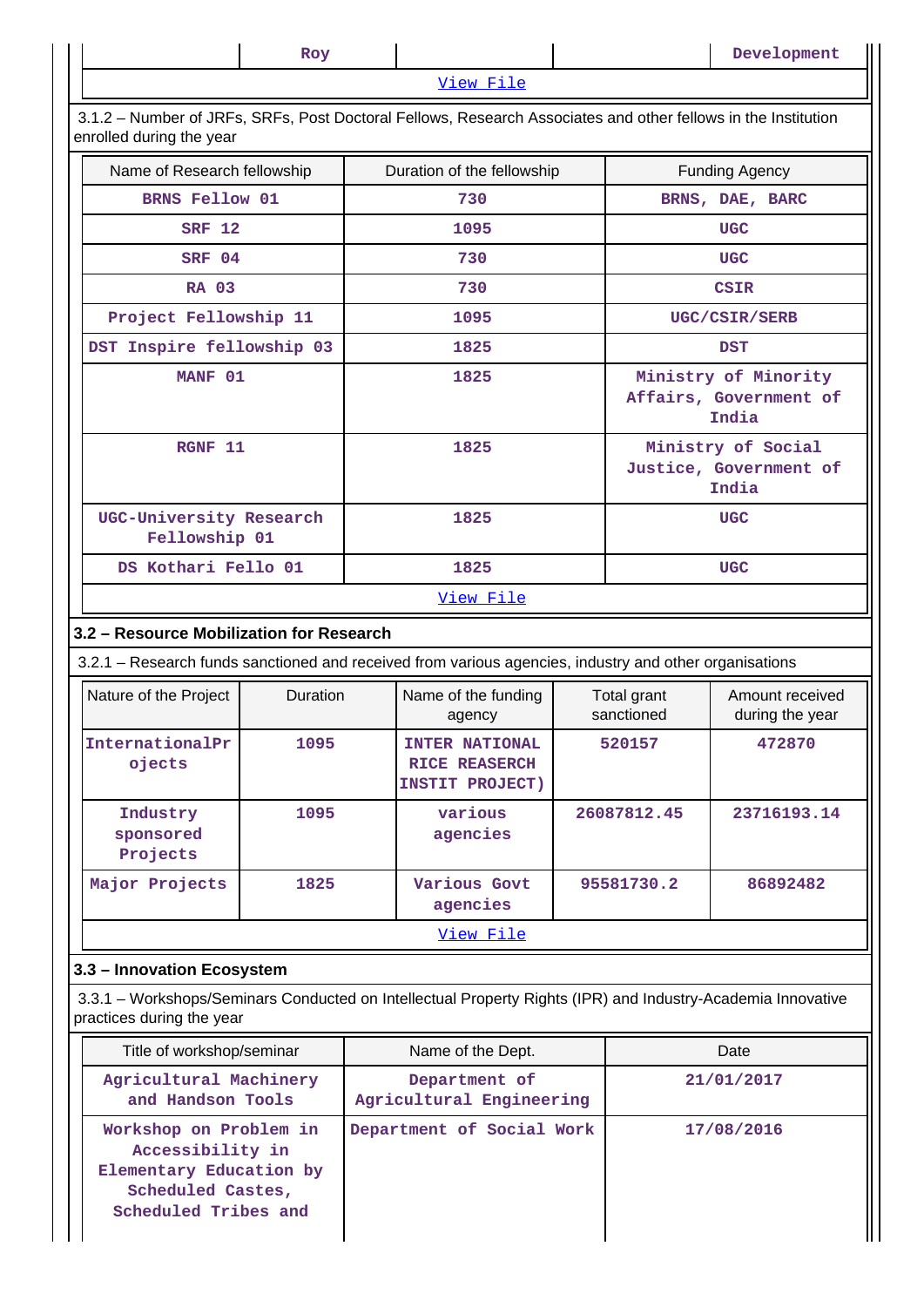| Other Backward classes: A<br>study in Hingalganj Block<br>and Vision Plan for<br>Sponsorship Programme                                                                                         |                          |                                     |                                                            |            |                       |            |  |
|------------------------------------------------------------------------------------------------------------------------------------------------------------------------------------------------|--------------------------|-------------------------------------|------------------------------------------------------------|------------|-----------------------|------------|--|
| Workshop on Community,<br>Community Immersion and<br>Resources of the Tribes                                                                                                                   |                          | Department of Social Work           |                                                            |            | 26/06/2016            |            |  |
| Sensitization Workshop on<br>Sex, Gender and Sexuality<br>with a focus on LGBT                                                                                                                 |                          |                                     | Department of Social Work                                  |            |                       | 21/03/2017 |  |
| Training programme on<br>"Increasing Farm<br>Productivity and Rural<br>Development" in<br>collaboration with BIRD,<br>Bolpur on the occasion of<br>123rd Birth Anniversary<br>of L.K. Elmhirst |                          |                                     | Department of Life-long<br>Learning and Extension<br>(REC) |            |                       | 06/06/2016 |  |
| Some new research<br>Directions in Machine<br>Learning and Machine<br>Intelligence                                                                                                             |                          |                                     | Department of Computer<br>and System Sciences              |            |                       | 25/02/2017 |  |
| Departmental Seminar                                                                                                                                                                           |                          | Department of Physics               |                                                            |            | 05/08/2016            |            |  |
| TCGCA-ER6 Meeting : 6 th<br>Topical Conference on<br>Gravity, Cosmology,<br>Astronomy and<br>Astrophysics (Eastern<br>Region)                                                                  |                          | Department of Physics               |                                                            |            | 05/01/2017            |            |  |
| TPSC Seminar                                                                                                                                                                                   |                          | TPSC Unit, Department of<br>Physics |                                                            | 21/01/2017 |                       |            |  |
| TPSC Seminar                                                                                                                                                                                   |                          | TPSC Unit, Department of<br>Physics |                                                            |            | 24/03/2017            |            |  |
|                                                                                                                                                                                                |                          | View File                           |                                                            |            |                       |            |  |
| 3.3.2 - Awards for Innovation won by Institution/Teachers/Research scholars/Students during the year                                                                                           |                          |                                     |                                                            |            |                       |            |  |
| Title of the innovation                                                                                                                                                                        | Name of Awardee          |                                     | <b>Awarding Agency</b>                                     |            | Date of award         | Category   |  |
| East Zone<br>Bronze medal in<br>the category of<br>installation,<br>Kalanand Art<br>Contest 2017                                                                                               | Supriya Manna            |                                     | Prafulla<br>Dahanukar Art<br>foundation                    |            | 16/03/2017            | Student    |  |
| <b>Best</b><br>Contemporary<br>Award in mixed<br>media category                                                                                                                                | Arni Sarkar              |                                     | 27 Art point<br>1st online Art<br>Competition              |            | 10/06/2017            | Student    |  |
| Rajya Charukala<br>Parisad<br>Certificate of<br>Merit 2017                                                                                                                                     | Subhadip<br>Bhattacharya |                                     | Rajya Charukala<br>Parisad                                 |            | 20/02/2017<br>Student |            |  |
| National winner Aritra Majumdar                                                                                                                                                                |                          |                                     | Camel Art                                                  |            | 01/02/2017            | Student    |  |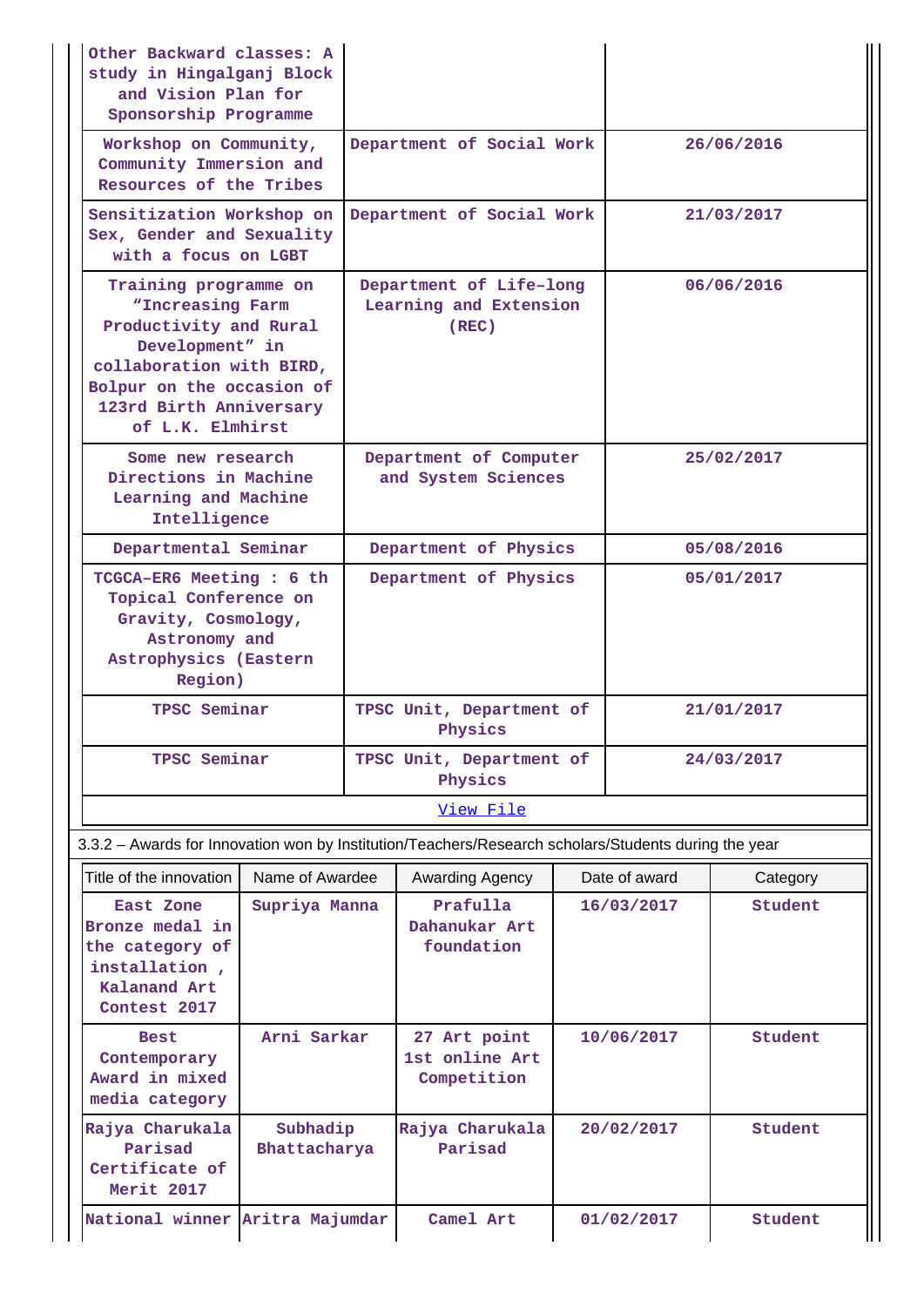| Camel Art<br>Foundation<br>Award                                                                                                                            |                          |  | Foundation,<br>Mumbai                                                                                                                                                                                                                                                           |                         |            |                               |  |                         |
|-------------------------------------------------------------------------------------------------------------------------------------------------------------|--------------------------|--|---------------------------------------------------------------------------------------------------------------------------------------------------------------------------------------------------------------------------------------------------------------------------------|-------------------------|------------|-------------------------------|--|-------------------------|
| <b>IPCA</b><br>Scholarship to<br>Young Artists                                                                                                              | Pavan Ganesh<br>kavitkar |  | IPCA Ila Panda<br>Center for<br>Arts, Odisha                                                                                                                                                                                                                                    |                         |            | 10/08/2016                    |  | Student                 |
| 3rd in poster<br>presentation                                                                                                                               | Rajat Kanti<br>Sarkar    |  | Naional<br>Seminar,<br>Department of<br>Botany,<br>Visva-Bharati                                                                                                                                                                                                                |                         |            | 16/03/2017                    |  | Research<br>Scholar     |
| Best paper<br>presentation in<br>the T. R. Sahu<br>Award<br>Competition<br>Session on<br><i><b>Medicinal</b></i><br>Plants<br>Systematics"                  | Sagari<br>Chowdhury      |  | XXVI Annual<br>Conference of<br>Indian<br>Association for<br>Angiosperm<br>Taxonomy (IAAT)<br>held at the<br>Department of<br>Botany, Shivaji<br>University,<br>Kolhapur,<br>Maharashtra                                                                                        |                         | 09/11/2016 |                               |  | Research<br>Scholar     |
| Second in<br>poster<br>presentation<br>(Predicted)<br>equations of<br>the pulmonary<br>function of<br>school going<br>children using<br>spirometry<br>Data) | Suraj Ghosh              |  | 2nd Regional<br>Science and<br>Technology<br>Congress<br>(Western<br>Region), 2017.<br>Organized by<br>The University<br>of Burdwan,<br>Burdwan and<br>Department of<br>Higher<br>Education,<br>Science and<br>Technology and<br>Biotechnology,<br>Government of<br>West Bengal |                         |            | 17/11/2017                    |  | Research<br>Scholar     |
| 3.3.3 - No. of Incubation centre created, start-ups incubated on campus during the year                                                                     |                          |  |                                                                                                                                                                                                                                                                                 | View File               |            |                               |  |                         |
| Incubation<br>Center                                                                                                                                        | Name                     |  | Sponsered By                                                                                                                                                                                                                                                                    | Name of the<br>Start-up |            | Nature of Start-<br><b>up</b> |  | Date of<br>Commencement |
| 0 <sup>0</sup>                                                                                                                                              | Nil                      |  | Nil                                                                                                                                                                                                                                                                             | Nil                     |            | Nil                           |  | 01/07/2016              |
|                                                                                                                                                             |                          |  |                                                                                                                                                                                                                                                                                 | View File               |            |                               |  |                         |
| 3.4 - Research Publications and Awards                                                                                                                      |                          |  |                                                                                                                                                                                                                                                                                 |                         |            |                               |  |                         |
| 3.4.1 - Ph. Ds awarded during the year                                                                                                                      |                          |  |                                                                                                                                                                                                                                                                                 |                         |            |                               |  |                         |
|                                                                                                                                                             | Name of the Department   |  |                                                                                                                                                                                                                                                                                 | Number of PhD's Awarded |            |                               |  |                         |
| Department of Physics                                                                                                                                       |                          |  |                                                                                                                                                                                                                                                                                 |                         |            | 7                             |  |                         |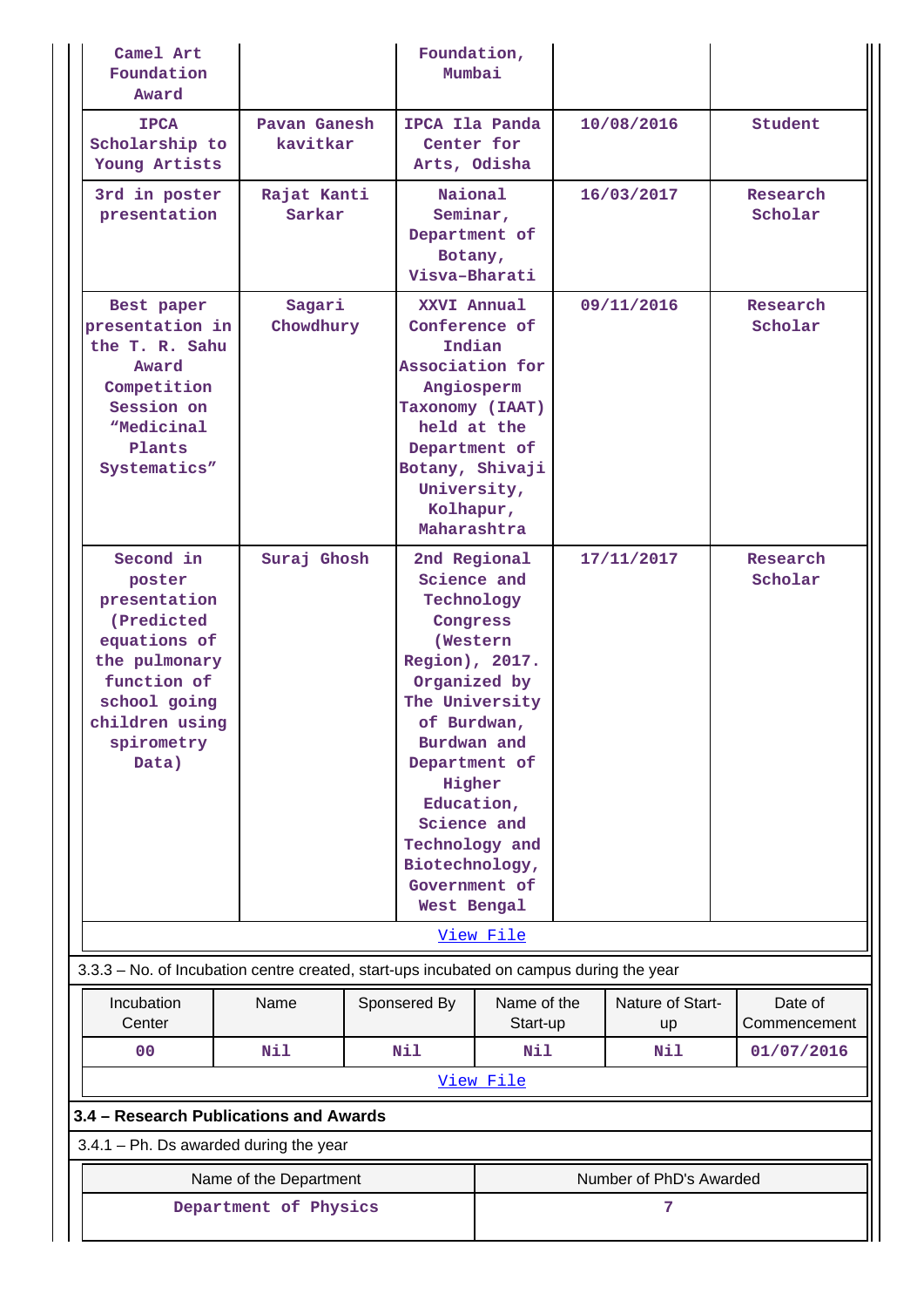| Department of Zoology                                                                 |               | 5                     |                                   |  |  |  |
|---------------------------------------------------------------------------------------|---------------|-----------------------|-----------------------------------|--|--|--|
| Department of Graphic Art                                                             |               | 1.                    |                                   |  |  |  |
| Department of Arabic, Persian, Urdu and<br>Islamic Studies                            |               | 1.                    |                                   |  |  |  |
| Department of Bengali                                                                 |               | 18                    |                                   |  |  |  |
| Department of Dept of Chinese Language<br>and Culture                                 |               | 1                     |                                   |  |  |  |
| Department of English                                                                 |               | 1                     |                                   |  |  |  |
| Department of Hindi                                                                   |               | 11                    |                                   |  |  |  |
| Department of Odia                                                                    |               |                       | 4                                 |  |  |  |
| Department of Sanskrit                                                                |               | 14                    |                                   |  |  |  |
| Department of Indo Tibetian studies                                                   |               | 1                     |                                   |  |  |  |
| Department of Anthropology                                                            |               | $\overline{2}$        |                                   |  |  |  |
| Department of Geography                                                               |               | 18                    |                                   |  |  |  |
| Department of Education                                                               |               | 10 <sup>°</sup>       |                                   |  |  |  |
| Department of Physical Education and<br>Sport Science                                 |               | 5.                    |                                   |  |  |  |
| Department of Agronomy                                                                |               | 10                    |                                   |  |  |  |
| Department of Soil Science and<br>Agricultural Chemistry                              |               | $\overline{2}$        |                                   |  |  |  |
| Department of Genetics and Plant<br>Breeding and Crop Physiology                      |               | $\overline{2}$        |                                   |  |  |  |
| Department of Agricultural Extension                                                  |               | 6                     |                                   |  |  |  |
| Department of Horticulture and<br>Postharvest Technology                              |               | $\overline{a}$        |                                   |  |  |  |
| Department of Plant Protection                                                        |               | 5                     |                                   |  |  |  |
| Department of Rabindra Sangit Dance and<br>Drama                                      |               | $\overline{2}$        |                                   |  |  |  |
| Department of Hindusthani Classical<br>Music                                          |               | 3                     |                                   |  |  |  |
| Department of Social Work                                                             |               | 5                     |                                   |  |  |  |
| Department of Lifelong Learning and<br>Extension (REC)                                |               | $\overline{2}$        |                                   |  |  |  |
| Department of Biotechnology                                                           |               | 5                     |                                   |  |  |  |
| Department of Botany                                                                  |               | 11                    |                                   |  |  |  |
| Department of Chemistry                                                               |               | 10                    |                                   |  |  |  |
| Department of Envoronmental Studies                                                   |               | 4                     |                                   |  |  |  |
| Department of Integrated Science                                                      |               | 1                     |                                   |  |  |  |
| Department of Mathematics                                                             |               | 9                     |                                   |  |  |  |
| 3.4.2 – Research Publications in the Journals notified on UGC website during the year |               |                       |                                   |  |  |  |
| <b>Type</b>                                                                           | Department    | Number of Publication | Average Impact Factor (if<br>any) |  |  |  |
| National                                                                              | Department of | 14                    | $\mathbf 0$                       |  |  |  |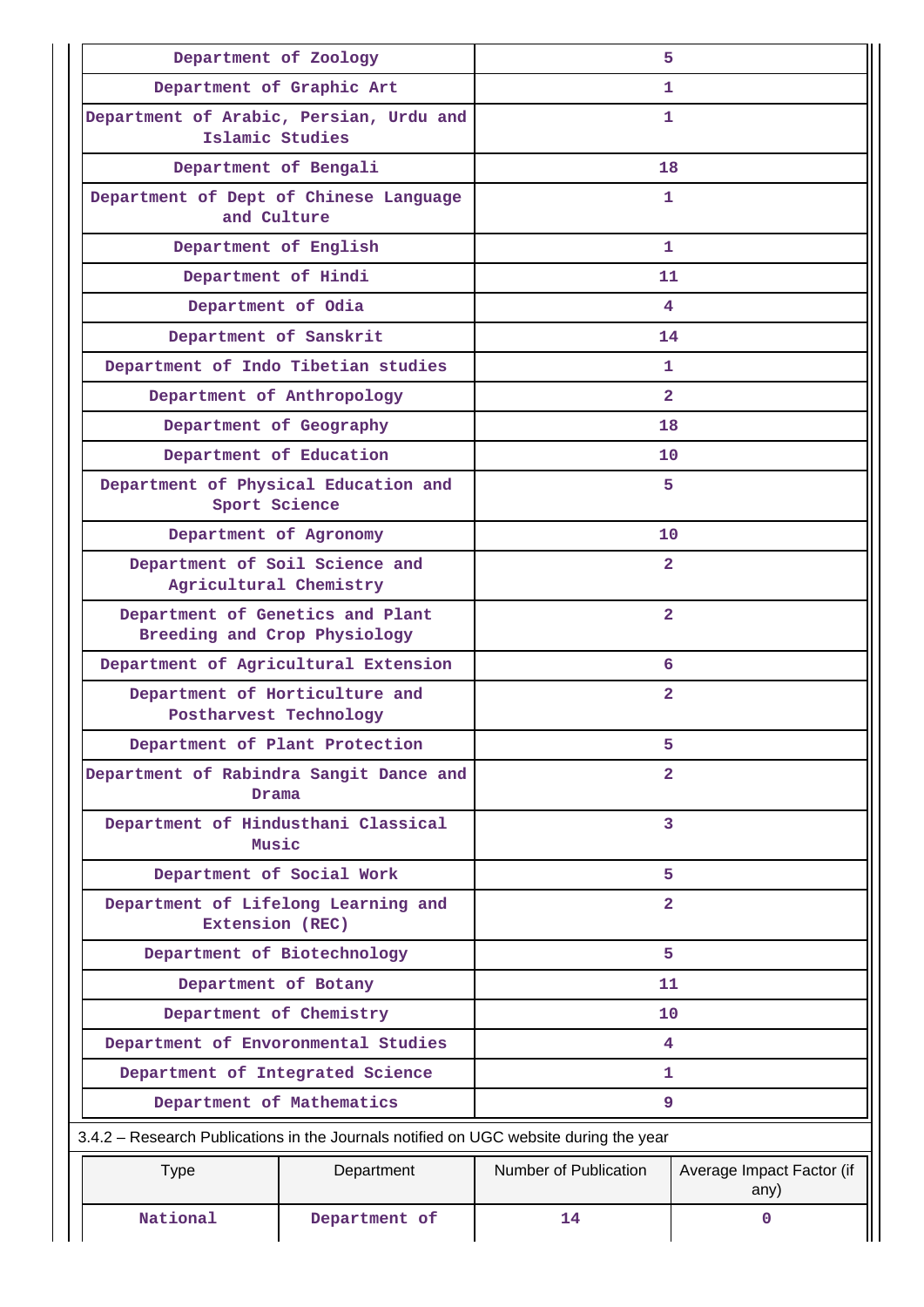|          | Physical Education<br>and Sport Science                                |                |                |
|----------|------------------------------------------------------------------------|----------------|----------------|
| National | Department of Soil<br>Science and<br>Agricultural<br>Chemistry         | 8              | $\mathbf 0$    |
| National | Department of<br>Genetics and Plant<br>Breeding and Crop<br>Physiology | 5              | $\overline{0}$ |
| National | Department of<br>Agricultural<br><b>Extension</b>                      | 10             | $\mathbf{O}$   |
| National | Department of<br>Horticulture and<br>Postharvest<br>Technology         | 10             | $\Omega$       |
| National | Department of Plant<br>Protection                                      | 11             | $\mathbf 0$    |
| National | Department of<br>Agricultural<br>Engineering                           | $\overline{3}$ | $\overline{0}$ |
| National | Department of<br>Economics and<br>Statistics                           | 3              | $\overline{0}$ |
| National | Department of<br>Animal Science                                        | $\mathbf{1}$   | $\Omega$       |
| National | Department of<br>Social Work                                           | 4              | $\overline{0}$ |
|          |                                                                        | View File      |                |

 3.4.3 – Books and Chapters in edited Volumes / Books published, and papers in National/International Conference Proceedings per Teacher during the year

| Department                                                       | Number of Publication |
|------------------------------------------------------------------|-----------------------|
| Department of Genetics and Plant<br>Breeding and Crop Physiology | 8                     |
| Department of Agricultural Extension                             | 4                     |
| Department of Plant Protection                                   | 5                     |
| Department of Agricultural Engineering                           | 3                     |
| Department of Soil Science and<br>Agricultural Chemistry         | 5                     |
| Department of Agronomy                                           | 1                     |
| Department of Horticulture and<br>Postharvest Technology         | 5                     |
| Department of Economics and Statistics                           | 5                     |
| Department of Social Work                                        | 10                    |
| Department of Lifelong Learning and<br>Extension (REC)           | 3                     |

Ш

 $\mathbf{I}$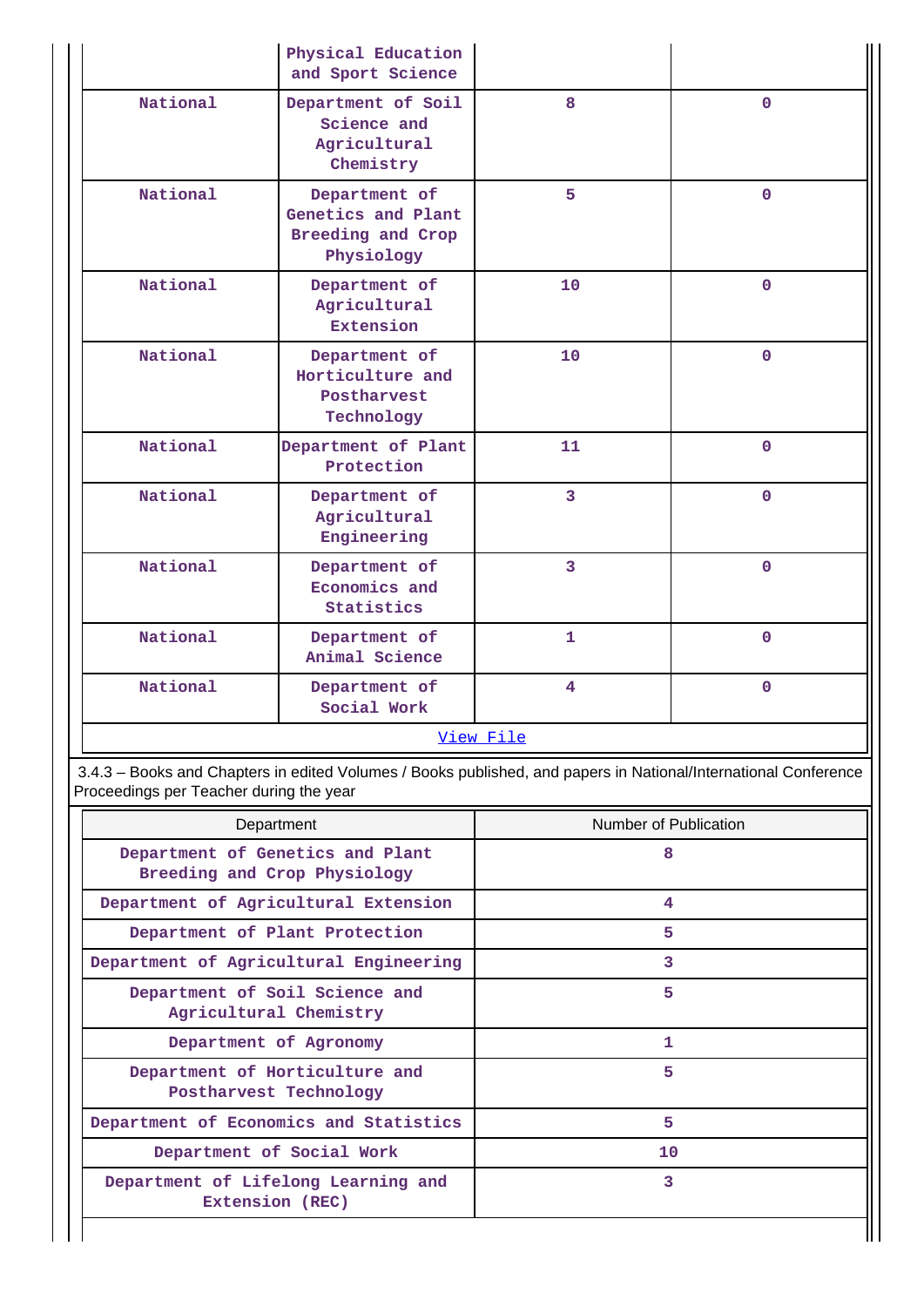| View File                                                                                                                                                                                   |               |                      |               |  |  |  |  |  |
|---------------------------------------------------------------------------------------------------------------------------------------------------------------------------------------------|---------------|----------------------|---------------|--|--|--|--|--|
| 3.4.4 - Patents published/awarded/applied during the year                                                                                                                                   |               |                      |               |  |  |  |  |  |
| <b>Patent Details</b>                                                                                                                                                                       | Patent status | <b>Patent Number</b> | Date of Award |  |  |  |  |  |
| A portable<br>molecular quantum<br>dot cellular<br>automata X-Ray<br>system and Method<br>of its operation<br>thereof', S. Roy,<br>P. Dutta, D.<br>Mukhopadhyay adn S.<br>Bhattacharyya.    | Filed         | 201631033793         | 03/10/2016    |  |  |  |  |  |
| Quantum Dot<br>Cellular Automata<br>based Portable<br>Cancer Cell<br>Demolition System<br>and Method of its<br>operation thereof',<br>S. Roy, P. Dutta,<br>D. Mukhopadhyay and<br>S. Mondal | Filed         | 201631041316         | 02/12/2016    |  |  |  |  |  |
| Quantum Dot<br>Cellular Automata<br>based Food<br>Irradiation System<br>and Method of its<br>working, S.Roy,<br>P.Dutta,<br>D. Mukhopadhyay and<br>M.Ghosh                                  | Filed         | 201631045060         | 30/12/2016    |  |  |  |  |  |
| Quantum Dot<br>Cellular Automata<br>based Radiation<br>Knife for<br>Radiosurgery and<br>Method of its<br>working, S. Roy, P.<br>Dutta, D.<br>Mukhopadhyay and K.<br>Datta                   | Filed         | 201631045061         | 30/12/2016    |  |  |  |  |  |
| A LED based<br>Colorimeter Device<br>S. Bhattacharyya,<br>S.S. Mukherjee, P.<br>Dutta, S.<br>Chakraborty, B.<br>Roy, B.<br>Chakroborty, I.<br>Pan, H. Bhowmik and<br>A. Mukherjee)          | Published     | PCT/IN2016/0002      | 23/02/2017    |  |  |  |  |  |
| Synergistic<br>Pharmaceutical                                                                                                                                                               | Filed         | US9622987B2          | 18/04/2017    |  |  |  |  |  |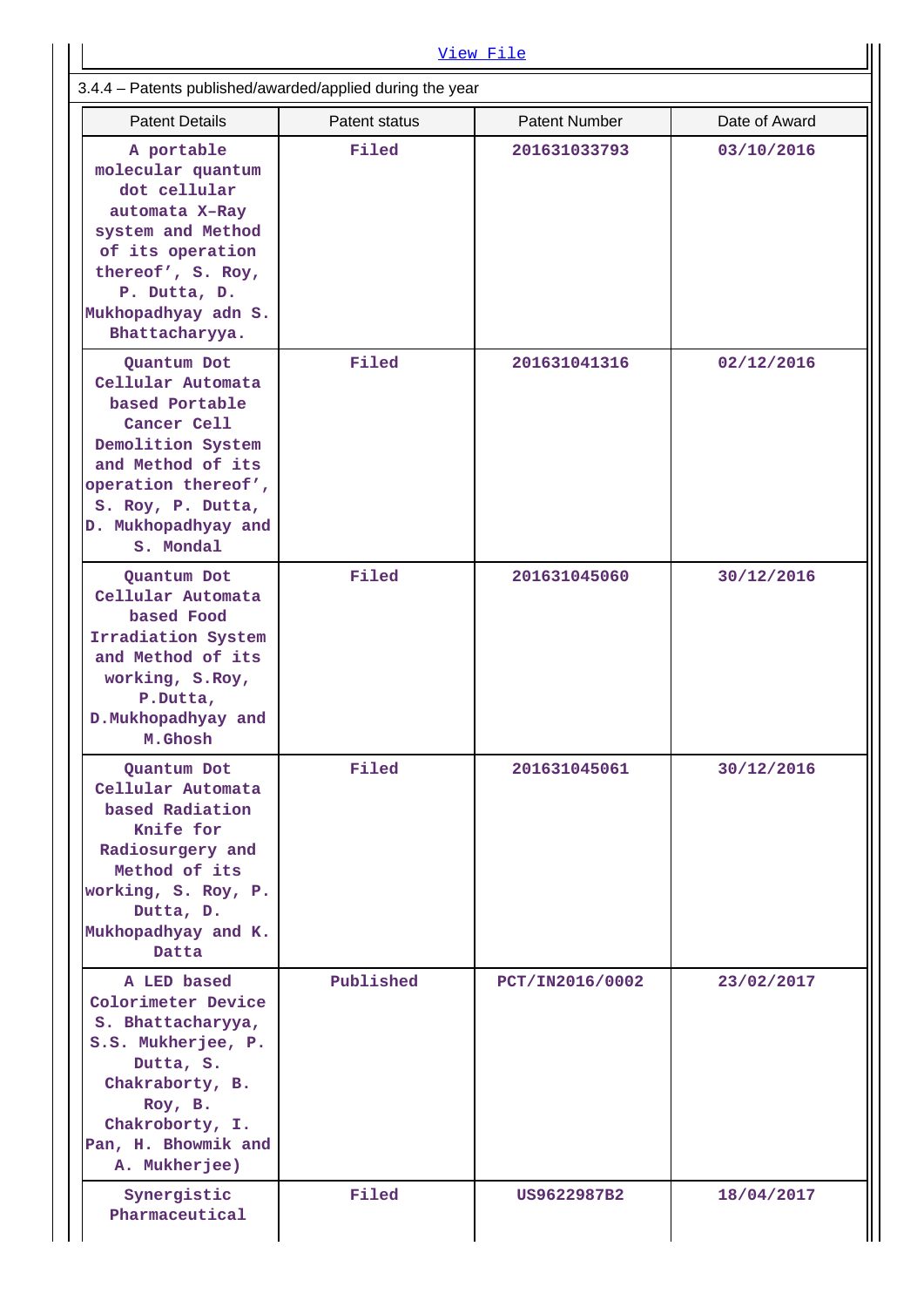| composition useful<br>for the treatment<br>of Lung Cancer<br>Mantu Bhuyian,<br>Pranab Ram<br>Bhattacharya,<br>Pranab Kumar<br>Baruah, Nabin<br>Candra Barua,<br>Paruchuri G. Rao,<br>Sushmita<br>Bhattacharya,<br>Rakesh Kundu,<br>Pryajit Chatterjee,<br>Soma Seal, Sandeep<br>Mukherjee, Suman<br>Dasgupta, Sudipta<br>Moitra, Shelley<br>Bhattacharya, Samir<br>Bhattacharya |                                                                                                        |                                                                                        | View File              |                                                                                                                    |                                                                    |                                                      |
|---------------------------------------------------------------------------------------------------------------------------------------------------------------------------------------------------------------------------------------------------------------------------------------------------------------------------------------------------------------------------------|--------------------------------------------------------------------------------------------------------|----------------------------------------------------------------------------------------|------------------------|--------------------------------------------------------------------------------------------------------------------|--------------------------------------------------------------------|------------------------------------------------------|
|                                                                                                                                                                                                                                                                                                                                                                                 |                                                                                                        |                                                                                        |                        | 3.4.5 - Bibliometrics of the publications during the last academic year based on average citation index in Scopus/ |                                                                    |                                                      |
| Web of Science or PubMed/ Indian Citation Index                                                                                                                                                                                                                                                                                                                                 |                                                                                                        |                                                                                        |                        |                                                                                                                    |                                                                    |                                                      |
| Title of the<br>Paper                                                                                                                                                                                                                                                                                                                                                           | Name of<br>Author                                                                                      | Title of journal                                                                       | Year of<br>publication | <b>Citation Index</b>                                                                                              | Institutional<br>affiliation as<br>mentioned in<br>the publication | Number of<br>citations<br>excluding self<br>citation |
| Response<br>of Hybrid<br>Rice to Tr<br>ansplantin<br>g Date and<br>Nitrogen F<br>ertilizati<br>on under<br>System of<br>Rice Inten<br>sification<br>in Rainfed<br>Lowland<br>Ecosystem.                                                                                                                                                                                         | Singh,<br>N.A., Pram<br>anik,K, S<br>orokhaibam<br>, S., Naba<br>chandra,<br>L. and Har<br>ibhushan, A | Internatio<br>nal<br>Journal of<br>Bio-resour<br>ce and<br>Stress<br>Management        | 2016                   | $\mathbf{0}$                                                                                                       | Visva-Bhar<br>ati<br>University                                    | 0                                                    |
| Response<br>of Boro<br>Rice to<br>Planting<br>Stage of<br>Seedlings<br>and<br>Nutrient<br>Management<br>under SRI                                                                                                                                                                                                                                                               | Sen, $D_{\bullet}$ ,<br>Maity, S.<br>K. and Muk  <br>hopadhyay,<br>P.                                  | Internatio<br>nal<br>journal of<br>Bio-resour<br>ce and<br><b>Stress</b><br>Management | 2016                   | $\mathbf{0}$                                                                                                       | Visva-Bhar<br>ati<br>University                                    | $\mathbf{0}$                                         |
| Studies on<br>Existing<br>Indigenous<br>Rice                                                                                                                                                                                                                                                                                                                                    | Sen, $D_{\bullet}$ ,<br>Maity, S.<br>K. and<br>Sarkar, N.                                              | Internatio<br>nal<br>Journal of<br>Bio-resour                                          | 2016                   | $\mathbf{0}$                                                                                                       | Visva-Bhar<br>ati<br>University                                    | $\mathbf{0}$                                         |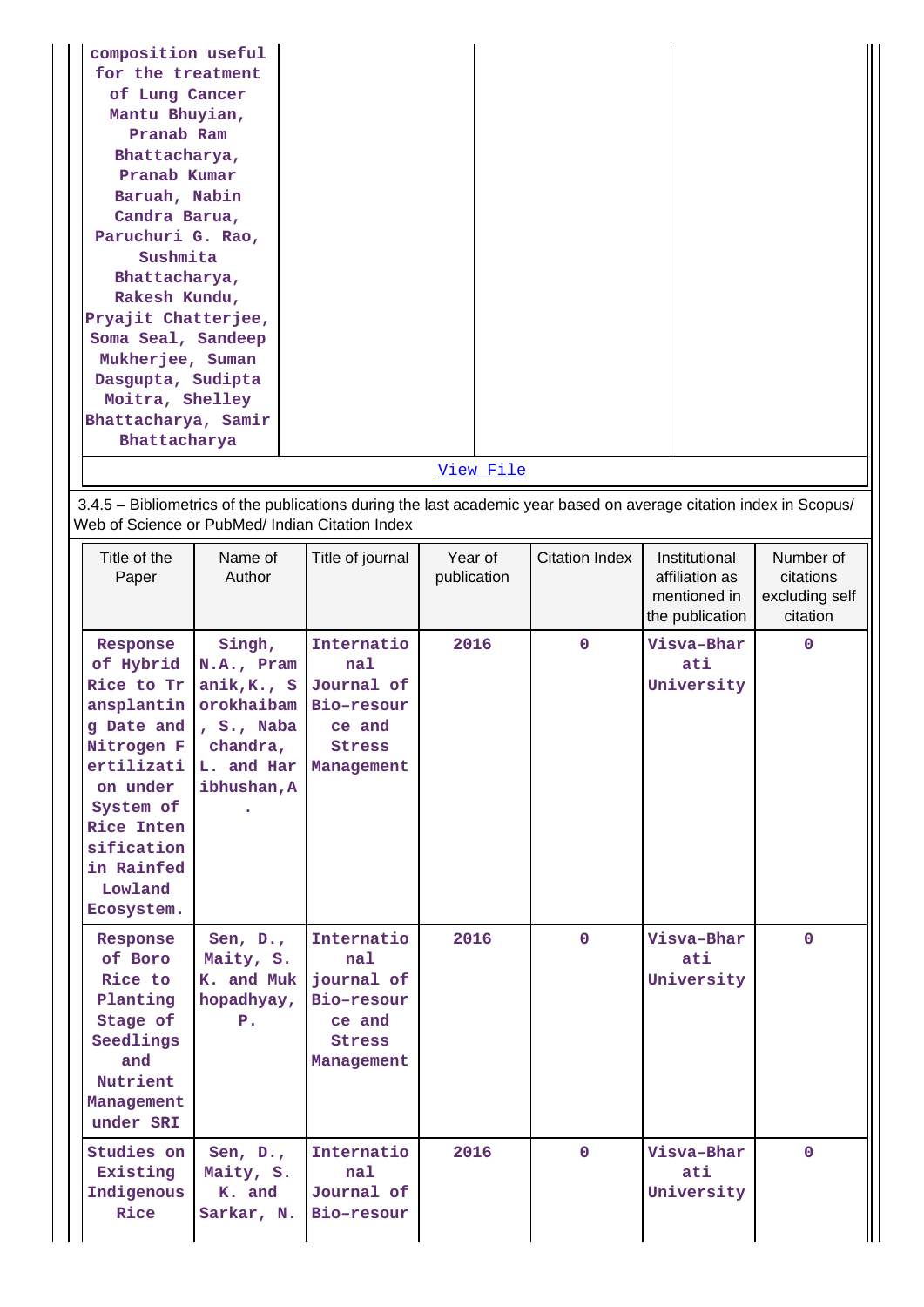| Landraces<br>and their<br>Survival<br>Strategies<br>at Old<br>Alluvial<br>Region of<br>North ndSO<br>uthDinajpu<br>r, West<br>Bengal,<br>India- A<br>Case Study            | $\overline{c}$ .                                                          | ce and<br><b>Stress</b><br>Management                                                                                |      |                |                                 |              |
|----------------------------------------------------------------------------------------------------------------------------------------------------------------------------|---------------------------------------------------------------------------|----------------------------------------------------------------------------------------------------------------------|------|----------------|---------------------------------|--------------|
| Effect of<br>nutrient<br>management<br>on product<br>ivity of<br>rice under<br>system of<br>rice inten<br>sification<br>(sri) and<br>its<br>residual<br>effect on<br>toria | Deytarafde<br>r, K.,<br>Banerjee,<br>M. and<br>Malik, G.<br>$C_{\bullet}$ | Internatio<br>nal<br>Journal of<br>Bio-Resour<br>ce, Enviro<br>nment and<br>Agricultur<br>a <sub>1</sub><br>Sciences | 2016 | $\mathbf 0$    | Visva-Bhar<br>ati<br>University | $\mathbf 0$  |
| Weed<br>management<br>and biofer<br>tilizer<br>effects on<br>productivi<br>ty of tran<br>splanted<br>rice,                                                                 | Ghosh,<br>Sumana,<br>Malik, G C<br>and<br>Banerjee,<br>Mahua              | Indian<br>Journal of<br>Weed<br>Science                                                                              | 2016 | $\mathbf 0$    | Visva-Bhar<br>ati<br>University | $\mathbf{0}$ |
| Distributi<br>on pattern<br>of weedy<br>rice in<br>wet season<br>rice crop<br>in the red<br>and<br>lateritic<br>belt of<br>West<br>Bengal.                                 | Mukherjee,<br>A. and<br>Duary, B.                                         | Internatio<br>nal<br>Journal of<br>Bio-Resour<br>ce, Enviro<br>nment and<br>Agricultur<br>a <sub>1</sub><br>Sciences | 2016 | $\overline{0}$ | Visva-Bhar<br>ati<br>University | $\mathbf{0}$ |
| Impact of<br>tillage on<br>seed bank,<br>population<br>dynamics<br>and<br>management<br>of weeds.                                                                          | Duary, B.<br>Dash, S.<br>and Teja<br>K. C.                                | <b>SATSA Mukh</b><br>opatara-<br>Annual<br>Technical<br><b>Issue</b>                                                 | 2016 | $\mathbf 0$    | Visva-Bhar<br>ati<br>University | $\mathbf{0}$ |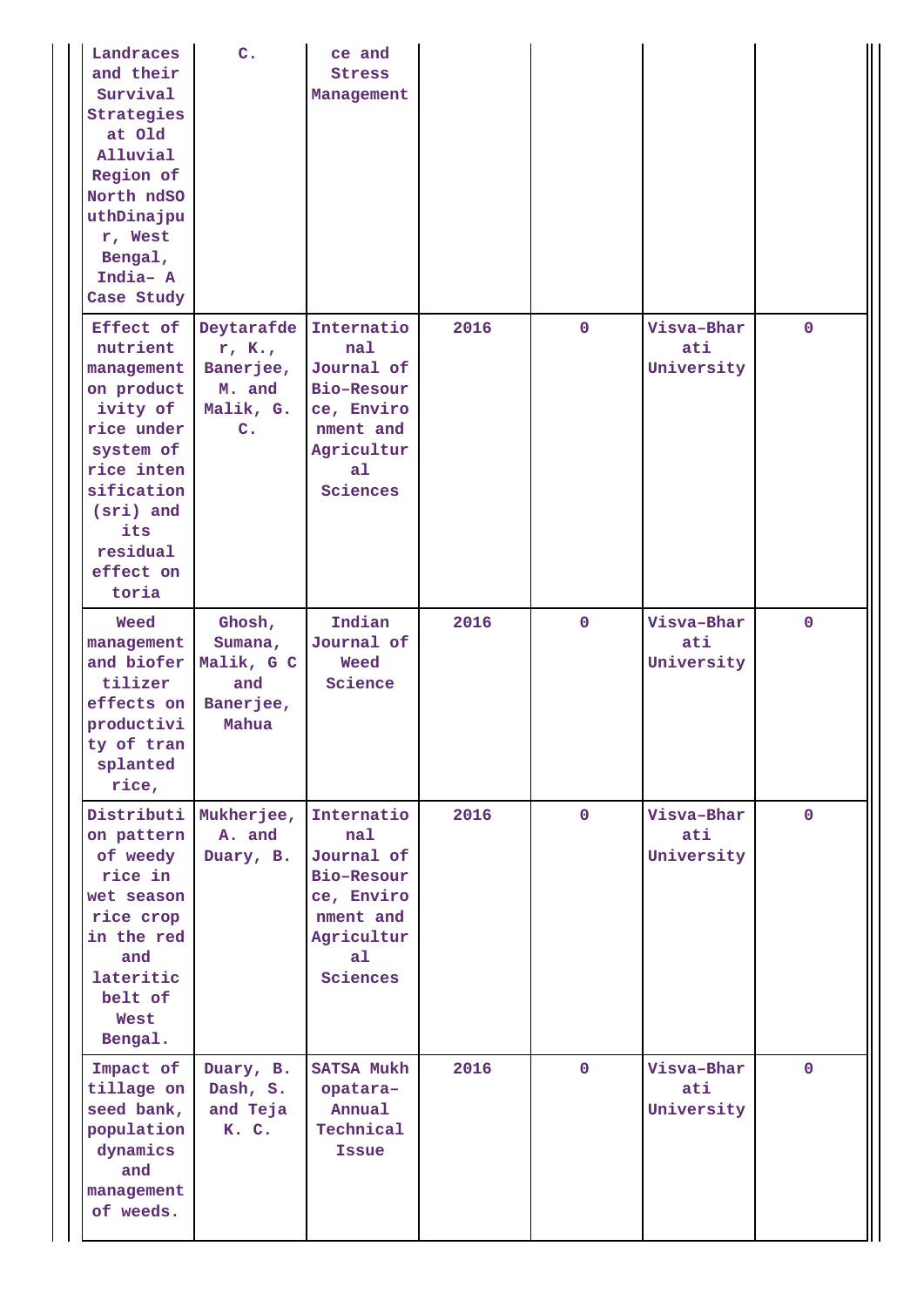| Variations<br>in soil                                                                                                                                                                              | Das, S.<br>Muherjee,                                                                                                              | Current<br>Science                          | 2016                   | $\mathbf{0}$ | Visva-Bhar<br>ati                                    | $\mathbf{0}$                                                       |
|----------------------------------------------------------------------------------------------------------------------------------------------------------------------------------------------------|-----------------------------------------------------------------------------------------------------------------------------------|---------------------------------------------|------------------------|--------------|------------------------------------------------------|--------------------------------------------------------------------|
| alter avai<br>lability<br>of carlino<br>side: an a P., Duary,                                                                                                                                      | S., Kundu,<br>R., Bhatta<br>charyya,                                                                                              |                                             |                        |              | University                                           |                                                                    |
| nti-hepati<br>tic<br>compound<br>from Cajan<br>uscajan                                                                                                                                             | B. and Bha<br>ttacharya,<br>S. S                                                                                                  |                                             |                        |              |                                                      |                                                                    |
| (Linn.)<br><b>leaves</b>                                                                                                                                                                           |                                                                                                                                   |                                             |                        |              |                                                      |                                                                    |
| Effect of<br>Sulfur and<br>Boron on<br>Yield of<br>Mustard<br>(Brassica<br>juncea L.)<br>and Its<br>Nutrient<br>Uptake.                                                                            | Naik, P.<br>Barik, A.,<br>Baliarsing<br>h, A.,<br>Pati, $P_{\cdot}$ ,<br>Santra, G.H<br>$\bullet$<br>Swain.D.<br>and Nanda,<br>Α. | Environmen<br>t and<br>Ecology              | 2016                   | $\mathbf{0}$ | Visva-Bhar<br>ati<br>University                      | $\mathbf{0}$                                                       |
| Effect of<br>Sulfur and<br>Boron on<br>Growth and<br>Yield of<br>Mustard<br>(Brassica<br>juncea)                                                                                                   | Naik, P.,<br>Barik A.,<br>Baliarsing<br>h, A.,<br>Pati, $P_{\cdot}$ ,<br>Santra, G.<br>H., Swain,<br>D. Nanda,<br>Α.              | Environmen<br>t and<br>Ecology              | 2016                   | $\mathbf{0}$ | Visva-Bhar<br>ati<br>University                      | $\mathbf{0}$                                                       |
|                                                                                                                                                                                                    |                                                                                                                                   |                                             | <u>View File</u>       |              |                                                      |                                                                    |
| 3.4.6 - h-Index of the Institutional Publications during the year. (based on Scopus/ Web of science)                                                                                               |                                                                                                                                   |                                             |                        |              |                                                      |                                                                    |
| Title of the<br>Paper                                                                                                                                                                              | Name of<br>Author                                                                                                                 | Title of journal                            | Year of<br>publication | h-index      | Number of<br>citations<br>excluding self<br>citation | Institutional<br>affiliation as<br>mentioned in<br>the publication |
| A calorie<br>restricted<br>diet<br>attenuates<br>the age-as<br>sociated<br>decrease<br>in<br>activity<br>of mitocho<br>ndrial ?<br>subunit of<br>F1 ATP<br>synthase<br>in the<br>mouse<br>skeletal | Chandan<br>Kumar Jana<br>and<br>Nilanjana<br><b>Das</b>                                                                           | Current<br>Nutrition<br>and Food<br>Science | 2016                   | $\mathbf 0$  | $\mathbf 0$                                          | Visva-Bhar<br>ati<br>University                                    |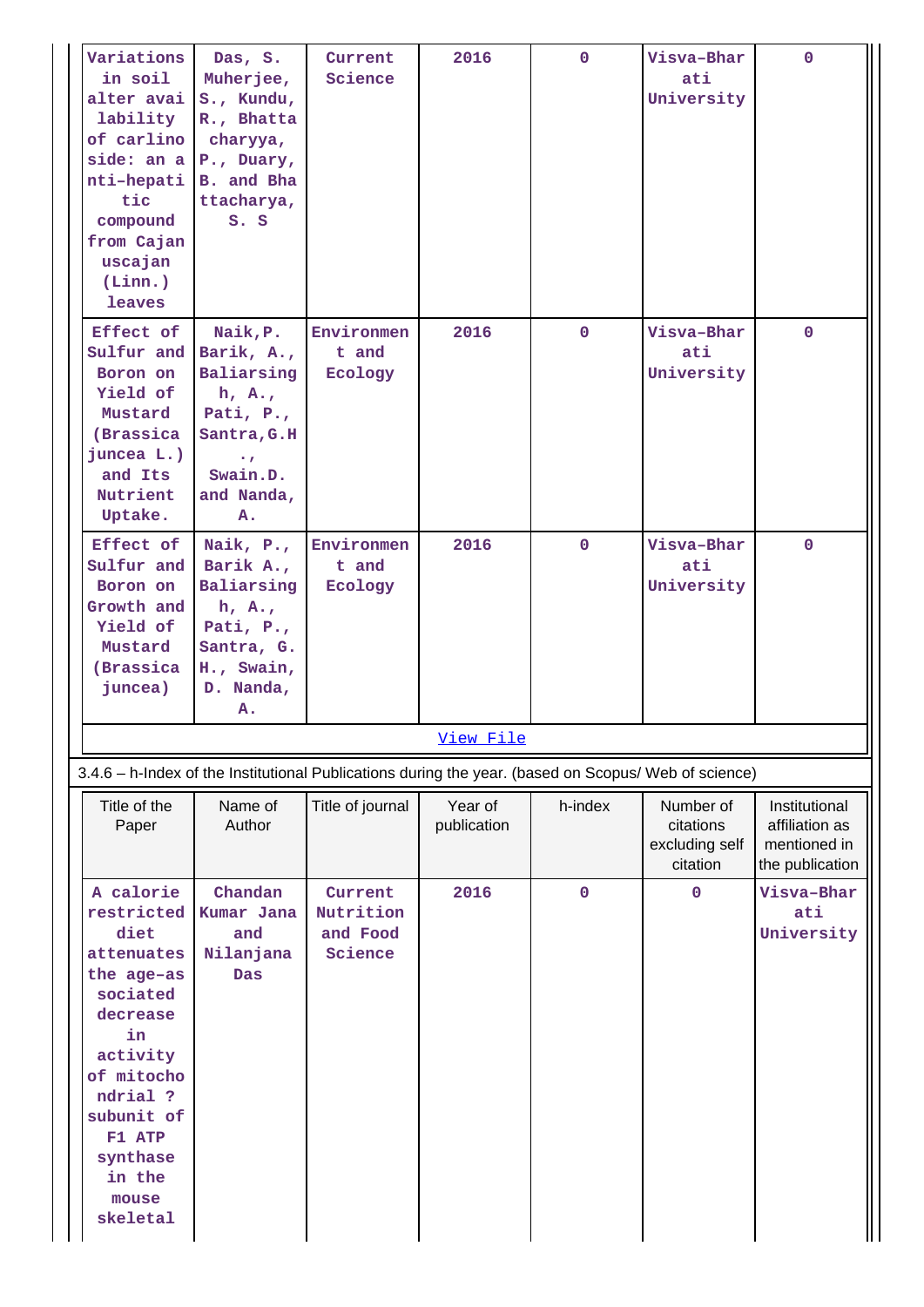| muscles.                                                                                                                    |                                                                                               |                                                                                |      |              |              |                                 |
|-----------------------------------------------------------------------------------------------------------------------------|-----------------------------------------------------------------------------------------------|--------------------------------------------------------------------------------|------|--------------|--------------|---------------------------------|
| CSR and<br>Employee E<br>ngagement:<br>Some Refle<br>ctions                                                                 | Sasmita<br>Patel                                                                              | Anubodh                                                                        | 2016 | $\mathbf 0$  | $\mathbf 0$  | Visva-Bhar<br>ati<br>University |
| Organic<br>Farming -<br>Myth and<br>Realities:<br>A Study of<br>Jogeshganj<br>G.P., Hing<br>alganj,<br>North 24<br>Pgs, W.B | Sukumar<br>Pal                                                                                | Internatio<br>nal<br>Journal<br><b>BITM Trans</b><br>actions on<br><b>EECC</b> | 2016 | $\mathbf 0$  | $\mathbf{0}$ | Visva-Bhar<br>ati<br>University |
| Women Unde<br>rtrials in<br>Indian<br>Criminal<br>Justice<br>System: A<br>victimolog<br>y perspect<br>ive                   | Subhashree<br>Sanyal                                                                          | Journal of<br>Social<br>Work<br>Education<br>Research<br>and Action            | 2016 | $\mathbf 0$  | $\mathbf{0}$ | Visva-Bhar<br>ati<br>University |
| Design dev<br>elopment<br>on home<br>furnishing                                                                             | S Roy<br>Maulik,<br>Snigdha<br>Das,<br>Mrinal<br>Kanti<br>Sarkar and<br>Debjani<br>Ray Moulik | Asian Dyer                                                                     | 2016 | $\mathbf 0$  | $\mathbf 0$  | Visva-Bhar<br>ati<br>University |
| Eco-friend<br>ly woven<br>and<br>printed<br>apparel<br>made from<br>handloom<br>cotton<br>fabric                            | S Roy<br>Maulik,<br>Lina<br>Bhowmik<br>and Khusbu<br>Agarwal                                  | Asian Dyer                                                                     | 2016 | $\mathbf{0}$ | $\mathbf{0}$ | Visva-Bhar<br>ati<br>University |
| Recycled<br>Textiles                                                                                                        | Sankar Roy<br>Maulik,<br>Lina Chakr<br>aborty and<br>Krisnakali<br>Roy                        | Indian<br>Journal of<br>Natural<br>Fibres                                      | 2016 | $\mathbf 0$  | $\mathbf{0}$ | Visva-Bhar<br>ati<br>University |
| <b>Batik</b><br>works with<br>Indigofera<br>tinctoria                                                                       | S Roy<br>Maulik and<br>Lina Chakr<br>aborty                                                   | Indian<br>Journal of<br>Natural<br>Fibres                                      | 2016 | $\mathbf 0$  | $\mathbf{0}$ | Visva-Bhar<br>ati<br>University |
| Manufactur<br>ing of                                                                                                        | S Raj., H<br>Ghosh.,                                                                          | <b>Naveen</b><br>Shodh                                                         | 2016 | $\mathbf{0}$ | $\mathbf{0}$ | Visva-Bhar<br>ati               |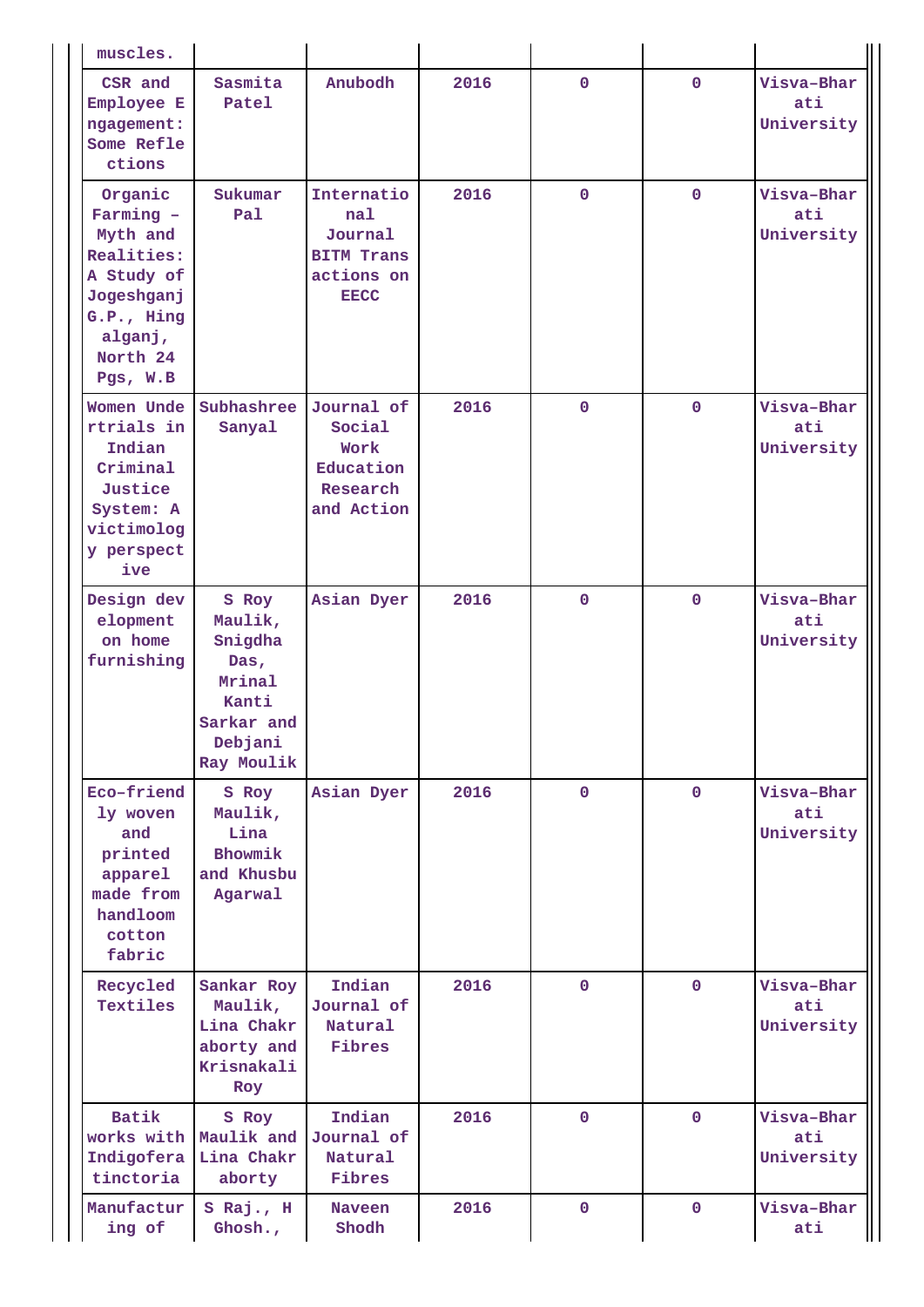| Yarn from<br>Some<br>Natural<br>Fibres of<br>Himalayan<br>Origin And<br>Their<br><b>Blends</b>                                                                      | and P K<br>Choudhuri                       | Sansar                         |                              |           |                                         |             |     | University                      |  |
|---------------------------------------------------------------------------------------------------------------------------------------------------------------------|--------------------------------------------|--------------------------------|------------------------------|-----------|-----------------------------------------|-------------|-----|---------------------------------|--|
| Effect of<br>boehmite<br>addition<br>on<br>sintering<br>behaviour<br>of mullite<br>precursor<br>synthesize<br>d from<br>bauxite,<br>fly ash<br>and precip<br>itated | S. Dey, A.<br>Mondal and<br>T. K.<br>Parya | Refractori<br>es<br>Worldforum | 2016                         |           | $\mathbf 0$                             | $\mathbf 0$ |     | Visva-Bhar<br>ati<br>University |  |
| silica                                                                                                                                                              |                                            |                                |                              |           |                                         |             |     |                                 |  |
|                                                                                                                                                                     |                                            |                                |                              | View File |                                         |             |     |                                 |  |
| 3.4.7 - Faculty participation in Seminars/Conferences and Symposia during the year                                                                                  |                                            |                                |                              |           |                                         |             |     |                                 |  |
| Number of Faculty                                                                                                                                                   |                                            | International                  | National                     |           | <b>State</b>                            |             |     | Local                           |  |
| Attended/Semina                                                                                                                                                     |                                            | 127                            | 361                          |           | 54                                      |             | 141 |                                 |  |
| rs/Workshops                                                                                                                                                        |                                            |                                |                              |           |                                         |             |     |                                 |  |
| Presented<br>papers                                                                                                                                                 |                                            | 188                            | 348                          |           | 35                                      |             |     | 38                              |  |
| Resource<br>persons                                                                                                                                                 |                                            | 54                             | 175                          |           | 30                                      |             |     | 46                              |  |
|                                                                                                                                                                     |                                            |                                |                              | View File |                                         |             |     |                                 |  |
| 3.5 - Consultancy                                                                                                                                                   |                                            |                                |                              |           |                                         |             |     |                                 |  |
| 3.5.1 - Revenue generated from Consultancy during the year                                                                                                          |                                            |                                |                              |           |                                         |             |     |                                 |  |
| Name of the Consultan(s)                                                                                                                                            |                                            | Name of consultancy            |                              |           | Consulting/Sponsoring                   |             |     | Revenue generated               |  |
| department                                                                                                                                                          |                                            | project                        |                              |           | Agency                                  |             |     | (amount in rupees)              |  |
| Centre for Women's                                                                                                                                                  |                                            | 'Love, Law and                 |                              |           | Jadavpur                                |             |     | $\mathbf 0$                     |  |
| Studies                                                                                                                                                             |                                            | Labour'                        |                              |           | University, Kolkata                     |             |     |                                 |  |
|                                                                                                                                                                     |                                            |                                |                              | View File |                                         |             |     |                                 |  |
| 3.5.2 - Revenue generated from Corporate Training by the institution during the year                                                                                |                                            |                                |                              |           |                                         |             |     |                                 |  |
| Name of the<br>Consultan(s)<br>department                                                                                                                           |                                            | Title of the<br>programme      | Agency seeking /<br>training |           | Revenue generated<br>(amount in rupees) |             |     | Number of trainees              |  |
| Nil                                                                                                                                                                 |                                            | Nil                            | Nil                          |           | 0                                       |             |     | $\mathbf 0$                     |  |
|                                                                                                                                                                     |                                            |                                |                              | View File |                                         |             |     |                                 |  |
| 3.6 - Extension Activities                                                                                                                                          |                                            |                                |                              |           |                                         |             |     |                                 |  |
|                                                                                                                                                                     |                                            |                                |                              |           |                                         |             |     |                                 |  |
| 3.6.1 - Number of extension and outreach programmes conducted in collaboration with industry, community and                                                         |                                            |                                |                              |           |                                         |             |     |                                 |  |

Н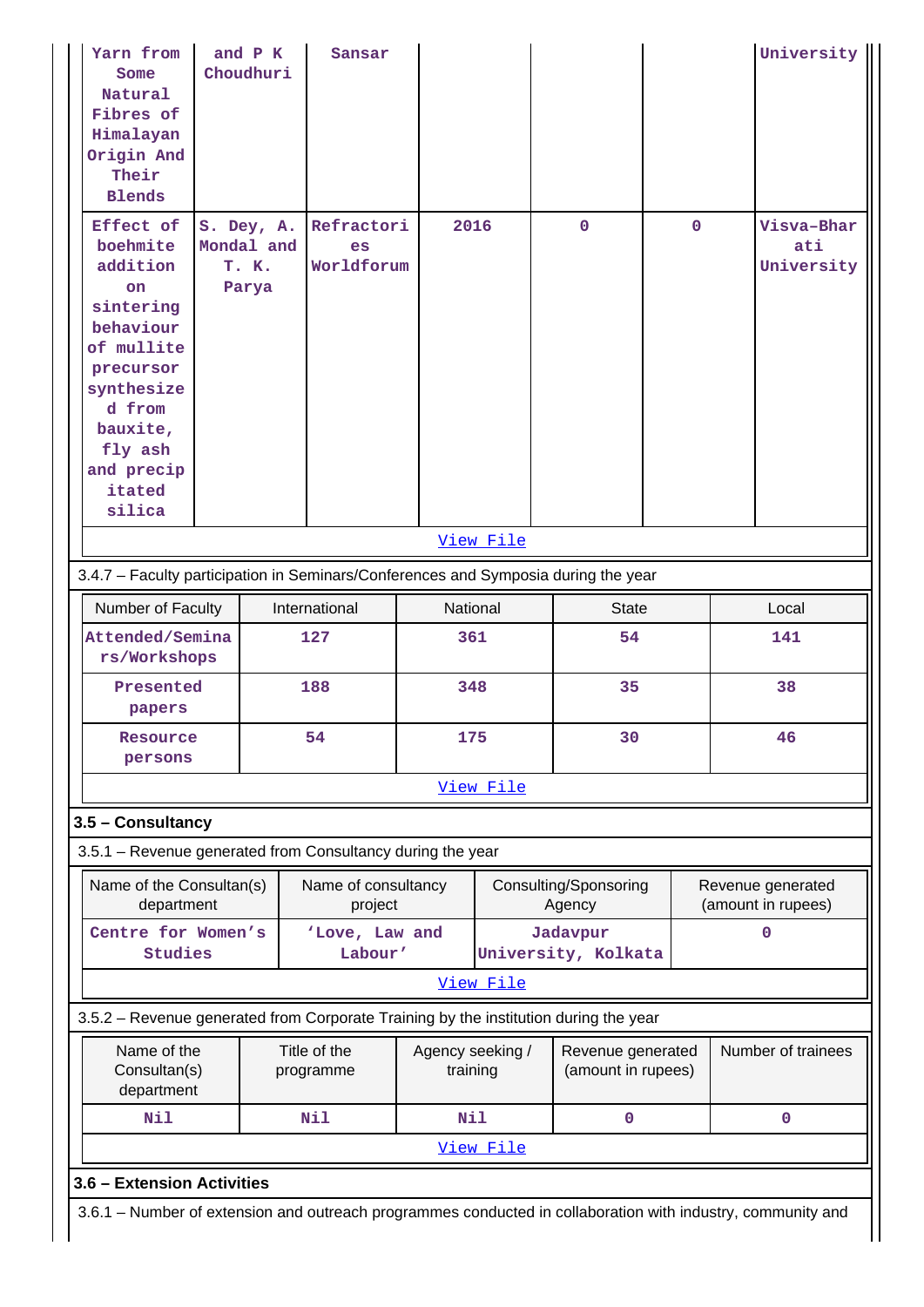| Title of the activities                                                                                  | Organising unit/agency/<br>collaborating agency | Number of teachers<br>participated in such<br>activities | Number of students<br>participated in such<br>activities |
|----------------------------------------------------------------------------------------------------------|-------------------------------------------------|----------------------------------------------------------|----------------------------------------------------------|
| Tree Plantation and<br>observation of<br>Azaadi 70 - Yaad<br>Karo Kurbani<br>06/08/2016<br>$-07/08/2016$ | NSS Unit of Sangit<br><b>Bhavana</b>            | $\mathbf{1}$                                             | 35                                                       |
| Independence Day<br>15/08/2016                                                                           | NSS Unit of Sangit<br><b>Bhavana</b>            | 1                                                        | 30                                                       |
| NSS Day celebration<br>24/09/2016                                                                        | NSS Unit of Sangit<br><b>Bhavana</b>            | 1                                                        | 40                                                       |
| Rashtriya Ekta<br>Saptaha 31/10/2016-<br>06/10/2016                                                      | NSS Unit of Sangit<br><b>Bhavana</b>            | 1                                                        | 30                                                       |
| The Swachhta<br>Pakhwada 01-<br>15/11/2016                                                               | NSS Unit of Sangit<br><b>Bhavana</b>            | $\mathbf{1}$                                             | 35                                                       |
| Republic Day<br>26/01/2017                                                                               | NSS Unit of Sangit<br>Bhavana                   | $\mathbf{1}$                                             | 25                                                       |
| International Yoga<br>day 15/06/2017<br>$-21/06/2017$                                                    | NSS Unit of Sangit<br><b>Bhavana</b>            | 1                                                        | 10                                                       |
| Yoga Day                                                                                                 | NSS (National<br>Service Scheme)                | $\mathbf{1}$                                             | 45                                                       |
| Briksha Ropan                                                                                            | NSS (National<br>Service Scheme)                | $\mathbf{1}$                                             | 45                                                       |
| March Past for<br>26/01/2017                                                                             | NSS (National<br>Service Scheme)                | 1                                                        | 45                                                       |

 3.6.2 – Awards and recognition received for extension activities from Government and other recognized bodies during the year

| Name of the activity                                                                             | Award/Recognition                       | <b>Awarding Bodies</b>                       | Number of students<br><b>Benefited</b> |
|--------------------------------------------------------------------------------------------------|-----------------------------------------|----------------------------------------------|----------------------------------------|
| NCC C Certificate<br>Examination                                                                 | A-Grade-<br>Certificate of<br>Honour    | NCC Directorate<br>West Bengal and<br>Sikkim | $\mathbf{2}$                           |
| Child Labour Survey<br>in the District of<br>Birbhum, West<br>Bengal                             | District<br>Authorities, West<br>Bengal | Govt. of West<br>Bengal                      | 1                                      |
| Monitoring and<br>Supervision of<br>Integrated Child<br>Development<br>Services Scheme<br>(ICDS) | NIPPCD, New Delhi                       | Govt. of New Delhi                           | 3                                      |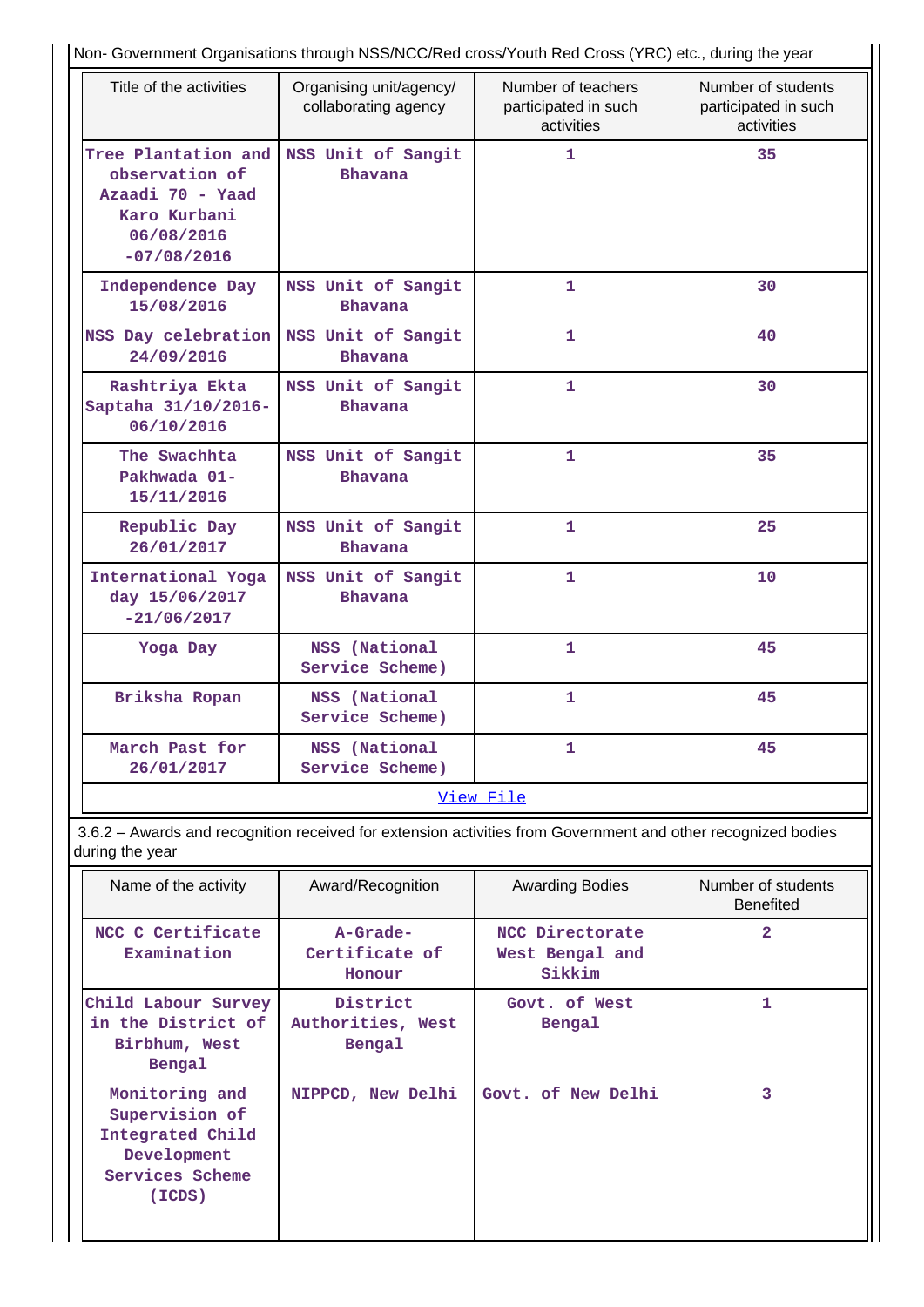| All India Inter<br>University Wushu<br>(Tai-Chi Quan)<br>Tournament                                    | 2nd Position                                       |        | Punjab University,<br>Patiala with AIU                                                                                                                                                                                        |                                                         | 1                                                       |  |
|--------------------------------------------------------------------------------------------------------|----------------------------------------------------|--------|-------------------------------------------------------------------------------------------------------------------------------------------------------------------------------------------------------------------------------|---------------------------------------------------------|---------------------------------------------------------|--|
| All India Inter<br>University Wushu<br>(Nun-Quan)<br>Tournament                                        | 3rd Position                                       |        | Punjab University,<br>Patiala with AIU                                                                                                                                                                                        |                                                         | $\mathbf{1}$                                            |  |
| All India Inter<br>University Wushu<br>(Taolu) Tournament                                              | 3rd Position                                       |        | Punjab University,<br>Patiala with AIU                                                                                                                                                                                        |                                                         | 1                                                       |  |
| 200-meter Sprint in<br><b>WBCIPE Athletic</b><br>Meet                                                  | 1st Position                                       |        | GCPEW, Dinhata, WB<br>with West Bengal<br>Committee of<br>Institute of<br>Physical Education<br>(WBCIPE)<br>View File<br>3.6.3 - Students participating in extension activities with Government Organisations, Non-Government |                                                         | 1                                                       |  |
|                                                                                                        |                                                    |        |                                                                                                                                                                                                                               |                                                         |                                                         |  |
| Organisations and programmes such as Swachh Bharat, Aids Awareness, Gender Issue, etc. during the year |                                                    |        |                                                                                                                                                                                                                               |                                                         |                                                         |  |
| Name of the scheme                                                                                     | Organising unit/Agen<br>cy/collaborating<br>agency |        | Name of the activity                                                                                                                                                                                                          | Number of teachers<br>participated in such<br>activites | Number of students<br>participated in such<br>activites |  |
| Republic Day<br>parade                                                                                 | NSS Unit of<br>Palli Siksha<br>Bhavana             |        | Republic Day<br>Obsevation                                                                                                                                                                                                    | $\overline{\mathbf{2}}$                                 | 10                                                      |  |
| Campus cleaning                                                                                        | NSS Unit of<br>Palli Siksha<br>Bhavana             | Campus | Cleaning of PSB                                                                                                                                                                                                               | 5                                                       | 30                                                      |  |
| RashtriyaEktaSa<br>ptaha-<br>Awareness,<br>Rally                                                       | NSS Unit of<br>Palli Siksha<br>Bhavana             |        | <b>Awareness Rally</b>                                                                                                                                                                                                        | 1                                                       | 30                                                      |  |
| NSS Day                                                                                                | NSS Unit of<br>Palli Siksha<br>Bhavana             |        | Observation of<br>NSS Day                                                                                                                                                                                                     | $\overline{3}$                                          | 100                                                     |  |
| About 130<br>volunteers<br>actively<br>participated in<br>the Plantation<br>Programme                  | NSS Unit of<br>Palli Siksha<br>Bhavana             |        | Freedom<br>Fortnight Azadi<br>Celebration                                                                                                                                                                                     | 4                                                       | 70                                                      |  |
| Motivated<br>students for<br>the<br>Nationalization                                                    | NSS Unit of<br>Palli Siksha<br>Bhavana             |        | Participation<br>in<br>Independendence<br>Day Parade<br>Celebration                                                                                                                                                           | 1                                                       | 30                                                      |  |
| Orientation of<br>students with<br>the concept of<br>NSS and<br>different                              | NSS Unit of<br>Palli Siksha<br>Bhavana             |        | Orientation of<br>Students with<br>concept of NSS<br>and its<br>Activities                                                                                                                                                    | 1                                                       | 30                                                      |  |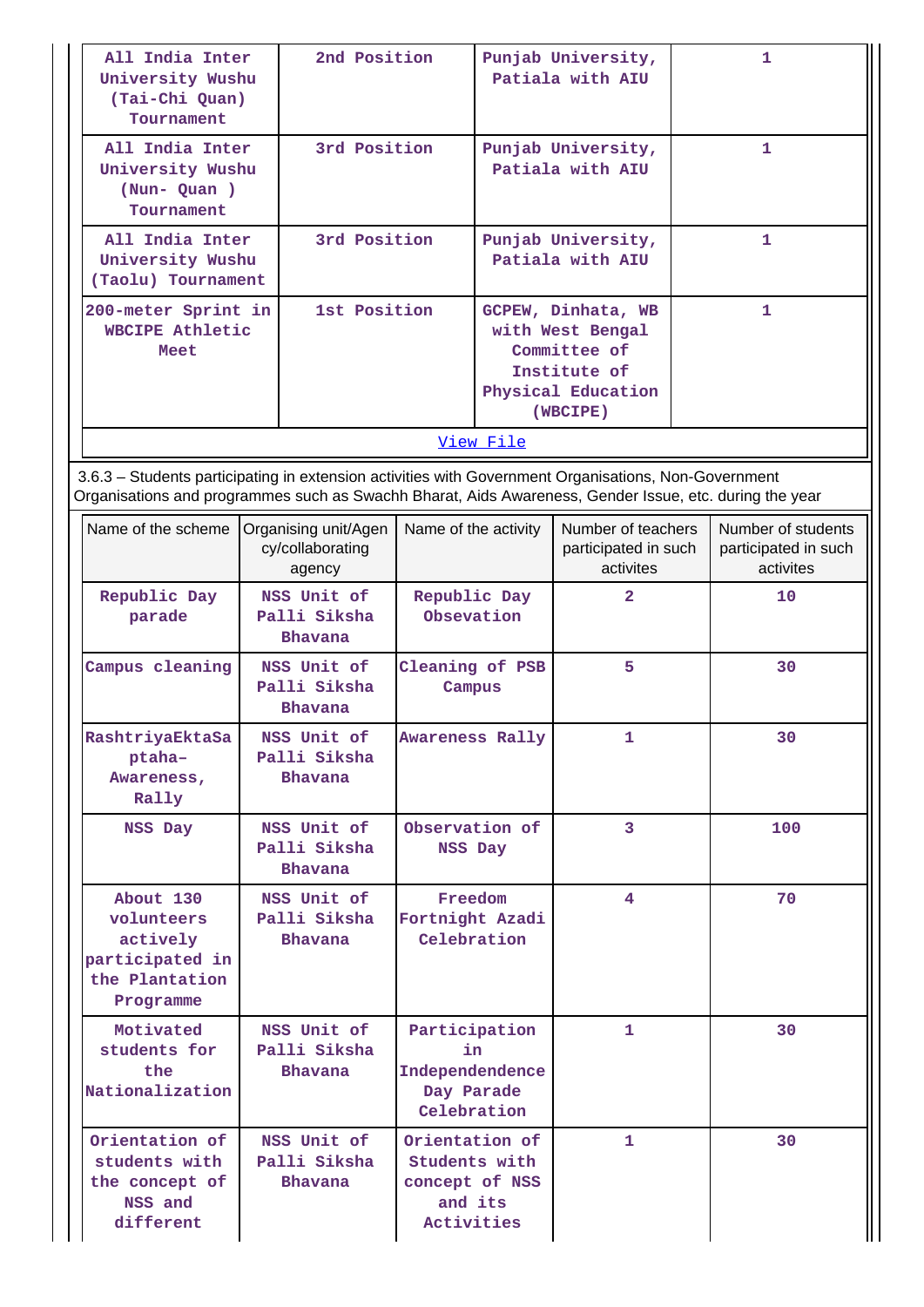| activities of<br>NSS for NSS<br>students of<br>PSB, PSV (BSW<br>and Rural<br>Studies)                                                                                           |                                                                         |                                     |                                                                                                        |                                  |          |
|---------------------------------------------------------------------------------------------------------------------------------------------------------------------------------|-------------------------------------------------------------------------|-------------------------------------|--------------------------------------------------------------------------------------------------------|----------------------------------|----------|
| Awareness about<br>need for<br>Plantation<br>Programme and<br>emphasized the<br>role of NSS<br>volunteers in<br>Plantation                                                      | NSS Unit of<br>Palli Siksha<br>Bhavana                                  | Awareness of                        | Plantation                                                                                             | 5                                | 30       |
| Magh Mela                                                                                                                                                                       | Institute and<br>Department                                             |                                     | <b>Students</b><br>48<br>Volunteer                                                                     |                                  | 250      |
| Gandhi Punyaha                                                                                                                                                                  | NSS Unit of<br>Palli Siksha<br>Bhavana and<br>Departments               | Cleaning the<br>campus<br>View File |                                                                                                        | 48                               | 250      |
|                                                                                                                                                                                 |                                                                         |                                     |                                                                                                        |                                  |          |
| 3.7 - Collaborations                                                                                                                                                            |                                                                         |                                     |                                                                                                        |                                  |          |
| 3.7.1 – Number of Collaborative activities for research, faculty exchange, student exchange during the year                                                                     |                                                                         |                                     |                                                                                                        |                                  |          |
| Nature of activity                                                                                                                                                              | Participant                                                             |                                     |                                                                                                        | Source of financial support      | Duration |
| Every Time An Ear<br>di Sound Short<br>Waves' Transit<br>Tales a sound<br>project- Radio<br>Project By<br>Sanchayan Ghosh                                                       | 10                                                                      |                                     |                                                                                                        | Documenta 14,<br>Kassel, Germany | 90       |
| Collaborator and<br>consultant Visual<br>Interpretation of a<br>music performance,<br>sharing of<br>knowledge,<br>multi-media<br>exhibitions in<br>Newcastle, Durham,<br>London | Laura Leante,<br>Mahjabin Imam,<br>Ranjani<br>Ramachandran              |                                     | Durham University,<br>UK and also<br>supported by Arts<br>and Humanities<br>Research council<br>(AHRC) | 1825                             |          |
| Student exchange<br>visit Workshop on<br>Introduction to<br>Sound and<br>Recording" in<br>SRFTI, Kolkata                                                                        | Post graduate<br>students of<br>Hindusthani<br>Classical<br>Music-Vocal |                                     |                                                                                                        | <b>None</b>                      | 1        |
| Problem of<br>accessibility in<br>elementary<br>education by<br>scheduled castes,<br>scheduled tribes                                                                           | Sukumar Pal and<br>Neelmani Jaysawal                                    |                                     |                                                                                                        | <b>FADV Germany</b>              | 365      |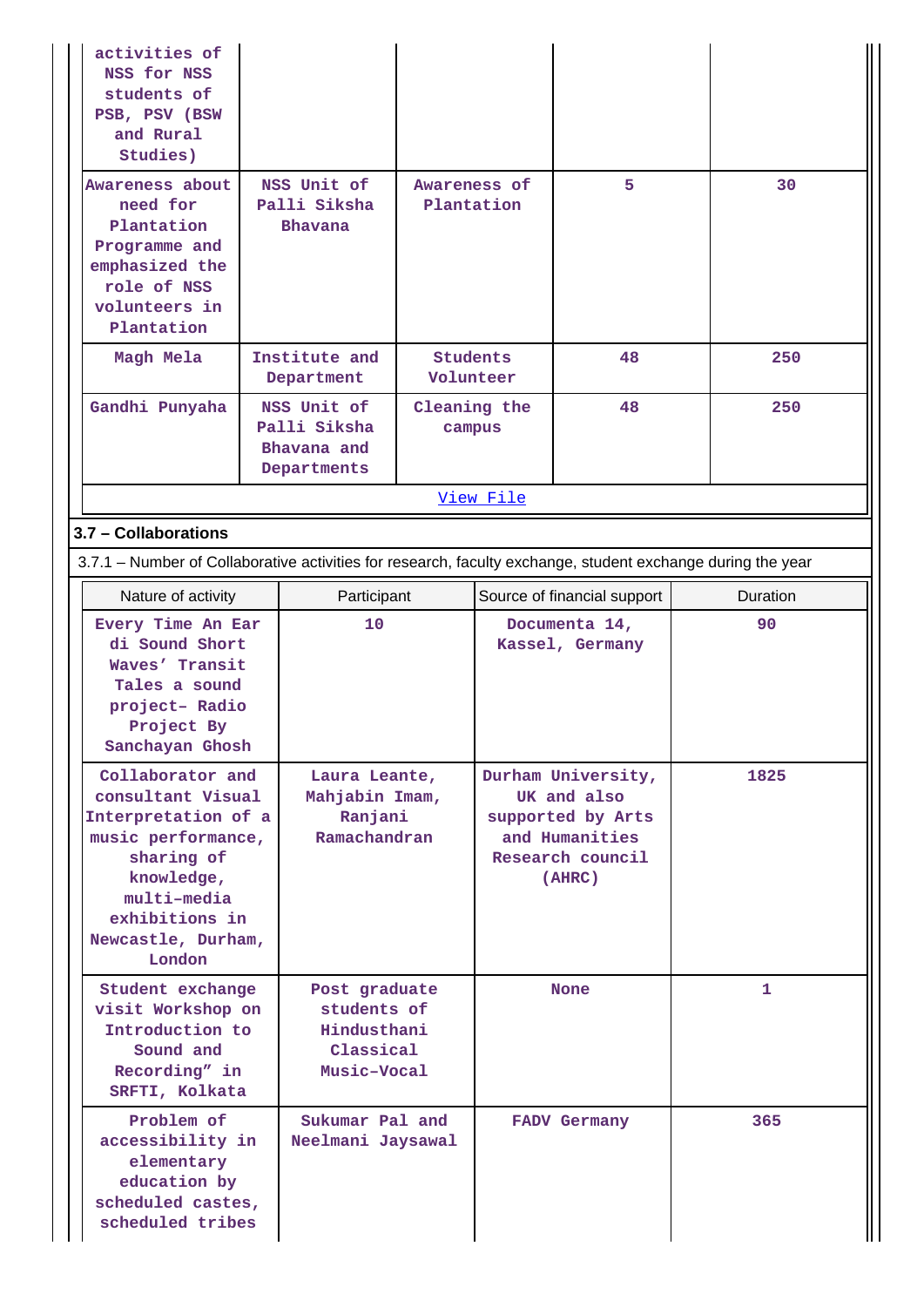| and other backward<br>classes: A study in<br>Hingalganj block                                                                                                                                    |                         |                                                                                                                                                                        |                                                                                                |             |     |             |
|--------------------------------------------------------------------------------------------------------------------------------------------------------------------------------------------------|-------------------------|------------------------------------------------------------------------------------------------------------------------------------------------------------------------|------------------------------------------------------------------------------------------------|-------------|-----|-------------|
| Sponsorship<br>Programme of<br>Fondazione LAlbero<br>Della Vita (FADV)<br>involving its<br>partner<br>organizations: An<br>impact study with<br>special reference<br>to West Bengal and<br>Assam |                         | Sukumar Pal and<br>Debotosh Sinha                                                                                                                                      | <b>FADV Germany</b><br>No funds involved                                                       |             |     | 365         |
| 12 days<br>International<br>village / community<br>immersion programme                                                                                                                           |                         | Kumkum Bhattacharya                                                                                                                                                    |                                                                                                |             |     | 1095        |
| Monitoring and<br>Supervision of<br>Integrated child<br>development                                                                                                                              |                         | Kumkum Bhattacharya<br>Debotosh Sinha and<br>Paramita Roy                                                                                                              | National Institute<br>of Public<br>Cooperation and<br>Child Development<br>(NIPCCD), New Delhi |             | 365 |             |
| A Study on the<br>Implementation of<br>Swachh Bharat<br>Abhiyan in tribal<br>dominated Rural<br>settlements of<br>Birbhum district                                                               |                         | Subhashree Sanyal                                                                                                                                                      | ICSSR, New Delhi                                                                               |             |     | 730         |
| $Indo - UK$<br>collaborative<br>research initiative<br>on "Bridging the<br>Urban - Rural<br>Divide"                                                                                              |                         | Amit Kumar Hazre<br>with Department of<br>Environmental<br>Studies,<br>Visva-Bharati;<br>Univeristy of<br>Exeter ; University<br>of Nottingham;<br>University of Leeds | <b>DST</b>                                                                                     |             |     | 1825        |
| 2nd India Korea<br>Joint International<br>Exchange /workshop<br>Exhibition, at<br>Daegu Culture and<br>Arts Center, 11<br>Exhibition Hall,<br>South Korea                                        |                         | 10                                                                                                                                                                     | Self-funded                                                                                    |             | 7   |             |
| 3.7.2 - Linkages with institutions/industries for internship, on-the- job training, project work, sharing of research                                                                            |                         |                                                                                                                                                                        | View File                                                                                      |             |     |             |
| facilities etc. during the year<br>Nature of linkage                                                                                                                                             | Title of the<br>linkage | Name of the<br>partnering<br>institution/<br>industry                                                                                                                  | <b>Duration From</b>                                                                           | Duration To |     | Participant |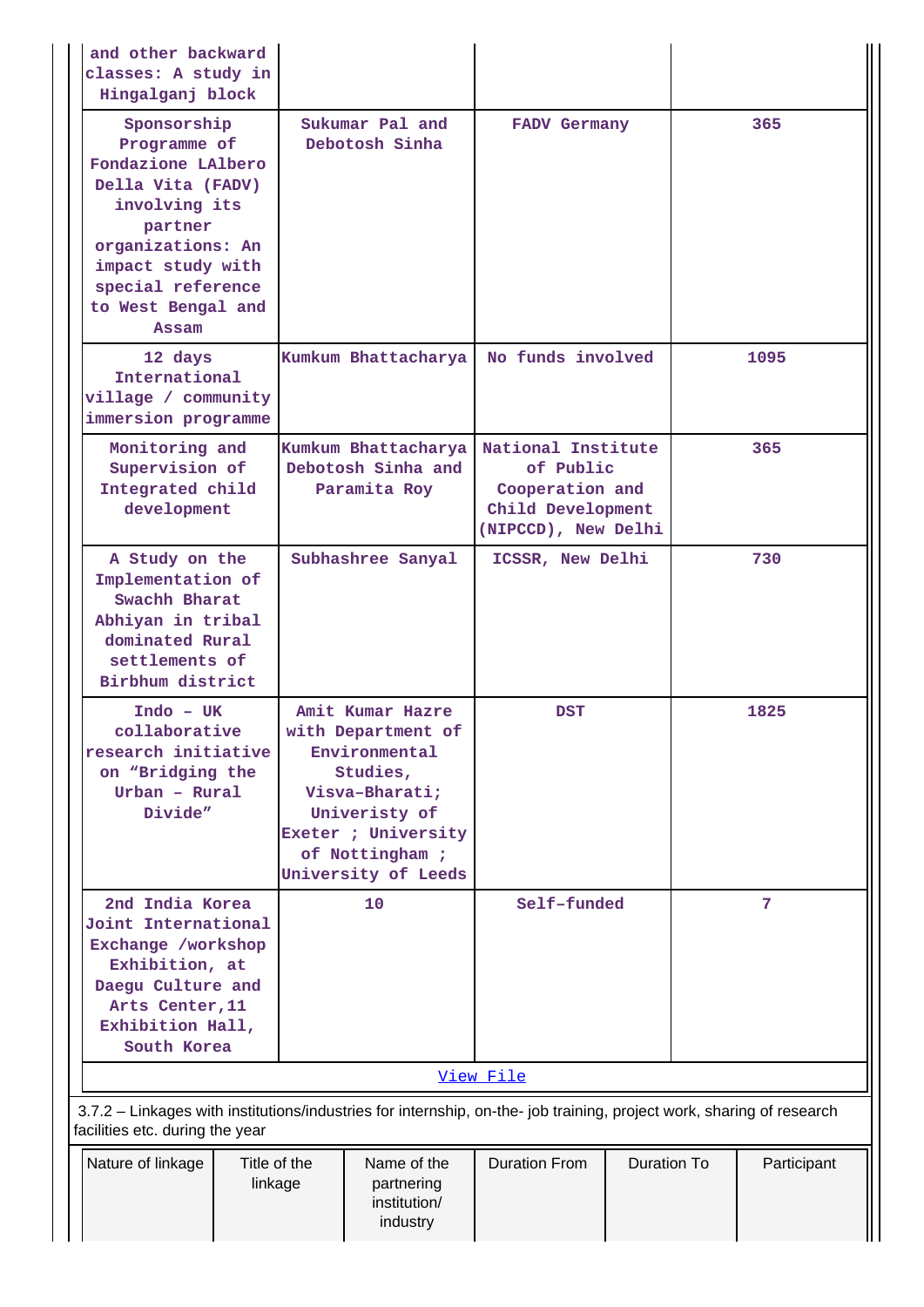|                             |                        | /research lab<br>with contact<br>details                                                                               |                    |            |                                                                                    |
|-----------------------------|------------------------|------------------------------------------------------------------------------------------------------------------------|--------------------|------------|------------------------------------------------------------------------------------|
| Research                    | PhD Research<br>work   | <b>ICAR-NEH</b><br>Region<br>Manipur<br>Centre                                                                         | 01/07/2016         | 30/06/2017 | Ph.D.<br>students                                                                  |
| Research                    | PhD Research<br>work   | Odisha<br>University<br>of<br>Agriculture<br>and<br>Technology                                                         | 01/07/2016         | 30/06/2017 | Ph.D.<br>students                                                                  |
| Fieldwork                   | Community<br>Immersion | School of<br>Social Work<br>University<br>of Geneva                                                                    | 01/07/2016         | 30/06/2017 | 14 Internati<br>onal<br>students,<br>three<br>department<br>students,<br>01Faculty |
| Academic                    | Internship             | Siksha Satra<br>, Visva-<br>Bharati,<br>Sriniketan                                                                     | 15/07/2016         | 15/11/2016 | 14                                                                                 |
| Academic                    | Internship             | Radhacharan<br>Memorial<br>Institute,<br>Santiniketan                                                                  | 15/07/2016         | 15/11/2016 | 08                                                                                 |
| Academic                    | Internship             | Srinanda<br>High School<br>, Jambuni,<br>Bolpur                                                                        | 15/07/2016         | 15/11/2016 | 07                                                                                 |
| Academic                    | Internship             | Kalikrishna<br>Vidyalaya,<br>Bandhgora                                                                                 | 15/07/2016         | 15/11/2016 | 10                                                                                 |
| Academic                    | Internship             | Bolpur Boys'<br>High School,<br>Bolpur                                                                                 | 15/07/2016         | 15/11/2016 | 08                                                                                 |
| Academic                    | Internship             | Nichupatty<br>Boys' High<br>School,<br>Nichupatty                                                                      | 15/07/2016         | 15/11/2016 | 06                                                                                 |
| Academic                    | Internship             | Bolpur<br>Sailabala<br>Gorls' High<br>School,<br>Nichupatty                                                            | 15/07/2016         | 15/11/2016 | 12                                                                                 |
|                             |                        |                                                                                                                        | View File          |            |                                                                                    |
| houses etc. during the year |                        | 3.7.3 - MoUs signed with institutions of national, international importance, other universities, industries, corporate |                    |            |                                                                                    |
| Organisation                |                        | Date of MoU signed                                                                                                     | Purpose/Activities |            | Number of<br>students/teachers                                                     |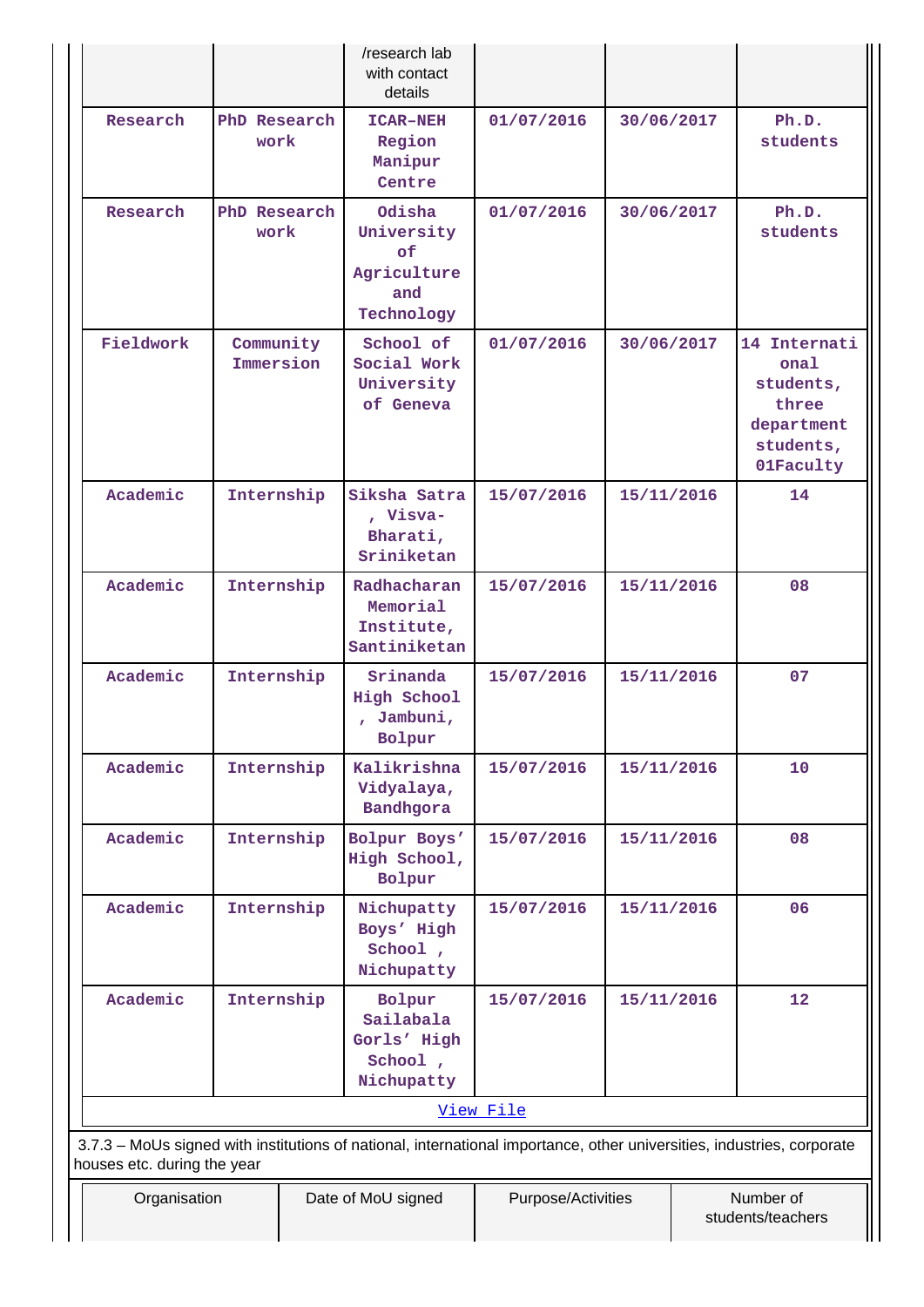|                                                                                             |            |                                                                                                                                                                                                                                                                                                      | participated under MoUs |
|---------------------------------------------------------------------------------------------|------------|------------------------------------------------------------------------------------------------------------------------------------------------------------------------------------------------------------------------------------------------------------------------------------------------------|-------------------------|
| Yunnan Minzu<br>University,<br>Kunming, China                                               | 31/12/2016 | Short term mutual<br>visits of students<br>and faculties of<br>Yunnan Minzu<br>University and<br>Visva-Bharati<br>University                                                                                                                                                                         | 10                      |
| Shanghai Library,<br>China                                                                  | 04/11/2016 | Shanghai Libray<br>provides 100 books<br>each year.                                                                                                                                                                                                                                                  | 15                      |
| Army Head Quarters<br>Eastern Command,<br>Kolkatta-7000,<br>West-Bengal                     | 13/02/2017 | Visva-Bharati<br>University provides<br>civilian Chinese<br>language instructor<br>at headquarters,<br>Eastern Command                                                                                                                                                                               | 10                      |
| HANBAN and Beijing<br>University                                                            | 20/06/2017 | Exchange of<br>students of BA<br>(Honours) Sem-V in<br>Chinese and MA<br>$(Sem-TII)$ in<br>Chinese have<br>completed their<br>studies at Peking<br>University, PRC for<br>a period of One<br>Semester                                                                                                | 12                      |
| Endangered<br>Languages and ADCC<br>Infocad, Nagpur                                         | 01/07/2016 | 1. Setting up a<br>designated server<br>at the University (<br>to be obtained by<br>the CFEL to be<br>installed in the<br>University where<br>the specification<br>of the server will<br>be decided as per<br>the agreed upon<br>methodology or<br>software) and<br>linking up and<br>syncing with t | 1                       |
| University of<br>Lausanne,<br>Switzerland                                                   | 23/08/2016 | Teaching and<br>Research activities<br>through exchange of<br>teachers and<br>research students.                                                                                                                                                                                                     | 1                       |
|                                                                                             |            | View File                                                                                                                                                                                                                                                                                            |                         |
| <b>CRITERION IV - INFRASTRUCTURE AND LEARNING RESOURCES</b>                                 |            |                                                                                                                                                                                                                                                                                                      |                         |
| 4.1 - Physical Facilities                                                                   |            |                                                                                                                                                                                                                                                                                                      |                         |
| 4.1.1 – Budget allocation, excluding salary for infrastructure augmentation during the year |            |                                                                                                                                                                                                                                                                                                      |                         |
| Budget allocated for infrastructure augmentation                                            |            | Budget utilized for infrastructure development                                                                                                                                                                                                                                                       |                         |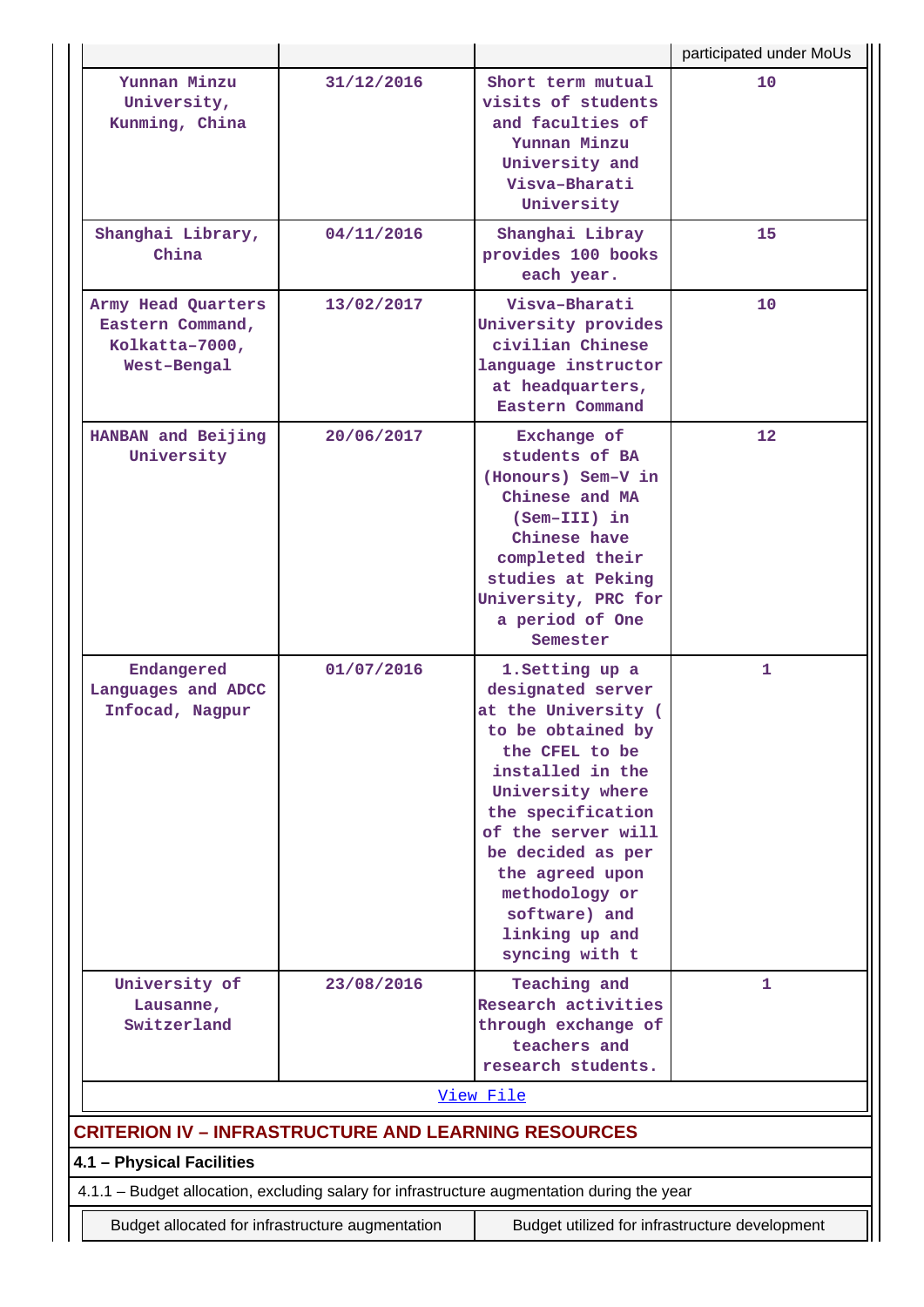|                                      | 3700                                                                                           |                                                                                                         |              | 4367.72     |                                                                                                   |                                |                    |  |  |
|--------------------------------------|------------------------------------------------------------------------------------------------|---------------------------------------------------------------------------------------------------------|--------------|-------------|---------------------------------------------------------------------------------------------------|--------------------------------|--------------------|--|--|
|                                      |                                                                                                | 4.1.2 - Details of augmentation in infrastructure facilities during the year                            |              |             |                                                                                                   |                                |                    |  |  |
|                                      | <b>Facilities</b>                                                                              |                                                                                                         |              |             |                                                                                                   | <b>Existing or Newly Added</b> |                    |  |  |
|                                      |                                                                                                | Campus Area                                                                                             |              |             |                                                                                                   | Existing                       |                    |  |  |
|                                      |                                                                                                | Class rooms                                                                                             |              |             |                                                                                                   | Existing                       |                    |  |  |
|                                      |                                                                                                | Laboratories                                                                                            |              |             | Existing                                                                                          |                                |                    |  |  |
|                                      |                                                                                                | Seminar Halls                                                                                           |              |             |                                                                                                   | Existing                       |                    |  |  |
|                                      |                                                                                                | Classrooms with LCD facilities                                                                          |              |             |                                                                                                   | Existing                       |                    |  |  |
|                                      |                                                                                                | Classrooms with Wi-Fi OR LAN                                                                            |              |             | Existing                                                                                          |                                |                    |  |  |
|                                      |                                                                                                | Seminar halls with ICT facilities                                                                       |              |             |                                                                                                   | Existing                       |                    |  |  |
|                                      | Number of important equipments<br>purchased (Greater than 1-0 lakh)<br>during the current year |                                                                                                         |              |             |                                                                                                   | Existing                       |                    |  |  |
|                                      |                                                                                                | Value of the equipment purchased<br>during the year (rs. in lakhs)                                      |              |             |                                                                                                   | Existing                       |                    |  |  |
|                                      |                                                                                                |                                                                                                         |              | View File   |                                                                                                   |                                |                    |  |  |
| 4.2 - Library as a Learning Resource |                                                                                                |                                                                                                         |              |             |                                                                                                   |                                |                    |  |  |
|                                      |                                                                                                | 4.2.1 - Library is automated {Integrated Library Management System (ILMS)}                              |              |             |                                                                                                   |                                |                    |  |  |
|                                      | Name of the ILMS<br>Nature of automation (fully<br>software<br>or patially)                    |                                                                                                         |              |             | Version                                                                                           |                                | Year of automation |  |  |
| LibSys                               |                                                                                                | Partially                                                                                               |              |             | LibSys-7 (Unicode<br>Web compliant)                                                               |                                | 2002               |  |  |
| 4.2.2 - Library Services             |                                                                                                |                                                                                                         |              |             |                                                                                                   |                                |                    |  |  |
| Library<br>Service Type              |                                                                                                | Existing                                                                                                |              | Newly Added |                                                                                                   |                                | Total              |  |  |
| Text Books                           | 781170                                                                                         | $\mathbf 0$                                                                                             | 4460         |             | 3275531                                                                                           | 785630                         | 3275531            |  |  |
| Reference<br><b>Books</b>            | 41191                                                                                          | $\mathbf 0$                                                                                             | 322          |             | 552869                                                                                            | 41513                          | 552869             |  |  |
| e-Books                              | 118386                                                                                         | 1147904                                                                                                 | $\mathbf 0$  |             | $\mathbf 0$                                                                                       | 118386                         | 1147904            |  |  |
| Journals                             | 46611                                                                                          | $\mathbf 0$                                                                                             | 349          |             | 4745946                                                                                           | 46960                          | 4745946            |  |  |
| e-Journals                           | 8500                                                                                           | $\mathbf 0$                                                                                             | $\mathbf{0}$ |             | $\mathbf 0$                                                                                       | 8500                           | $\mathbf 0$        |  |  |
| Digital<br>Database                  | $\overline{7}$                                                                                 | 1111181                                                                                                 | 5            |             | 1146172                                                                                           | $12 \overline{ }$              | 2257353            |  |  |
| CD & Video                           | 878                                                                                            | $\mathbf 0$                                                                                             | 24           |             | $\mathbf 0$                                                                                       | 902                            | $\mathbf 0$        |  |  |
| Library<br>Automation                | 690193                                                                                         | $\mathbf 0$                                                                                             | 6834         |             | $\mathbf 0$                                                                                       | 697027                         | $\mathbf 0$        |  |  |
| Weeding<br>(hard &<br>soft)          | 118                                                                                            | 56881                                                                                                   | 104          |             | 31016                                                                                             | 222                            | 87897              |  |  |
|                                      |                                                                                                |                                                                                                         |              | View File   |                                                                                                   |                                |                    |  |  |
|                                      |                                                                                                | 4.2.3 - E-content developed by teachers such as: e-PG- Pathshala, CEC (under e-PG- Pathshala CEC (Under |              |             | into) CIMAVAM other MOOCe pletferm NDTEL/NIMEICT/eny other Covernment initiatives 8 institutional |                                |                    |  |  |

Graduate) SWAYAM other MOOCs platform NPTEL/NMEICT/any other Government initiatives & institutional (Learning Management System (LMS) etc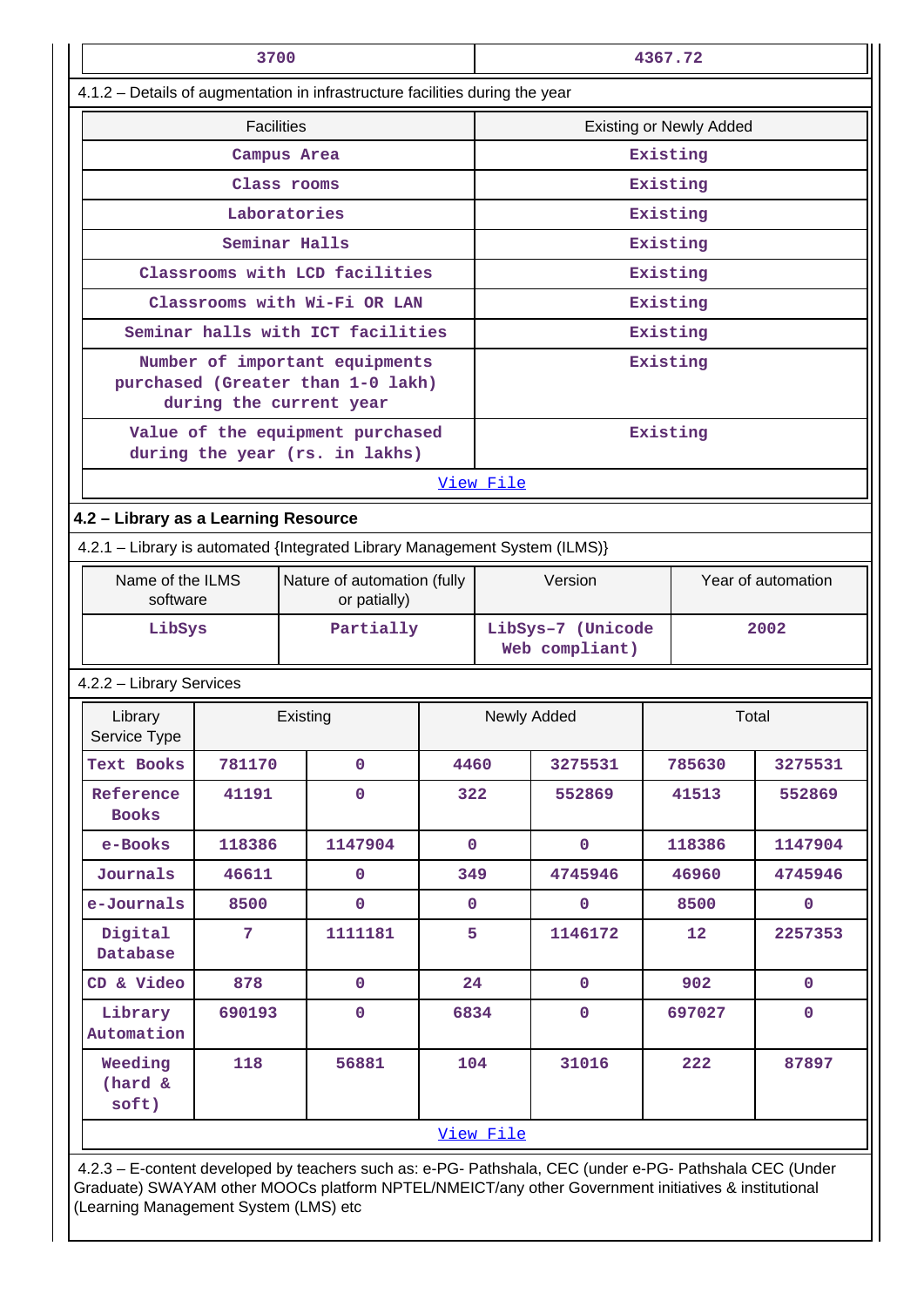| Name of the Teacher                                                                 |                 | Name of the Module                                                                                                                                                                                                                                                                                                 |                            |                                | Platform on which module<br>is developed                                                     |                    | Date of launching e-<br>content                     |                         |
|-------------------------------------------------------------------------------------|-----------------|--------------------------------------------------------------------------------------------------------------------------------------------------------------------------------------------------------------------------------------------------------------------------------------------------------------------|----------------------------|--------------------------------|----------------------------------------------------------------------------------------------|--------------------|-----------------------------------------------------|-------------------------|
| Sarita Anand                                                                        | His             | Design of New<br>Curricula and<br>courses/ Course<br>Material on<br>Educational<br>Technology for BED<br>$II-$ CPS $10,$<br>Pedagogy of Social<br>Science (Part I)-<br>ICT in Social<br>Sciences: Use of<br>ICT in Social<br>Science subjects<br>like Geography,<br>Economics and<br>Political Science,            |                            | Website of<br>$d17/CPS-10.pdf$ | <b>Uttarakhand Open</b><br>University at http:<br>//www.uou.ac.in/sit<br>es/default/files/be |                    | 12/06/2017                                          |                         |
| Umakant Prasad                                                                      |                 | Design of New<br>Curricula and<br>courses/ Course<br>Material on<br>Educational<br>Technology for BED<br>$II-$ CPS $10,$<br>Pedagogy of Social<br><b>Science (Part</b><br>I)-Unit-4 Context<br>in Social Science<br>Learning : Inclusive<br>Classroom,<br>Democratic Spaces,<br>Diversity in<br>classroom, special |                            | Website of<br>$d17/CPS-10.pdf$ | Uttarakhand Open<br>University at http:<br>//www.uou.ac.in/sit<br>es/default/files/be        |                    | 12/06/2017                                          |                         |
|                                                                                     |                 |                                                                                                                                                                                                                                                                                                                    |                            | View File                      |                                                                                              |                    |                                                     |                         |
| 4.3 - IT Infrastructure                                                             |                 |                                                                                                                                                                                                                                                                                                                    |                            |                                |                                                                                              |                    |                                                     |                         |
| 4.3.1 - Technology Upgradation (overall)                                            |                 |                                                                                                                                                                                                                                                                                                                    |                            |                                |                                                                                              |                    |                                                     |                         |
| <b>Total Co</b><br><b>Type</b><br>mputers                                           | Computer<br>Lab | Internet                                                                                                                                                                                                                                                                                                           | <b>Browsing</b><br>centers | Computer<br>Centers            | Office                                                                                       | Departme<br>nts    | Available<br><b>Bandwidt</b><br>h (MBPS/<br>GBPS)   | <b>Others</b>           |
| Existin<br>683<br>g                                                                 | 36              | 6                                                                                                                                                                                                                                                                                                                  | 2                          | 1                              | 34                                                                                           | 67                 | 12                                                  | $\overline{\mathbf{2}}$ |
| Added<br>104                                                                        | 5               | $\mathbf 0$                                                                                                                                                                                                                                                                                                        | 0                          | 0                              | 3                                                                                            | 39                 | $\mathbf{0}$                                        | 1                       |
| 787<br>Total                                                                        | 41              | 6                                                                                                                                                                                                                                                                                                                  | 2                          | 1                              | 37                                                                                           | 106                | 12                                                  | 3                       |
| 4.3.2 – Bandwidth available of internet connection in the Institution (Leased line) |                 |                                                                                                                                                                                                                                                                                                                    |                            |                                |                                                                                              |                    |                                                     |                         |
|                                                                                     |                 |                                                                                                                                                                                                                                                                                                                    | 1 MBPS/ GBPS               |                                |                                                                                              |                    |                                                     |                         |
| 4.3.3 - Facility for e-content                                                      |                 |                                                                                                                                                                                                                                                                                                                    |                            |                                |                                                                                              |                    |                                                     |                         |
| Name of the e-content development facility                                          |                 |                                                                                                                                                                                                                                                                                                                    |                            |                                |                                                                                              | recording facility | Provide the link of the videos and media centre and |                         |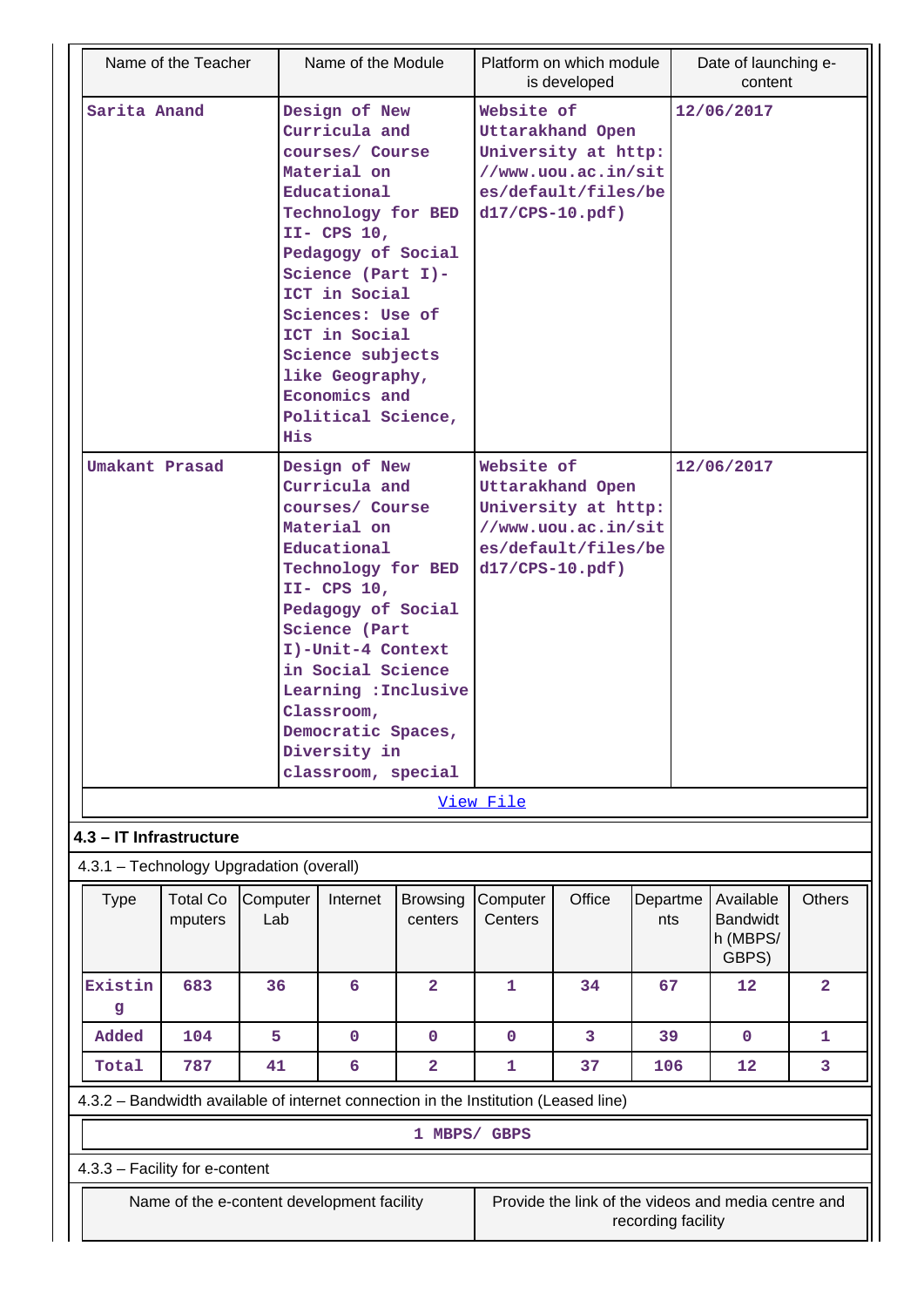|  | ÷ |  |
|--|---|--|
|  |   |  |
|  |   |  |

# **4.4 – Maintenance of Campus Infrastructure**

 4.4.1 – Expenditure incurred on maintenance of physical facilities and academic support facilities, excluding salary component, during the year

| Assigned Budget on<br>academic facilities | Expenditure incurred on<br>maintenance of academic<br>facilities | Assigned budget on<br>physical facilities | Expenditure incurredon<br>maintenance of physical<br>facilites |
|-------------------------------------------|------------------------------------------------------------------|-------------------------------------------|----------------------------------------------------------------|
| 1300                                      | 1192.94                                                          | 892.73                                    | 892.73                                                         |

 4.4.2 – Procedures and policies for maintaining and utilizing physical, academic and support facilities - laboratory, library, sports complex, computers, classrooms etc. (maximum 500 words) (information to be available in institutional Website, provide link)

| 1) The University has got a full-fledged Engineering Department which comprises |
|---------------------------------------------------------------------------------|
| a University Engineer, 2 Assistant Engineers and 13 Junior Engineers with       |
| supporting staff to look after the construction and maintenance of the          |
| University buildings, roads, water supply lines, sewer lines etc. 2) The        |
| Computer Centre and its support staff maintain the servers and the Campus Wi-   |
| Fi. 3) The respective faculty members, staff, lab assistants and self help      |
| group personnal (Mahadal) are given responsibility to maintain the equipments   |
| under their purview. Stock registers, asset registers are maintained by the     |
| respective laboratories to report entries and utilization and defects arising   |
| for rectification. All major repairs are identified and external expertise      |
| sought for maintenance of equipment wherever necessary with the permission of   |
| the Registrar.                                                                  |

<https://sites.google.com/visva-bharati.ac.in/vbiqac/maintenance>

# **CRITERION V – STUDENT SUPPORT AND PROGRESSION**

## **5.1 – Student Support**

5.1.1 – Scholarships and Financial Support

|                                         | Name/Title of the scheme                                        | Number of students | Amount in Rupees |  |  |  |
|-----------------------------------------|-----------------------------------------------------------------|--------------------|------------------|--|--|--|
| Financial Support<br>from institution   | Merit scholarship<br>and other schemes                          | 817                | 3097850          |  |  |  |
| Financial Support<br>from Other Sources |                                                                 |                    |                  |  |  |  |
| a) National                             | National<br>Scholarship Lalit<br>kala Scholarship<br>and others | 73                 | 6973288          |  |  |  |
| b) International                        | Chinese Government<br>and MHRD Bilateral<br>Scholarship         | 4                  | 120000           |  |  |  |
| View File                               |                                                                 |                    |                  |  |  |  |

 5.1.2 – Number of capability enhancement and development schemes such as Soft skill development, Remedial coaching, Language lab, Bridge courses, Yoga, Meditation, Personal Counselling and Mentoring etc.,

| Name of the capability<br>enhancement scheme | Date of implemetation | Number of students<br>enrolled | Agencies involved          |
|----------------------------------------------|-----------------------|--------------------------------|----------------------------|
| Remedial coaching                            | 01/01/2017            | 100                            | Department of<br>Geography |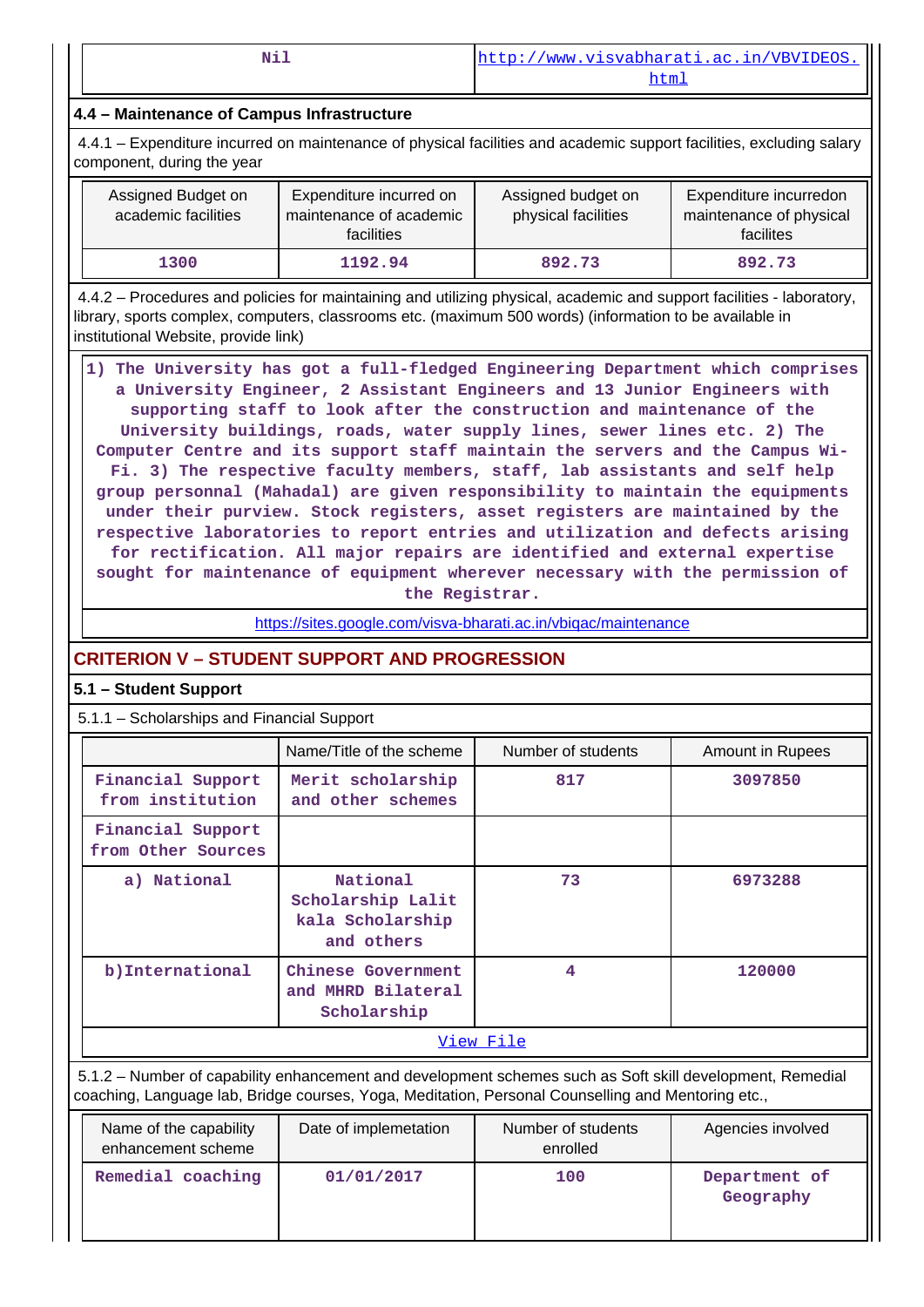| <b>Students Image</b><br>Development<br>Programme  | 27/01/2017 | 60        | DSL Center, Salt<br>lake, Chandrima<br>Banerjee, Phone-<br>9007556188,<br>9830018038, Email-<br>chandrima@dslcenter<br>.in, chandrimadsl@g<br>mail.com |
|----------------------------------------------------|------------|-----------|--------------------------------------------------------------------------------------------------------------------------------------------------------|
| 40 Hours<br>Personality<br>Development<br>Workshop | 08/01/2017 | 60        | TCS, Kolkata, Mr.<br>Sarajit Deb, Phone-<br>9830149493, Email-<br>sarajitdeb@gmail.co<br>m                                                             |
| Yoga and Meditation<br>Practice Camp               | 20/02/2017 | 102       | Office of the<br>Director PSNS,<br>Visva-BharatiOffice<br>of the Director<br>PSNS, Visva-Bharati                                                       |
| Yoga and Meditation<br>Practice Camp               | 07/11/2016 | 74        | Office of the<br>Director PSNS,<br>Visva-BharatiOffice<br>of the Director<br>PSNS, Visva-Bharati                                                       |
| Yoga and Meditation<br>Practice Camp               | 17/06/2016 | 72        | Office of the<br>Director PSNS,<br>Visva-Bharati                                                                                                       |
| Spoken English                                     | 16/01/2017 | 66        | Office of the<br>Director PSNS,<br>Visva-Bharati                                                                                                       |
| Spoken English                                     | 01/07/2016 | 62        | Office of the<br>Director PSNS,<br>Visva-Bharati                                                                                                       |
| Psychological<br>Counselling                       | 01/04/2016 | 200       | Office of the<br>Director PSNS,<br>Visva-Bharati                                                                                                       |
| Family Life<br>Education                           | 15/09/2017 | 23        | Santi Trust,<br>Andrewspally,<br>Santiniketan,<br>Birbhum 731235,<br>West Bengal                                                                       |
|                                                    |            | View File |                                                                                                                                                        |

| Year | Name of the<br>scheme                  | Number of<br>benefited<br>students for<br>competitive<br>examination | Number of<br>benefited<br>students by<br>career<br>counseling<br>activities | Number of<br>students who<br>have passedin<br>the comp. exam | Number of<br>studentsp placed |
|------|----------------------------------------|----------------------------------------------------------------------|-----------------------------------------------------------------------------|--------------------------------------------------------------|-------------------------------|
| 2016 | RCC for<br>SC, ST, OBC<br>and Minority | 35                                                                   | 0                                                                           | 5                                                            | O                             |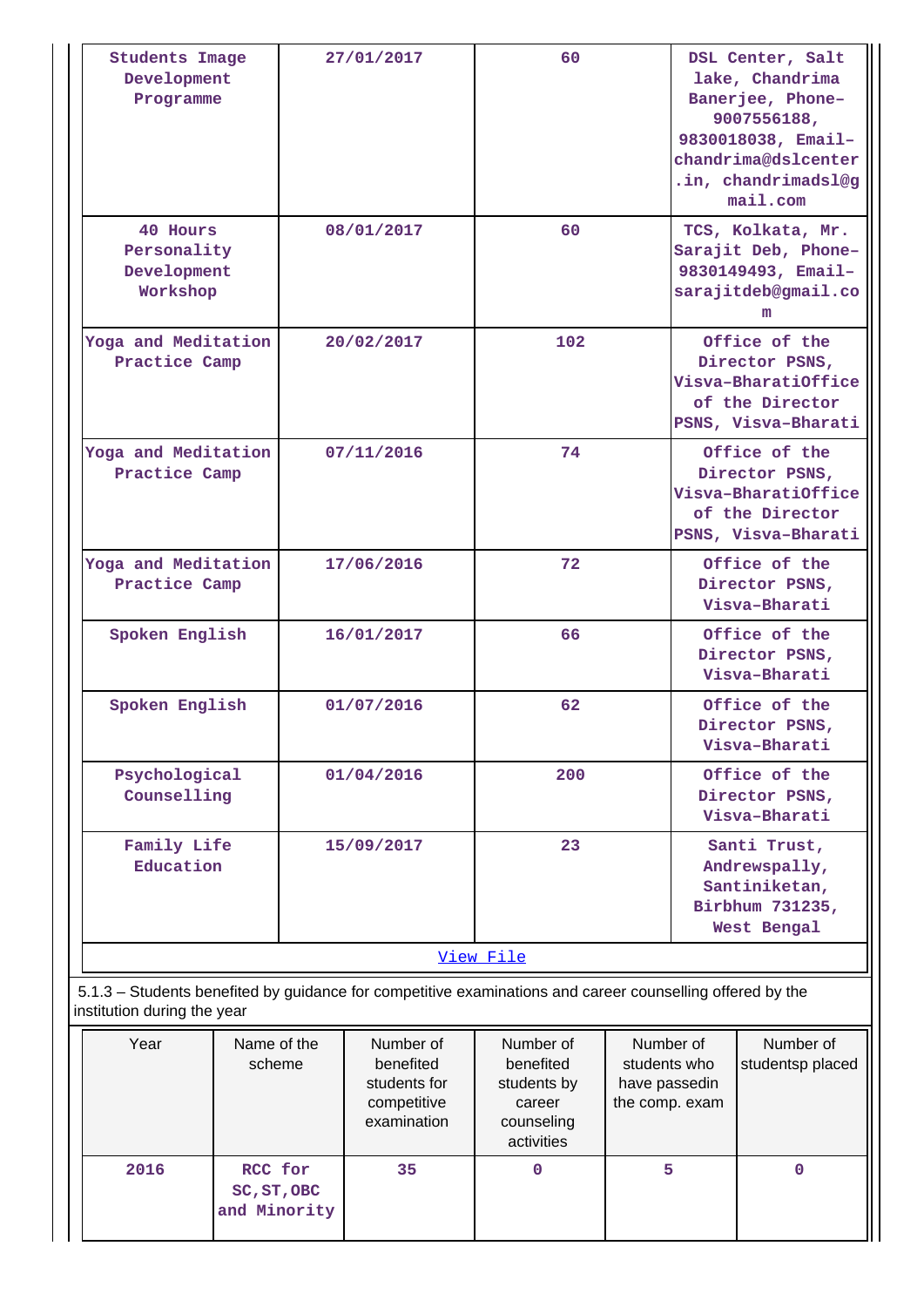|                                    | Remedial<br>Coaching in<br>Hindi                                                                                                                               | 10                             | 0                                  | $\mathbf 0$                                    | 0                            |  |
|------------------------------------|----------------------------------------------------------------------------------------------------------------------------------------------------------------|--------------------------------|------------------------------------|------------------------------------------------|------------------------------|--|
| 2016                               | Career<br>Counselling<br>and Campus<br>Interview by<br>SV Edusports                                                                                            | 60                             | $\mathbf 0$                        | $\mathbf 0$                                    | $\pmb{0}$                    |  |
| 2016                               | <b>NET-GATE</b><br>Coaching                                                                                                                                    | 31                             | $\mathbf 0$                        | 19                                             | 19                           |  |
| 2016                               | Remedial<br>Coaching                                                                                                                                           | 10                             | $\mathbf 0$                        | $\mathbf 0$                                    | $\mathbf 0$                  |  |
| 2016                               | Remedial<br>Coaching and<br>Net coaching<br>for SC, ST,<br>OBC and<br>Minority<br>Community                                                                    | 37                             | $\mathbf 0$                        | 5                                              | $\mathbf 0$                  |  |
| 2017                               | Class<br>tutorial                                                                                                                                              | 50                             | 50                                 | $\mathbf 0$                                    | $\mathbf 0$                  |  |
|                                    | View File                                                                                                                                                      |                                |                                    |                                                |                              |  |
|                                    | 5.1.4 - Institutional mechanism for transparency, timely redressal of student grievances, Prevention of sexual<br>harassment and ragging cases during the year |                                |                                    |                                                |                              |  |
| Total grievances received          |                                                                                                                                                                | Number of grievances redressed |                                    | Avg. number of days for grievance<br>redressal |                              |  |
|                                    |                                                                                                                                                                |                                |                                    |                                                |                              |  |
|                                    | 1                                                                                                                                                              | 1                              |                                    | 0                                              |                              |  |
| 5.2 - Student Progression          | 5.2.1 – Details of campus placement during the year                                                                                                            |                                |                                    |                                                |                              |  |
|                                    | On campus                                                                                                                                                      |                                |                                    | Off campus                                     |                              |  |
| Nameof<br>organizations<br>visited | Number of<br>students<br>participated                                                                                                                          | Number of<br>stduents placed   | Nameof<br>organizations<br>visited | Number of<br>students<br>participated          | Number of<br>stduents placed |  |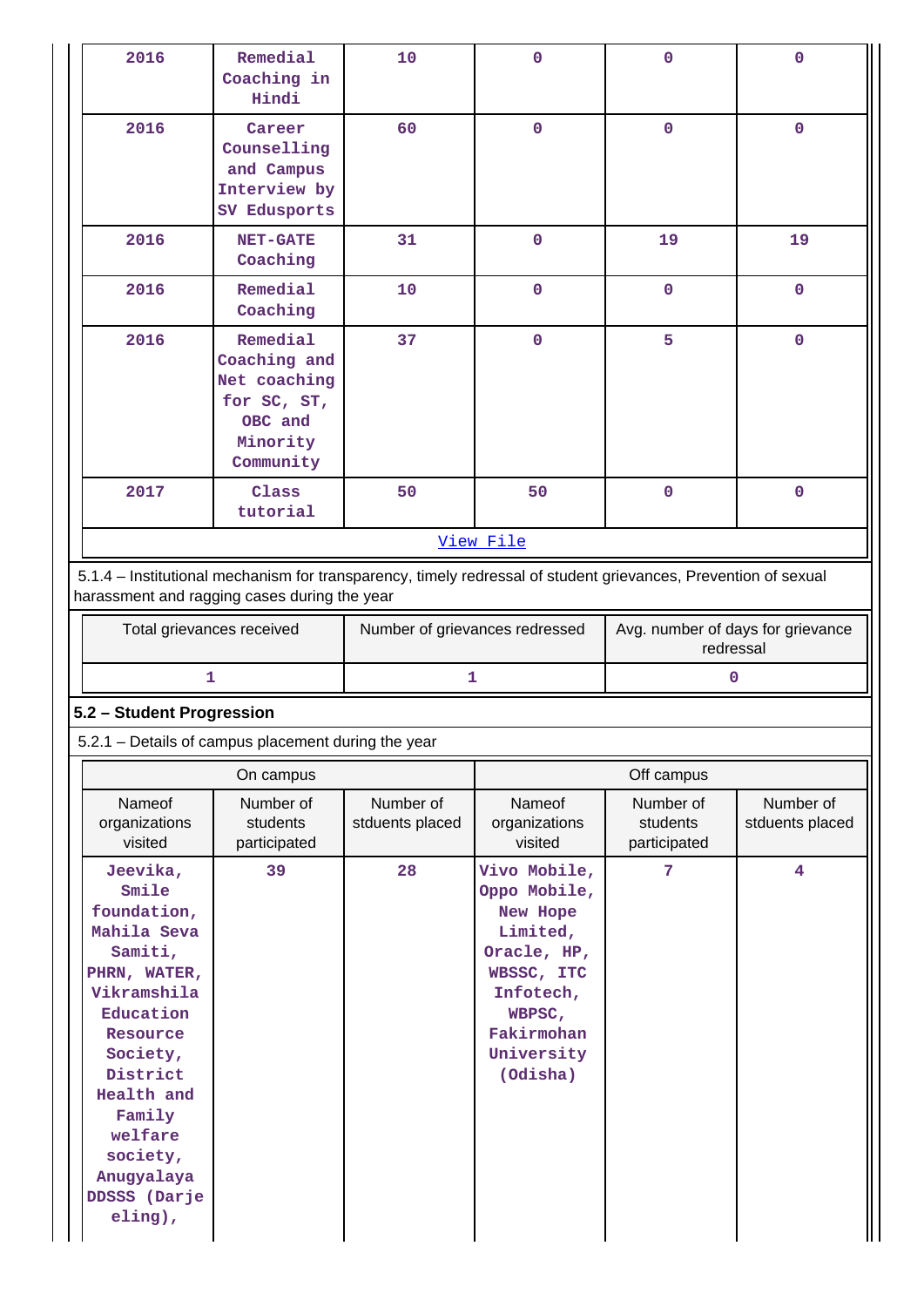| Annesha<br>Clinic,<br>CINI, Aangan<br>Trust,<br>Network for<br>enterprise<br>enhancement<br>and |                                                             |                                                      |                                                           |                                                                               |                                                     |
|-------------------------------------------------------------------------------------------------|-------------------------------------------------------------|------------------------------------------------------|-----------------------------------------------------------|-------------------------------------------------------------------------------|-----------------------------------------------------|
|                                                                                                 |                                                             |                                                      | View File                                                 |                                                                               |                                                     |
| 5.2.2 - Student progression to higher education in percentage during the year                   |                                                             |                                                      |                                                           |                                                                               |                                                     |
| Year                                                                                            | Number of<br>students<br>enrolling into<br>higher education | Programme<br>graduated from                          | Depratment<br>graduated from                              | Name of<br>institution joined                                                 | Name of<br>programme<br>admitted to                 |
| 2016                                                                                            | $\mathbf{1}$                                                | M.Sc. (Ag.)<br>Agricultural<br>Extension             | Department<br>оf<br>Agricultural<br>Extension             | Palli-Siksha<br>Bhavana, Vis<br>va-Bharati                                    | Ph.D. in<br>Agricultural<br><b>Extension</b>        |
| 2016                                                                                            | 1                                                           | M.Sc. (Ag.)<br>Agricultural<br>Extension             | Department<br>of<br>Agricultural<br>Extension             | <b>Bidhan</b><br>Chandra<br>Krishi Viswa<br>vidyalaya                         | Ph.D. in<br>Agricultural<br>Extension               |
| 2016                                                                                            | $\mathbf{1}$                                                | M.Sc. (Ag.)<br>Agricultural<br>Extension             | Department<br>of<br>Agricultural<br>Extension             | Bihar<br>Agriculture<br>University,<br>Sabour                                 | Ph.D. in<br>Agricultural<br>Extension               |
| 2016                                                                                            | $\mathbf{1}$                                                | M.Sc. (Ag.)<br>Horticulture                          | Department<br>оf<br>Horticultre<br>and Post<br>Harvest    | Palli-Siksha<br>Bhavana, Vis<br>va-Bharati                                    | Ph.D. in<br>Horticulture<br>in Vegetable<br>Science |
| 2016                                                                                            | $\mathbf{1}$                                                | M.Sc. (Ag.)<br>Horticulture                          | Department<br>of<br>Horticultre<br>and Post<br>Harvest    | North<br>Eastern Hill<br>University                                           | Ph.D. in<br>Horticulture<br>in Vegetable<br>Science |
| 2016                                                                                            | $\mathbf{1}$                                                | M.Sc. (Ag.)<br>Horticulture                          | Department<br>of<br>Horticultre<br>and Post<br>Harvest    | Indira<br>Gandhi Krish<br>iVidyapith,<br>CG                                   | Ph.D. in<br>Horticulture<br>in Vegetable<br>Science |
| 2016                                                                                            | $\overline{2}$                                              | M. Sc. (Ag.)<br>Soil Science<br>and Ag.<br>Chemistry | Department<br>of Soil<br>Science and<br>Ag.<br>Chemistry, | Bidhan<br>Chandra Kris<br>hiVisvavidhy<br>alaya, West<br>Bengal               | Ph.D. in<br>Soil Science<br>andAg.Chemis<br>try     |
| 2016                                                                                            | $\mathbf{1}$                                                | M.Sc. (Ag.)<br>Agronomy                              | Department<br>of Agronomy                                 | <b>Uttar Banga</b><br>Krishi Viswa<br>vidyalaya,<br>Cooch Behar,<br><b>WB</b> | Ph.D. in<br>Agronomy                                |
| 2016                                                                                            | 5                                                           | M.Sc. (Ag.)<br>Agronomy                              | Department<br>of Agronomy                                 | Palli-Siksha<br>Bhavana, Vis                                                  | Ph.D. in<br>Agronomy                                |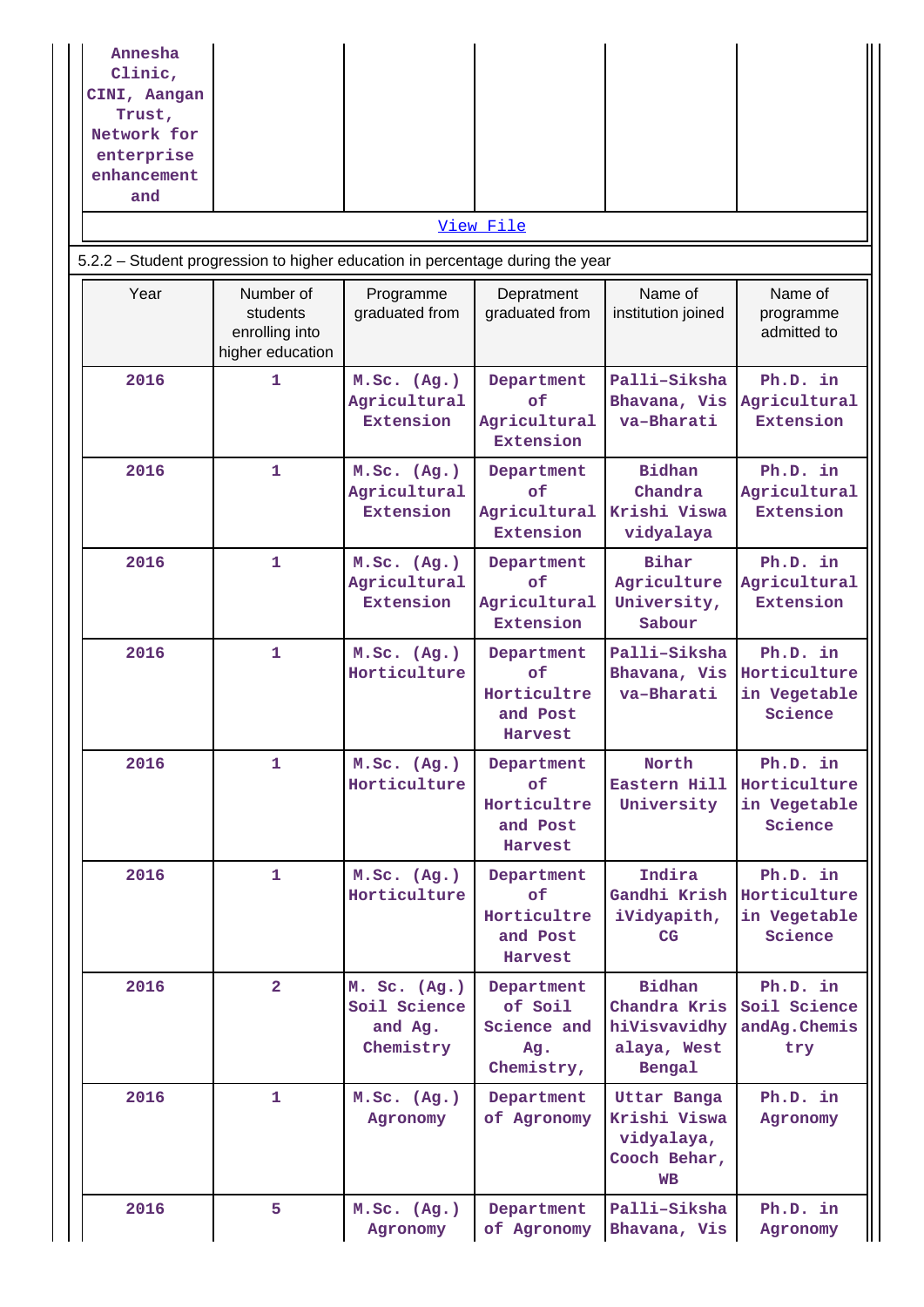|                                                                                                                                                                                            |              |                         |                           | va-Bharati                                                                                               |                      |  |
|--------------------------------------------------------------------------------------------------------------------------------------------------------------------------------------------|--------------|-------------------------|---------------------------|----------------------------------------------------------------------------------------------------------|----------------------|--|
| 2016                                                                                                                                                                                       | $\mathbf{1}$ | M.Sc. (Ag.)<br>Agronomy | Department<br>of Agronomy | <b>Bidhan</b><br>Chandra Kris<br>hiViswavidya<br>laya                                                    | Ph.D. in<br>Agronomy |  |
|                                                                                                                                                                                            | View File    |                         |                           |                                                                                                          |                      |  |
| 5.2.3 - Students qualifying in state/ national/ international level examinations during the year<br>(eg:NET/SET/SLET/GATE/GMAT/CAT/GRE/TOFEL/Civil Services/State Government Services)     |              |                         |                           |                                                                                                          |                      |  |
|                                                                                                                                                                                            | <b>Items</b> |                         |                           | Number of students selected/ qualifying                                                                  |                      |  |
|                                                                                                                                                                                            | NET          |                         |                           | 100                                                                                                      |                      |  |
|                                                                                                                                                                                            | <b>SET</b>   |                         |                           | 10                                                                                                       |                      |  |
|                                                                                                                                                                                            | <b>GATE</b>  |                         |                           | 23                                                                                                       |                      |  |
|                                                                                                                                                                                            | <b>GRE</b>   |                         |                           | 4                                                                                                        |                      |  |
|                                                                                                                                                                                            | <b>TOFEL</b> |                         |                           | 3                                                                                                        |                      |  |
|                                                                                                                                                                                            | Any Other    |                         |                           | 13                                                                                                       |                      |  |
| View File                                                                                                                                                                                  |              |                         |                           |                                                                                                          |                      |  |
|                                                                                                                                                                                            |              |                         |                           | 5.2.4 - Sports and cultural activities / competitions organised at the institution level during the year |                      |  |
| Activity                                                                                                                                                                                   |              | Level                   |                           | <b>Number of Participants</b>                                                                            |                      |  |
| Raibeshe Dance"<br>Institutional<br>performance by students<br>of Sangit-Bhavana at<br>Rabindra Sadan, Suri on<br>Kanyashree Day, under<br>project of Govt, of West<br>Bengal (14/08/2016) |              |                         |                           | 15                                                                                                       |                      |  |
| Performance of Tagore<br>songs Briksha Ropan<br>(07/08/2016)                                                                                                                               |              | Institutional           |                           | 40                                                                                                       |                      |  |
| Performance of Tagore<br>songs on 22 Sraban Mandir<br>(07/08/2016)                                                                                                                         |              | Institutional           |                           | 35                                                                                                       |                      |  |
| Esraj Recital at Lipika,<br>Visva Bharati organized<br>by Centre for Esraj and<br>Rabindrasangit Gabeshana<br>Kendra (06/08/2016)                                                          |              |                         | Institutional             |                                                                                                          | 15                   |  |
| Tagore Dance Drama<br>"Chandalika" at Lipika<br>during lecture on<br>US-India Cultural<br>connection through<br>Rabindra Sangit<br>(16/09/2016)                                            |              | Institutional           |                           | 25                                                                                                       |                      |  |
| Tagore Dance Drama<br>'Shapmochan' at Lipika,<br>Visva Bharati during 36th<br>INCA International<br>Congress Seminar<br>(10/11/2016)                                                       |              | Institutional           |                           | 30                                                                                                       |                      |  |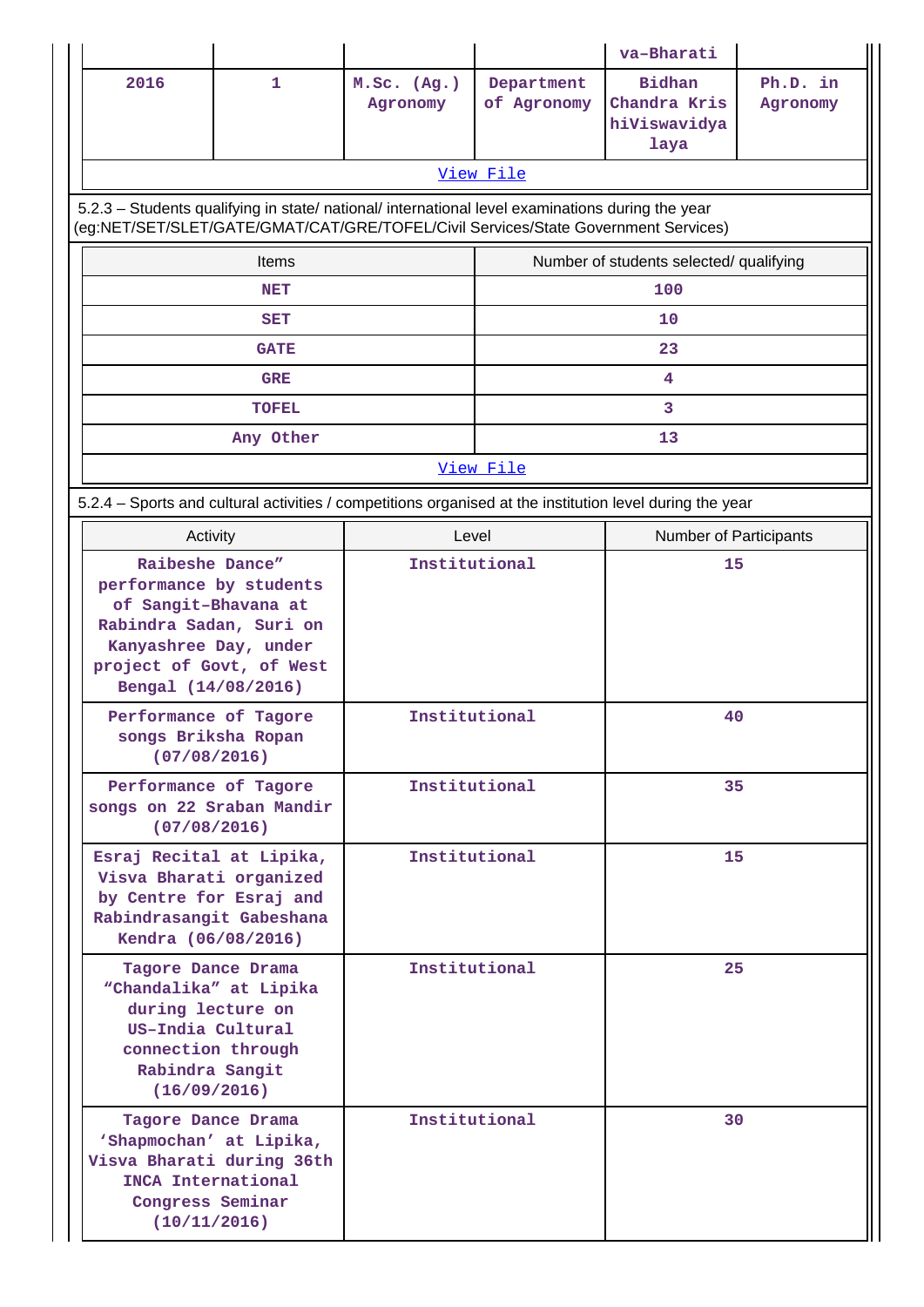|                                                                                                                                     | Classical music and<br>Rabindra Sangit<br>performance in Basanta<br>Bandana, Visva Bharati<br>(11/03/2017)                                                                     |                           | Institutional |                                          |                                     |     | 25                                                                 |                                                                                       |
|-------------------------------------------------------------------------------------------------------------------------------------|--------------------------------------------------------------------------------------------------------------------------------------------------------------------------------|---------------------------|---------------|------------------------------------------|-------------------------------------|-----|--------------------------------------------------------------------|---------------------------------------------------------------------------------------|
| Performance of<br>Rabindranath Tagore's<br>Dance Drama "Tasher Desh"<br>in Vasantotsava<br>(12/03/2017)                             |                                                                                                                                                                                |                           | Institutional |                                          | 40                                  |     |                                                                    |                                                                                       |
| Performance of Tagore<br>songs by Faculty and<br>Students in Navavarsha<br>Mandir and Varshabaran,<br>Visva-Bharati<br>(15/04/2017) |                                                                                                                                                                                |                           | Institutional |                                          | 15                                  |     |                                                                    |                                                                                       |
|                                                                                                                                     | Inter-University Cultural<br>cum Selection Trail                                                                                                                               |                           | University    |                                          |                                     | 302 |                                                                    |                                                                                       |
|                                                                                                                                     |                                                                                                                                                                                |                           | View File     |                                          |                                     |     |                                                                    |                                                                                       |
|                                                                                                                                     | 5.3 - Student Participation and Activities                                                                                                                                     |                           |               |                                          |                                     |     |                                                                    |                                                                                       |
|                                                                                                                                     | 5.3.1 – Number of awards/medals for outstanding performance in sports/cultural activities at national/international<br>level (award for a team event should be counted as one) |                           |               |                                          |                                     |     |                                                                    |                                                                                       |
| Year                                                                                                                                | Name of the<br>award/medal                                                                                                                                                     | National/<br>Internaional |               | Number of<br>awards for<br><b>Sports</b> | Number of<br>awards for<br>Cultural |     | Student ID<br>number                                               | Name of the<br>student                                                                |
| 2016                                                                                                                                | 1st prize<br>in<br>Classical<br>Instrument<br>al (Solo)<br>Percussion                                                                                                          | National                  |               | $\mathbf 0$                              | 1                                   |     | 4414091501                                                         | Deepranjan<br>Ghosh                                                                   |
| 2016                                                                                                                                | 1st prize<br>in Folk<br><b>Dance</b><br>(group)                                                                                                                                | National                  |               | $\mathbf 0$                              | $\mathbf{1}$                        |     | 0442429180<br>8, 0442427<br>1805, 0442<br>4291804, 0<br>4424291803 | Sritama Ch<br>akraborty,<br>Arnali<br>Mandi,<br>Shreya<br>Mahata,<br>Rituparna<br>Das |

 5.3.2 – Activity of Student Council & representation of students on academic & administrative bodies/committees of the institution (maximum 500 words)

[View File](https://assessmentonline.naac.gov.in/public/Postacc/awards_in_activities/7558_awards_in_activities_1603526311.xlsx)

**National 1 0 8878071902 Satyanaray**

**an Sing**

**2016 All India**

**Inter University Wushu Tournament (Tai-Chi Quan / 2nd Position**

**Visva–Bharati's academic curricula have full of various activities, cultural**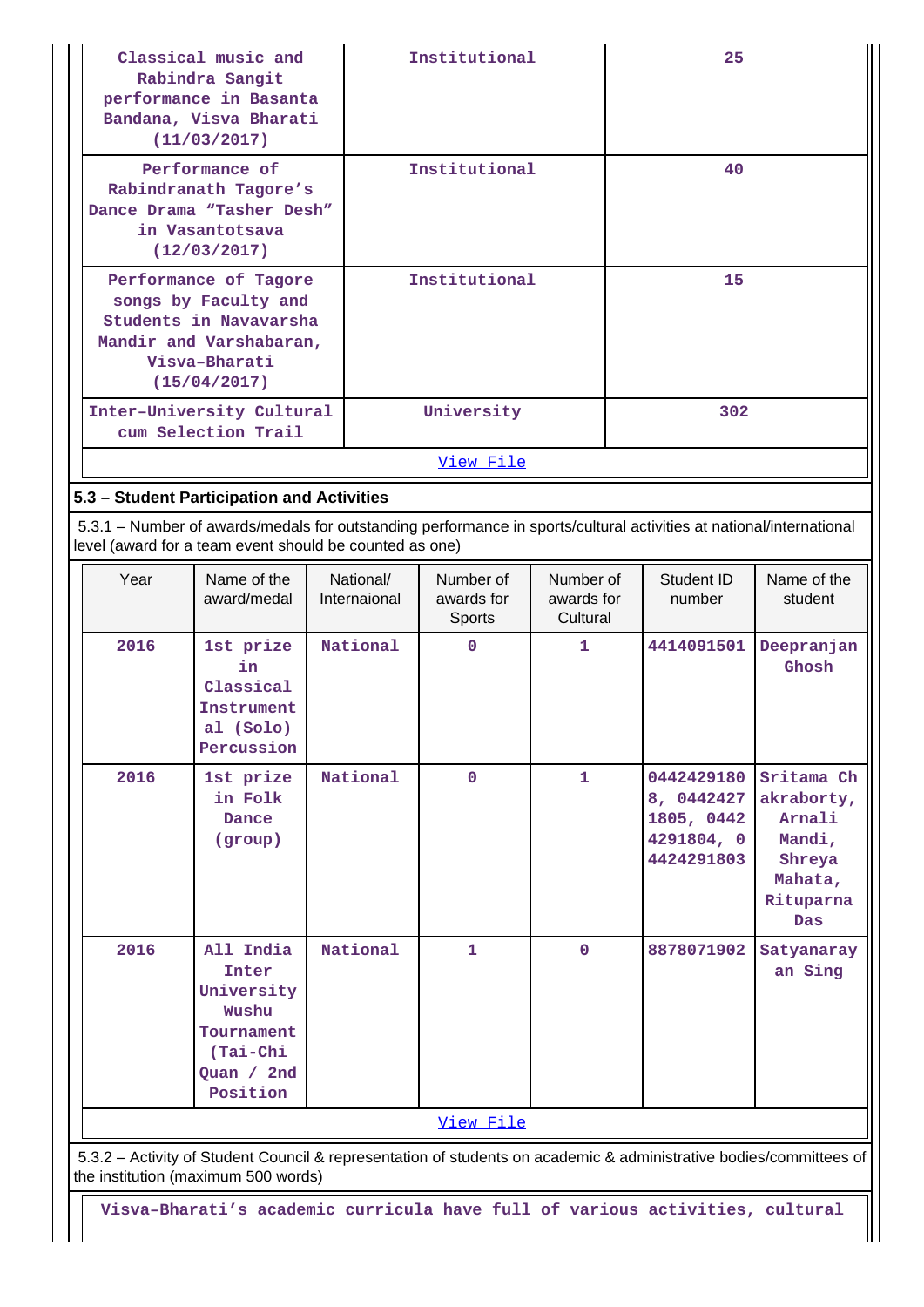**programmes. They participate for decoration of the venues, Music and other performing arts activities. for the University. There is student representation in the Institute Board of the Bhavana for Academic Inputs from the point of view of students as stakeholders. Student council of the department organizes many programmes round the year in the department viz. National Youth Day, National Sports Day, Teachers' Day, Annual Traditional Sports Programme, Sports Day, all Intramural Competitions, Fresher's welcome, Farewell and many other social activities under the guidance of the teachers. The Institute Board also has a student representation, who participate in the academic decisions of the Bhavana. Under the student council different sub-committees also function which is formulated to take care of their respective programmes under the guidance of overall student leader and the teacher-In-charge.**

## **5.4 – Alumni Engagement**

5.4.1 – Whether the institution has registered Alumni Association?

 **No**

5.4.2 – No. of registered Alumni:

5.4.3 – Alumni contribution during the year (in Rupees) :

**0**

**0**

5.4.4 – Meetings/activities organized by Alumni Association :

**Nil** 

## **CRITERION VI – GOVERNANCE, LEADERSHIP AND MANAGEMENT**

#### **6.1 – Institutional Vision and Leadership**

 6.1.1 – Mention two practices of decentralization and participative management during the last year (maximum 500 words)

 **1. Delegation of Responsibility to fellow teachers, on rotation basis, for of designing the Programme / Course specific activities. Decisions on academic matters are taken through meetings of Departmental / faculty committee , Board of Studies of the departments and Institute Board of the Bhavana . 2. Delegation of Total responsibilities to the students for organization of cultural and social events under the minimum supervision and guidance of Teachers. Decentralization and participative management are exercised in every important area of functioning of the Bhavana e.g. Admission, Examination, Teaching-Learning, Purchase, curricular, co-curricular, extra-curricular and extension activities. Teaching, non-teaching staff and students, all have a role to play for the development of the Bhavana**

6.1.2 – Does the institution have a Management Information System (MIS)?

*Yes* 

## **6.2 – Strategy Development and Deployment**

6.2.1 – Quality improvement strategies adopted by the institution for each of the following (with in 100 words each):

| <b>Strategy Type</b>  | Details                                                                                                                                        |
|-----------------------|------------------------------------------------------------------------------------------------------------------------------------------------|
| Admission of Students | Admissions to the various courses at<br>Visva-Bharati are organised and<br>monitored centrally through a mix of<br>online and offline process. |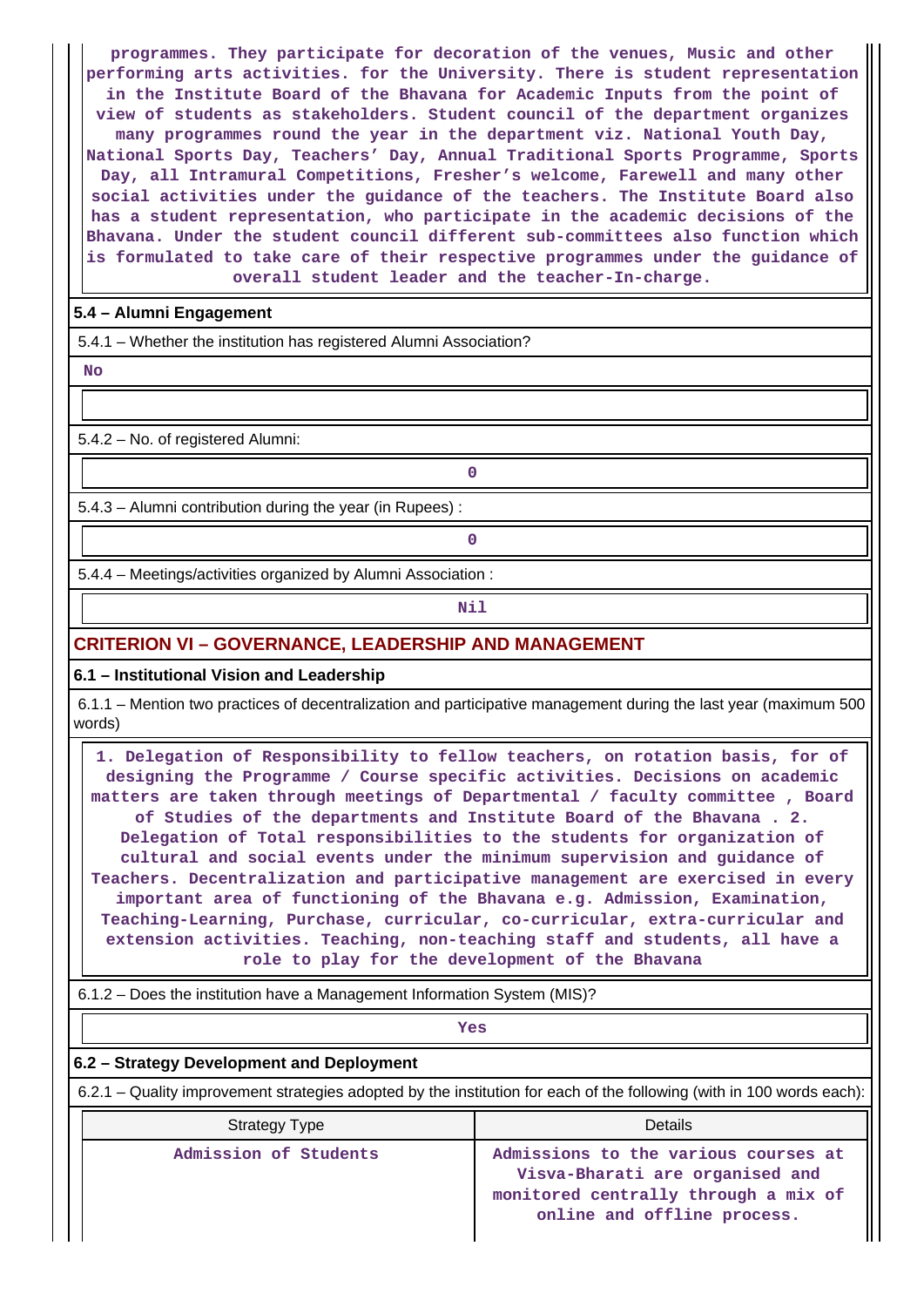|  |                                                               | Applications and generation of merit<br>lists take place through machine<br>reliance whereas the counselling and<br>verification take place onsite.<br>Admission to the undergraduate courses<br>- with a few exception like the schools<br>of fine arts and music - are done on<br>the basis of marks obtained in the last<br>public examination while all admissions<br>to postgraduate, MPhil and PhD courses<br>are through a rigorous system of<br>written and viva-voce layer of<br>screenings with the viva-voce being<br>mandatory for the latter two<br>programmes. All UGC mandates and<br>guidelines on reservations are followed<br>during the process of admission and<br>intake of students to the certificate,<br>diploma, advanced diploma and casual<br>courses for foreign students are<br>initiated after the initial process of<br>intake so that newly admitted students<br>too may get the benefit of joining<br>these courses. |
|--|---------------------------------------------------------------|-------------------------------------------------------------------------------------------------------------------------------------------------------------------------------------------------------------------------------------------------------------------------------------------------------------------------------------------------------------------------------------------------------------------------------------------------------------------------------------------------------------------------------------------------------------------------------------------------------------------------------------------------------------------------------------------------------------------------------------------------------------------------------------------------------------------------------------------------------------------------------------------------------------------------------------------------------|
|  | Industry Interaction / Collaboration                          | Various front-line corporate and<br>business houses come to Visva-Bharati<br>during the career placement meetings<br>and fairs organised by departments and<br>the office of the Dean of Students'<br>Welfare. Leading brands and<br>multinational companies like HP, Vivo,<br>Oppo, Oracle and the like as well as<br>academic institutions have benefitted<br>from the services of our students.<br>Students' exchange programmes and MOUs<br>with educational institutions in India<br>and abroad and government agencies have<br>also been in place for many years and<br>each year students take part in these<br>mind-broadening exercises                                                                                                                                                                                                                                                                                                      |
|  | Human Resource Management                                     | Visva-Bharati encourages faculty<br>members and administrative officers to<br>regularly participate in officer-<br>training programmes, refresher courses<br>and orientation programmes so that they<br>realign themselves with the latest in<br>academic and administrative practices.<br>Promotions and career advancements are<br>held regularly and all benefits and<br>perks according to government rules are<br>accorded with promptness and<br>transparency. Pay-packages are at par<br>with central universities and all<br>increments, arrears and dues are<br>promptly released and disbursed.                                                                                                                                                                                                                                                                                                                                             |
|  | Library, ICT and Physical<br>Infrastructure / Instrumentation | Libraries are integral to the academic<br>and knowledge highway at Visva-Bharati.                                                                                                                                                                                                                                                                                                                                                                                                                                                                                                                                                                                                                                                                                                                                                                                                                                                                     |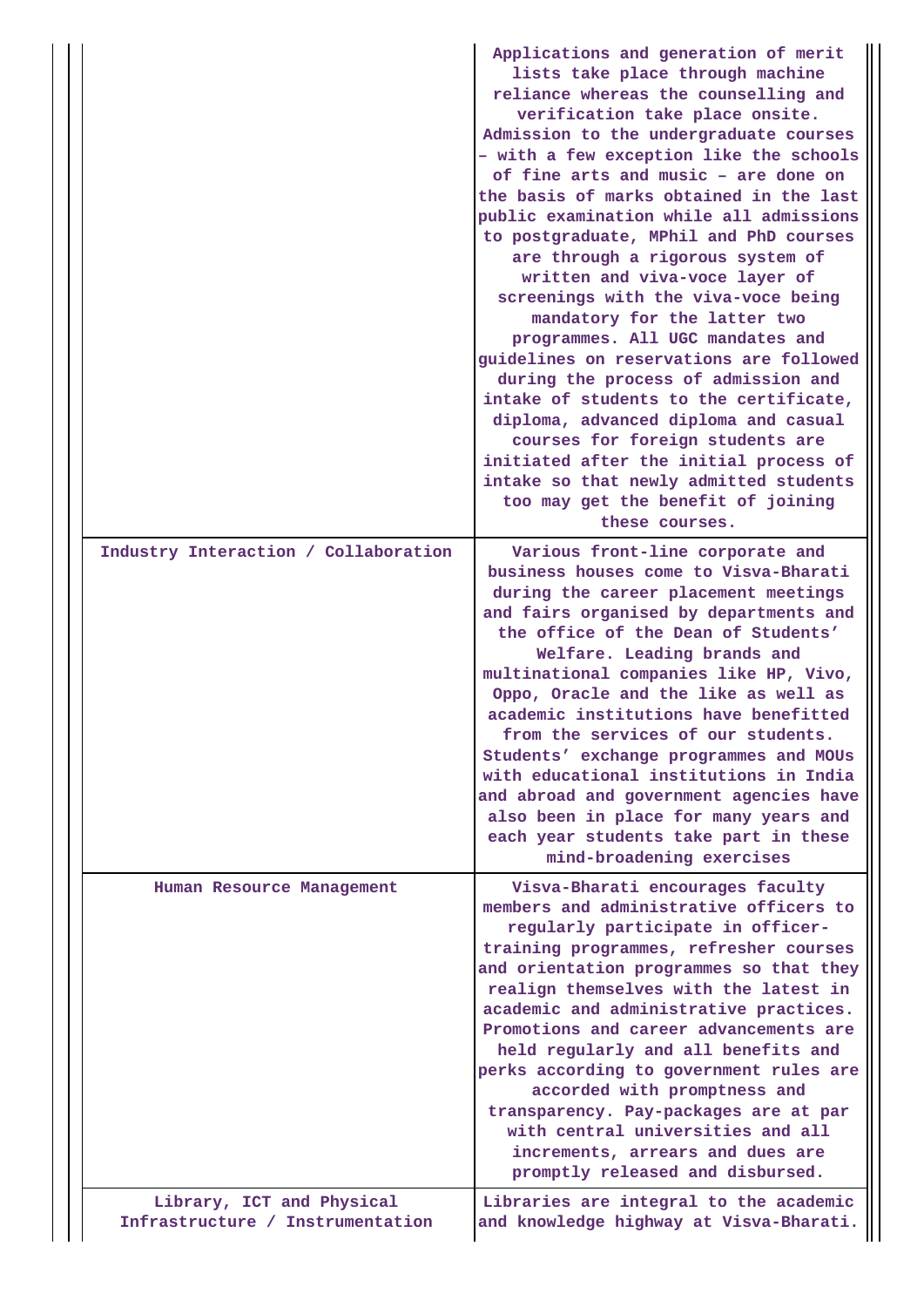|                            | Various libraries are situated all over<br>the twin campuses with specialised<br>collections and holdings apart from the<br>Central Library which not only is the<br>prime hub of magazine, journals and<br>books but also the repository of e-<br>journals and e-resources that are<br>accessible to teachers, students,<br>scholars, employees and visitors. In<br>tandem with the Compute Centre next<br>door, the Central Library can access<br>INFLIBNET and the National Knowledge<br>Network. Visva-Bharati has a few smart-<br>classrooms on campus and quite a number<br>of classrooms, seminar and conference<br>halls with LCD projection and audio-<br>visual systems. Wired internet<br>connectivity is available across almost<br>all academic and administrative<br>offices, libraries and other<br>facilities. CCTVs are installed at<br>strategic places in the campus for<br>safety and security provisions ongoing<br>construction projects for development<br>and consolidation of existing and new<br>infrastructure have been initiated all<br>over the campus. |
|----------------------------|---------------------------------------------------------------------------------------------------------------------------------------------------------------------------------------------------------------------------------------------------------------------------------------------------------------------------------------------------------------------------------------------------------------------------------------------------------------------------------------------------------------------------------------------------------------------------------------------------------------------------------------------------------------------------------------------------------------------------------------------------------------------------------------------------------------------------------------------------------------------------------------------------------------------------------------------------------------------------------------------------------------------------------------------------------------------------------------|
| Research and Development   | Visva-Bharati lays great emphasis and<br>stress on research and development with<br>formal degrees like MPhil-PhD and<br>projects and collaborations in almost<br>all departments and schools. Special<br>funding projects and assistance<br>programmes from government and other<br>agencies like UGC-DRS-SAP and DST-FIST<br>are running at various departments and<br>schools. Apart from the academic<br>teaching-learning-collaboration<br>processes, scholars and teachers are<br>encouraged and actively incentivised to<br>publish their proceedings and finding<br>in reputed journals with indexing like<br>SCOPUS and Web-of-Science. Various<br>research monitoring bodies are in place<br>to advise and look into the feasibility<br>and need of research and knowledge<br>database. Training programmes for<br>scholars and teachers are also an<br>integral part of higher research<br>activities at Visva-Bharati.                                                                                                                                                    |
| Examination and Evaluation | Visva-Bharati internally assess through<br>continuous sets of various modes of<br>examinations like quizzes, assignments,<br>presentations and viva-voce 20 of the<br>weightage of the semester marks while<br>the rest of the 80 is reserved or the<br>end-semester examinations. All                                                                                                                                                                                                                                                                                                                                                                                                                                                                                                                                                                                                                                                                                                                                                                                                |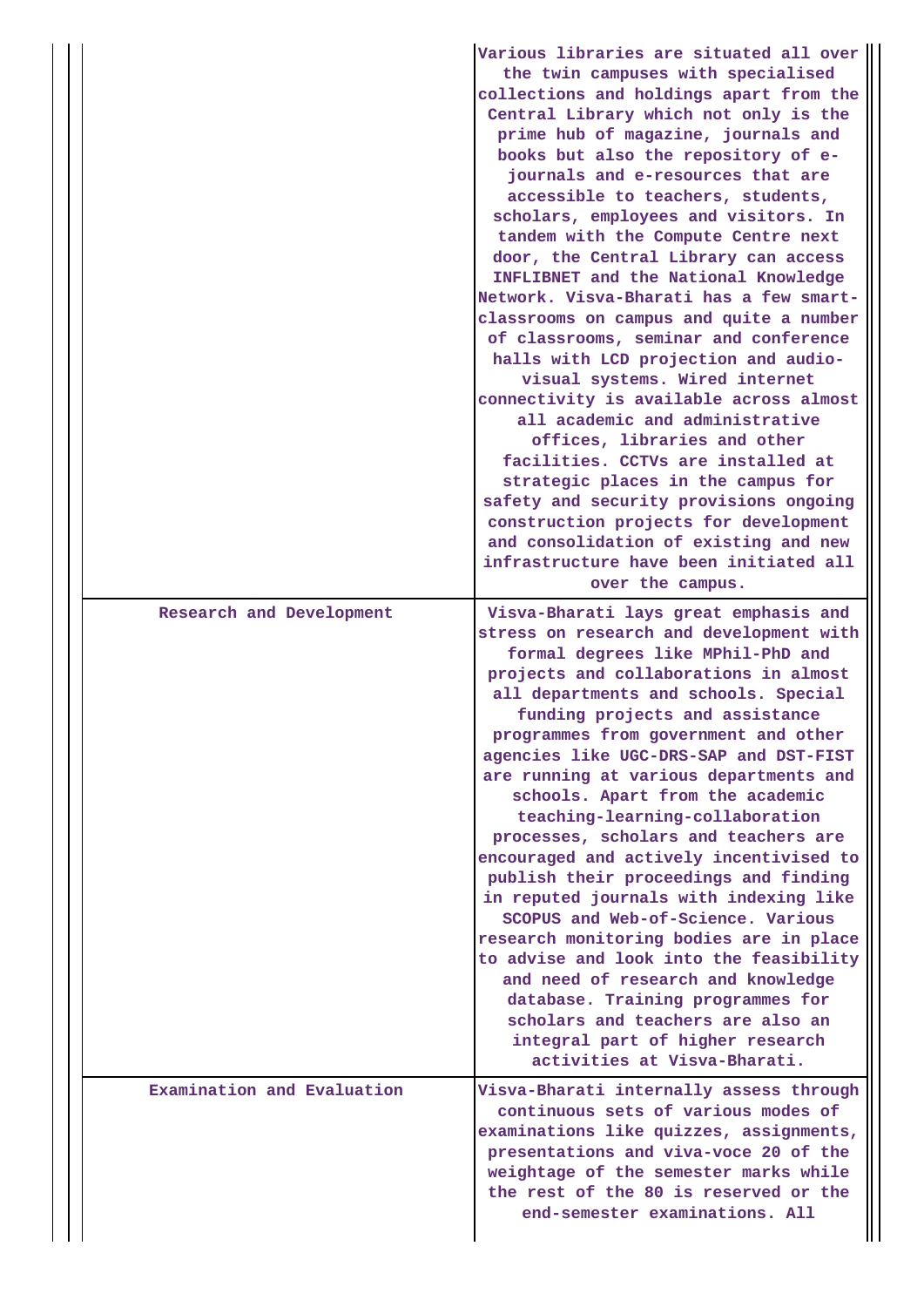|                                                                | processes of evaluation and declaration<br>of results are monitored closely and<br>completed well within the stipulated<br>time frame/s. Strict confidentiality<br>and secrecy are maintained throughout<br>the process as well as a transparent<br>system of re-evaluation and review.<br>Sequence and patterns of questions are<br>continuously evolved and shuffled to<br>thwart predictability.                                                                                                                                                                                                                                                                                                                                                                                                                                                                              |
|----------------------------------------------------------------|----------------------------------------------------------------------------------------------------------------------------------------------------------------------------------------------------------------------------------------------------------------------------------------------------------------------------------------------------------------------------------------------------------------------------------------------------------------------------------------------------------------------------------------------------------------------------------------------------------------------------------------------------------------------------------------------------------------------------------------------------------------------------------------------------------------------------------------------------------------------------------|
| Teaching and Learning                                          | Classroom lectures, presentations,<br>seminars, workshops, field trips and<br>study tours, demonstrations, tutorials,<br>internships and the like are the usual<br>pedagogical practices at Visva-Bharati.<br>All teaching parameters are reviewed at<br>regular department meetings and<br>teaching objectives are enumerated<br>right at the beginning of the semester.<br>In many cases students are asked to sit<br>in through the introductory lectures<br>and then allowed to choose the right<br>optional courses. Use of technology<br>like LCD projection and audio-visual<br>system are regular throughout the<br>university as is peer learning where<br>students also contribute to the<br>teaching-learning process through group<br>processes and collaborations.                                                                                                  |
| Curriculum Development                                         | Visva-Bharati regularly updates its<br>curricula and syllabi across all<br>departments in tune with contemporary<br>shifts and challenges in academia and<br>their socio-economic viability in the<br>world outside optional papers are on<br>offer for students to pick and choose<br>from a range of courses. Courses are<br>designed and structured in ways that<br>they are able to give an edge to<br>students at competitive exams like<br>GATE, SAT and NET. Undergraduate and<br>postgraduate courses are designed in<br>such a way as to often act as<br>integrated five year courses curricula-<br>wise. MPhil and PhD taught courses are<br>also designed in sync with academic<br>practices and expectations and are<br>regularly upgraded and revised. Boards<br>of Studies, Research Boards and<br>Institute boards are instituted to act<br>in advisory capacity. |
| 6.2.2 - Implementation of e-governance in areas of operations: |                                                                                                                                                                                                                                                                                                                                                                                                                                                                                                                                                                                                                                                                                                                                                                                                                                                                                  |

| E-governace area | Details                                                                                                               |
|------------------|-----------------------------------------------------------------------------------------------------------------------|
| Administration   | e-Communication for quick dissemination<br>of information and transparency.<br>Dedicated email (@visva-bharati.ac.in) |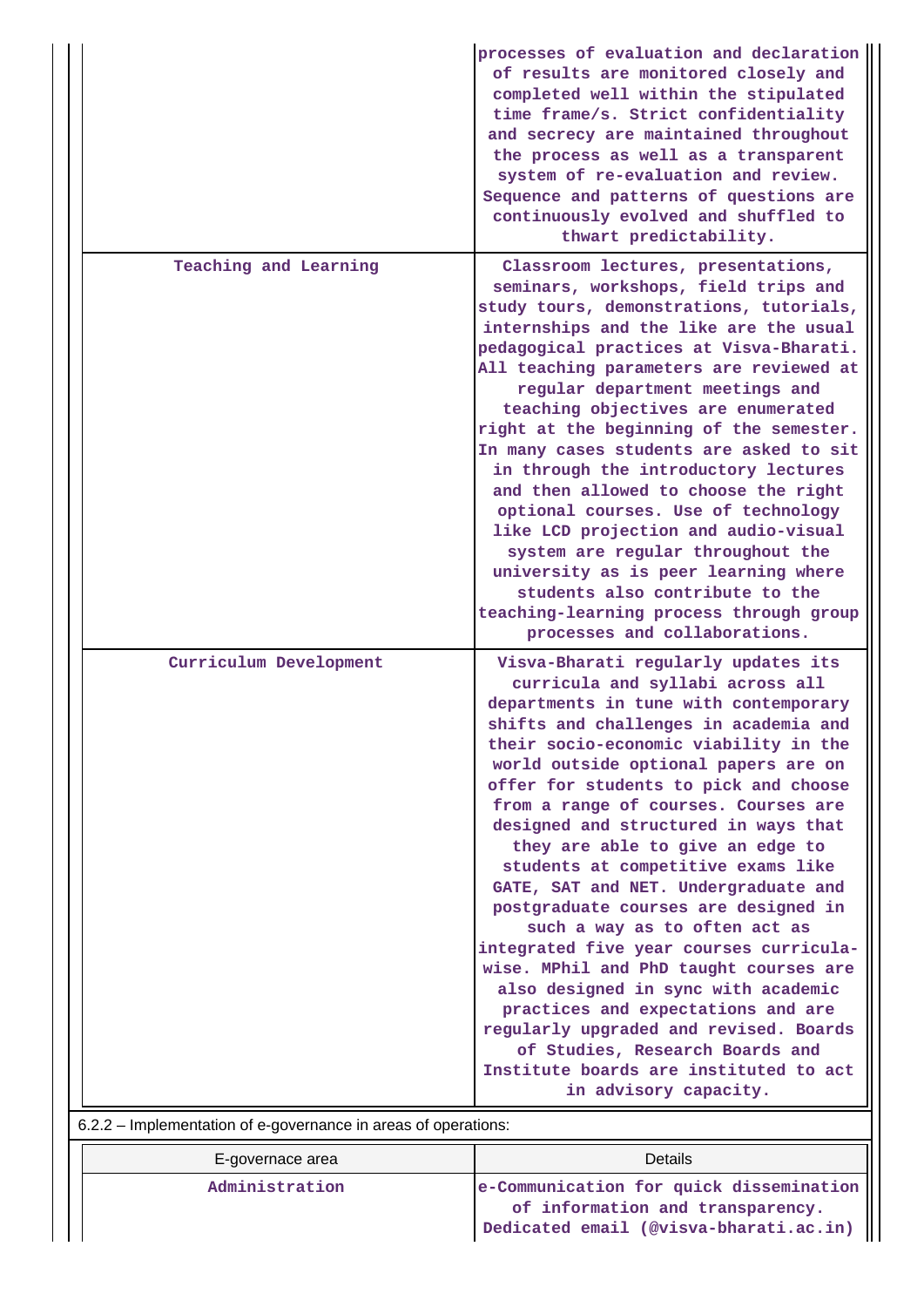|           |                                                                                                                                                                    |  |                                                                                                                                                   |                                                                                                   |                                                                                     |                        |            |                                                                                       | for all communication.                           |  |                                                                           |
|-----------|--------------------------------------------------------------------------------------------------------------------------------------------------------------------|--|---------------------------------------------------------------------------------------------------------------------------------------------------|---------------------------------------------------------------------------------------------------|-------------------------------------------------------------------------------------|------------------------|------------|---------------------------------------------------------------------------------------|--------------------------------------------------|--|---------------------------------------------------------------------------|
|           |                                                                                                                                                                    |  |                                                                                                                                                   | Finance and Accounts                                                                              |                                                                                     | Digitization, e-filing |            |                                                                                       |                                                  |  |                                                                           |
|           | Student Admission and Support                                                                                                                                      |  |                                                                                                                                                   |                                                                                                   | On-line Application and Admission at<br>Central level                               |                        |            |                                                                                       |                                                  |  |                                                                           |
|           | Examination                                                                                                                                                        |  |                                                                                                                                                   |                                                                                                   |                                                                                     |                        |            |                                                                                       |                                                  |  | On-line submission of Assignments and<br>automation of Examination system |
|           | 6.3 - Faculty Empowerment Strategies                                                                                                                               |  |                                                                                                                                                   |                                                                                                   |                                                                                     |                        |            |                                                                                       |                                                  |  |                                                                           |
|           | 6.3.1 – Teachers provided with financial support to attend conferences / workshops and towards membership fee<br>of professional bodies during the year            |  |                                                                                                                                                   |                                                                                                   |                                                                                     |                        |            |                                                                                       |                                                  |  |                                                                           |
|           | Year                                                                                                                                                               |  |                                                                                                                                                   | Name of Teacher                                                                                   | Name of conference/<br>workshop attended<br>for which financial<br>support provided |                        |            | Name of the<br>which membership<br>fee is provided                                    | professional body for                            |  | Amount of support                                                         |
|           | 2016                                                                                                                                                               |  |                                                                                                                                                   | Jyoti Ratan<br>Ghosh<br>(Anthropology)                                                            | Indian Science<br>Congress<br>Association                                           |                        |            | Indian Science<br>Congress<br>Association                                             |                                                  |  | 10000                                                                     |
|           | 2016                                                                                                                                                               |  |                                                                                                                                                   | Manjari<br>Chakraborty                                                                            | Scientiae<br>Oxford, UK                                                             |                        |            | Scientiae<br>Oxford, 2016,<br>Faculty of<br>History, St<br>University of<br>Oxford UK | Anne's College,                                  |  | 9750                                                                      |
| View File |                                                                                                                                                                    |  |                                                                                                                                                   |                                                                                                   |                                                                                     |                        |            |                                                                                       |                                                  |  |                                                                           |
|           | 6.3.2 - Number of professional development / administrative training programmes organized by the University for<br>teaching and non teaching staff during the year |  |                                                                                                                                                   |                                                                                                   |                                                                                     |                        |            |                                                                                       |                                                  |  |                                                                           |
|           | Year                                                                                                                                                               |  | Title of the<br>professional<br>development<br>programme<br>organised for<br>teaching staff                                                       | Title of the<br>administrative<br>training<br>programme<br>organised for<br>non-teaching<br>staff | From date                                                                           |                        | To Date    |                                                                                       | Number of<br>participants<br>(Teaching<br>staff) |  | Number of<br>participants<br>(non-teaching<br>staff)                      |
|           | 2017                                                                                                                                                               |  | Two-Day<br>Intensive<br>Orientatio<br>n<br>Programme<br>on<br>'Library<br>Resources,<br>Facilities<br>Services<br>and<br>Research M<br>ethodology | Nil                                                                                               | 16/02/2017                                                                          |                        | 17/12/2017 |                                                                                       | $\mathbf{1}$                                     |  | $\mathbf 0$                                                               |
|           | 2017                                                                                                                                                               |  | Prabodh,<br>Rajbhasha<br>Hindi<br>course<br>organized<br>by Central                                                                               | Prabodh,<br>Rajbhasha<br>Hindi<br>course<br>organized<br>by Central                               | 01/07/2017                                                                          |                        | 30/11/2017 |                                                                                       | 12                                               |  | $\overline{\mathbf{4}}$                                                   |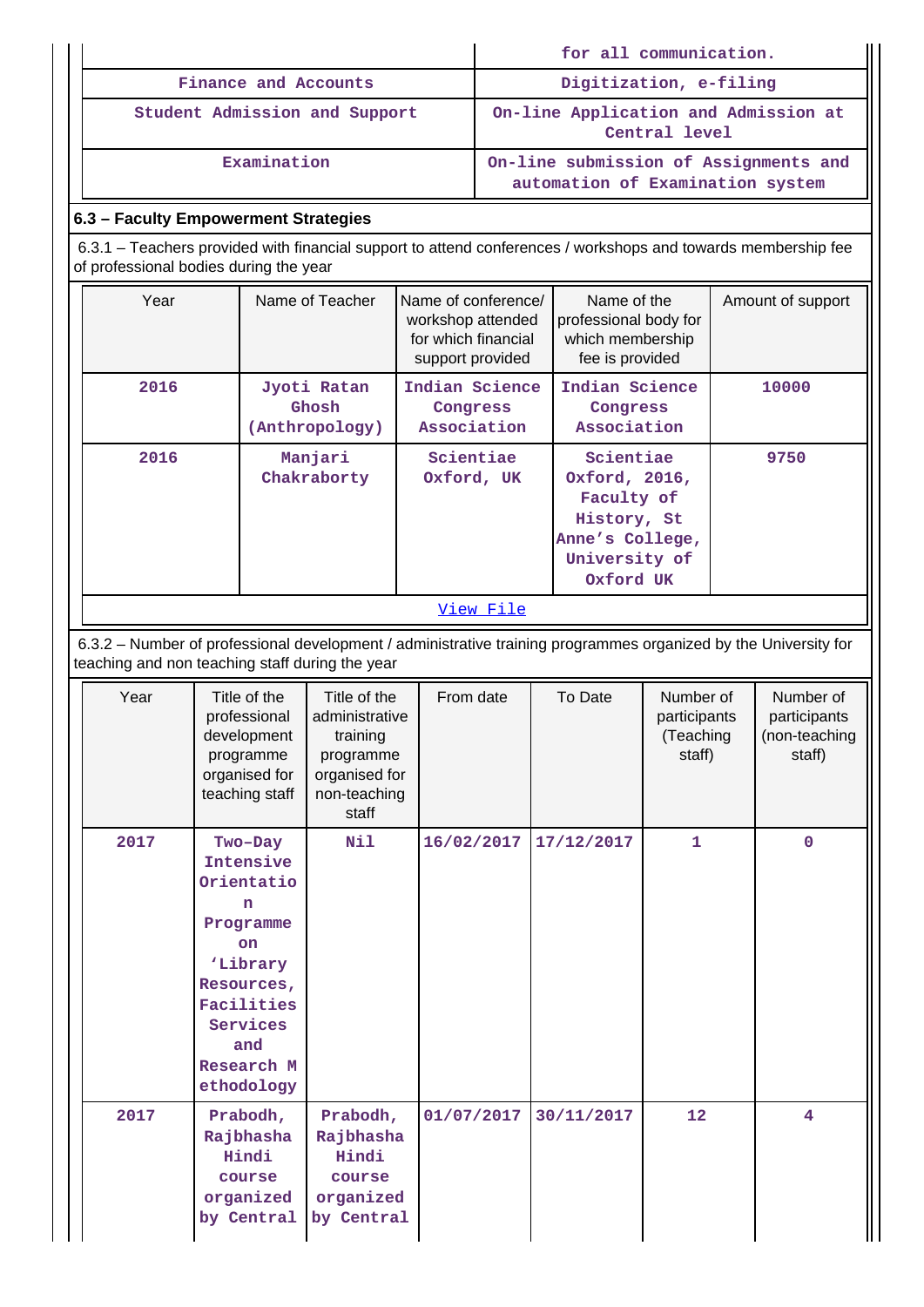|              | Hindi<br>Training<br>Institute,<br>Department<br>of<br>Official L<br>anguage-MH<br>A                                              | Hindi<br>Training<br>Institute,<br>Department<br>of<br>Official L<br>anguage-MH<br>${\bf A}$ |                                                                                                                                                                                            |            |                |              |
|--------------|-----------------------------------------------------------------------------------------------------------------------------------|----------------------------------------------------------------------------------------------|--------------------------------------------------------------------------------------------------------------------------------------------------------------------------------------------|------------|----------------|--------------|
| 2016         | Kala-Bhava<br>na<br><b>Teachers</b><br>drawing<br>workshop                                                                        | Nil                                                                                          | 05/09/2016                                                                                                                                                                                 | 09/09/2016 | 10             | $\mathbf{1}$ |
| 2016         | Orientatio<br>n<br>Programme<br>on Kho-Kho<br>followed<br>by West<br>Bengal<br>State Offi<br>cial(Refer<br>ee) Examin<br>ation    | Nil                                                                                          | 16/08/2016                                                                                                                                                                                 | 25/08/2016 | $\overline{2}$ | $\mathbf 0$  |
| 2017         | Workshop<br>on Data<br>Analysis<br>by using<br>SPSS org<br>by DPESS,<br>VB and<br>SPSS South<br>Asia Pvt.<br>Ltd,<br>Bangalore    | Nil                                                                                          | 04/02/2017                                                                                                                                                                                 | 05/02/2017 | $\overline{2}$ | $\mathbf 0$  |
| 2016         | Orientatio<br>n<br>Programme<br>on Kabaddi<br>followed<br>by WB<br><b>State</b><br>Kabaddi<br>Official E<br>xamination<br>$-2016$ | Nil                                                                                          | 25/09/2016                                                                                                                                                                                 | 01/10/2016 | $\mathbf{1}$   | $\mathbf 0$  |
| 2017         | National<br>Workshop<br>on Counsel<br>ling                                                                                        | Nil                                                                                          | 09/02/2017                                                                                                                                                                                 | 11/02/2017 | $\mathbf{1}$   | $\mathbf 0$  |
|              |                                                                                                                                   |                                                                                              | View File                                                                                                                                                                                  |            |                |              |
|              |                                                                                                                                   |                                                                                              | 6.3.3 - No. of teachers attending professional development programmes, viz., Orientation Programme, Refresher<br>Course, Short Term Course, Faculty Development Programmes during the year |            |                |              |
| Title of the |                                                                                                                                   | Number of teachers                                                                           | From Date                                                                                                                                                                                  | To date    |                | Duration     |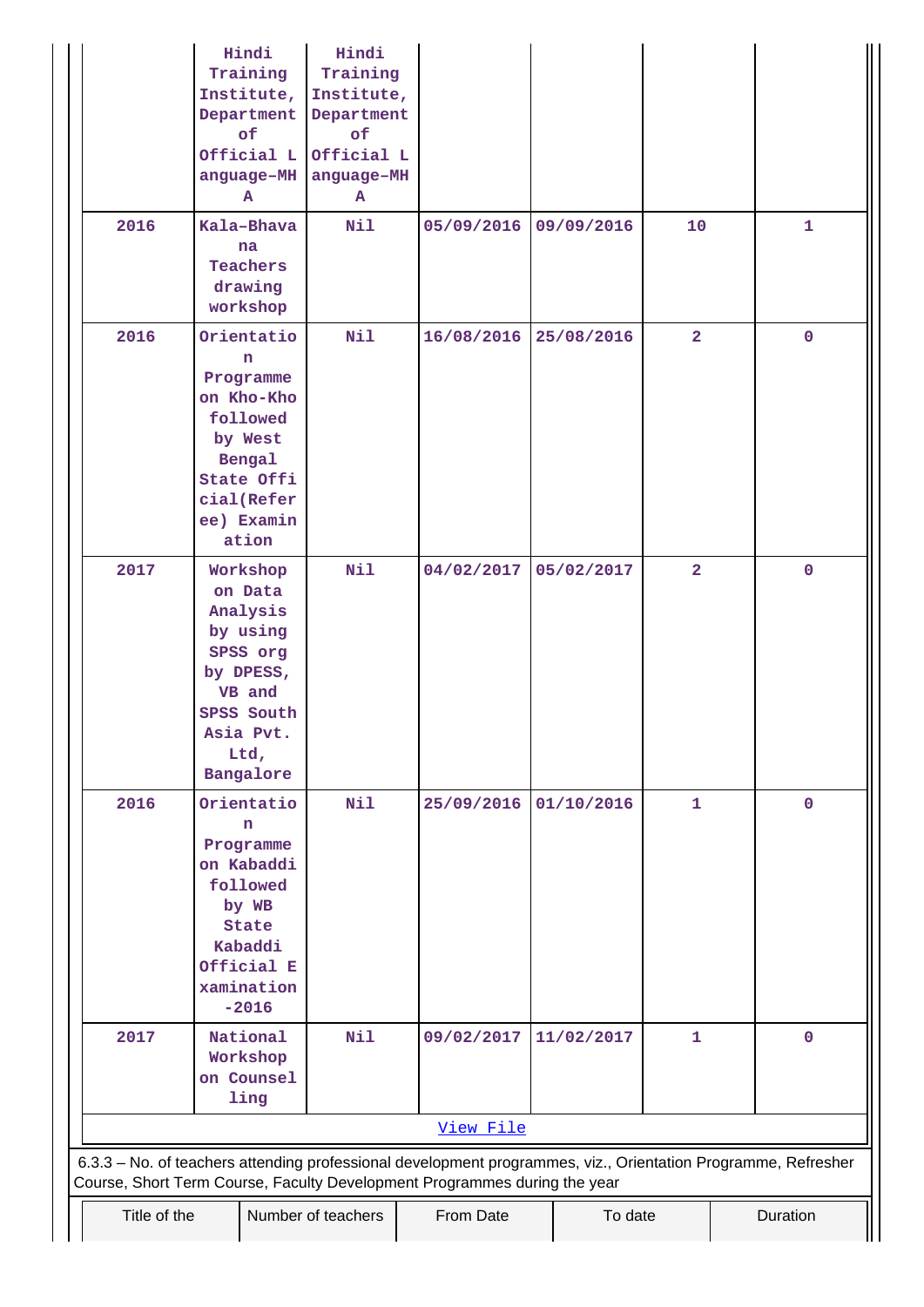| professional<br>development<br>programme                                                                                                                    | who attended |            |            |                |
|-------------------------------------------------------------------------------------------------------------------------------------------------------------|--------------|------------|------------|----------------|
| ICAR Sponsored<br>Winter School<br>on "Value<br>addition in<br>jute and allied<br>fibres through<br>product<br>diversification<br>and waste<br>utilization" | $\mathbf{1}$ | 15/09/2016 | 05/10/2016 | 02             |
| Quantitative<br>Methods for<br>Public Health<br>Researchers<br>from SAARC<br>Countries                                                                      | $\mathbf{1}$ | 28/12/2016 | 30/12/2016 | 03             |
| Refresher<br>Course (Visual<br>and Performing<br>Arts), HP<br>University,<br>Shimla                                                                         | $\mathbf{1}$ | 12/06/2017 | 01/07/2017 | 21             |
| Refresher<br>Course,<br>University of<br>Lucknow                                                                                                            | $\mathbf{1}$ | 15/06/2017 | 05/07/2017 | 21             |
| 14 days School<br>on 'Bhasha in<br>Performance',<br>Organized by<br>Indian<br>Institute of<br>Advanced<br>Studies,<br>Rashtrapati<br>Nivas, Shimla          | $\mathbf{1}$ | 29/08/2016 | 11/09/2016 | 14             |
| <b>105th</b><br>Orientation<br>Programme, The<br>University of<br>Burdwan,<br><b>Burdwan</b>                                                                | $\mathbf{1}$ | 01/09/2016 | 28/09/2016 | 28             |
| Refresher<br>Course in<br>Visual and<br>Performing Art,<br>University of<br>Calcutta                                                                        | 1            | 02/11/2016 | 23/11/2016 | 21             |
| 7 day National<br>Workshop on<br>Natyashastra                                                                                                               | $\mathbf{1}$ | 11/02/2017 | 17/02/2017 | $7\phantom{.}$ |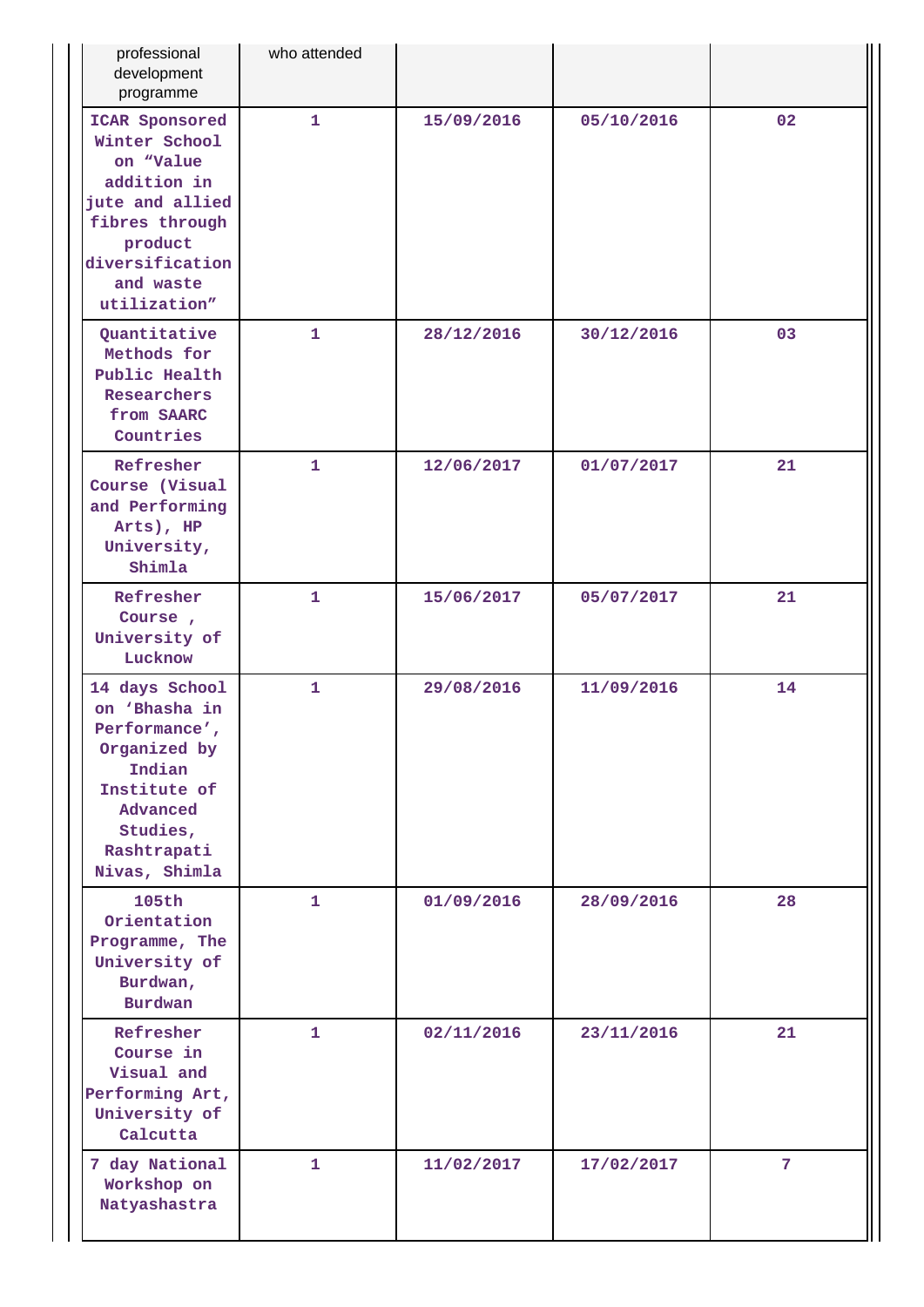| Refresher<br>Course in<br>"Biological<br>Sciences"<br>Organized by<br>UGC Human<br>Resource | $\mathbf{1}$ |           | 16/08/2016   |                       |             | 15/09/2016   |  | 21               |
|---------------------------------------------------------------------------------------------|--------------|-----------|--------------|-----------------------|-------------|--------------|--|------------------|
| Development                                                                                 |              |           |              |                       |             |              |  |                  |
| Centre,<br>University of                                                                    |              |           |              |                       |             |              |  |                  |
| North Bengal,                                                                               |              |           |              |                       |             |              |  |                  |
| Raja                                                                                        |              |           |              |                       |             |              |  |                  |
| Rammohunpur,                                                                                |              |           |              |                       |             |              |  |                  |
| Darjeeeling                                                                                 |              |           |              |                       |             |              |  |                  |
| Short Term<br>Course on Basic                                                               | $\mathbf{1}$ |           | 10/01/2017   |                       |             | 17/01/2017   |  | 7                |
| Skill of                                                                                    |              |           |              |                       |             |              |  |                  |
| Counseling from                                                                             |              |           |              |                       |             |              |  |                  |
| Jadavpur                                                                                    |              |           |              |                       |             |              |  |                  |
| University                                                                                  |              |           |              |                       |             |              |  |                  |
|                                                                                             |              |           |              | View File             |             |              |  |                  |
| 6.3.4 - Faculty and Staff recruitment (no. for permanent recruitment):                      |              |           |              |                       |             |              |  |                  |
|                                                                                             | Teaching     |           |              |                       |             | Non-teaching |  |                  |
| Permanent                                                                                   |              | Full Time |              |                       | Permanent   |              |  | Full Time        |
| 0                                                                                           |              | 0         |              |                       | $\mathbf 0$ |              |  | $\Omega$         |
| $6.3.5$ – Welfare schemes for                                                               |              |           |              |                       |             |              |  |                  |
| Teaching                                                                                    |              |           | Non-teaching | <b>Students</b>       |             |              |  |                  |
| 1. Employee Provident                                                                       |              |           |              | 1. Employee Provident |             |              |  | Free e-transport |

| 1. Employee Provident<br>1. Employee Provident<br>Free e-transport<br>fund 2. Medical Allowance<br>fund 2. Medical Allowance<br>3. Child Educational<br>3. Child Educational<br>Allowance 4. Transport<br>Allowance 4. Transport<br>Allowance 5. Maternity<br>Allowance 5. Maternity<br>benefits as per norms 6.<br>benefits as per norms 6.<br>All possible leaves<br>All possible leaves<br>approved by Central Govt<br>approved by Central Govt<br>Rules 7. Child Care Leave<br>Rules 7. Child Care Leave<br>8. Leave Travel<br>8. Leave Travel<br>Concession 9. Retirement<br>Concession 9. Retirement<br>and Terminal Benefits 10.<br>and Terminal Benefits 10.                       |                                 |                                    | Students |
|--------------------------------------------------------------------------------------------------------------------------------------------------------------------------------------------------------------------------------------------------------------------------------------------------------------------------------------------------------------------------------------------------------------------------------------------------------------------------------------------------------------------------------------------------------------------------------------------------------------------------------------------------------------------------------------------|---------------------------------|------------------------------------|----------|
|                                                                                                                                                                                                                                                                                                                                                                                                                                                                                                                                                                                                                                                                                            | I eaching<br>Cooperative credit | Non-teaching<br>Cooperative credit |          |
| society is present with<br>society is present with<br>provision of loans to<br>provision of loans to<br>employees and teachers<br>employees and teachers<br>11. Grievance Cell exists<br>11. Grievance Cell exists<br>for non-teaching staff.<br>for non-teaching staff.<br>Meetings are held every<br>Meetings are held every<br>month, chaired by<br>month, chaired by<br>Registrar, VB 12. Yoga<br>Registrar, VB 12. Yoga<br>session (Yearly twice)<br>session (Yearly twice)<br>and Swimming class (once a<br>and Swimming class (once a<br>year) organized by<br>year) organized by<br>Physical Education<br>Physical Education<br>Department 13. Free bus<br>Department 13. Free bus |                                 |                                    |          |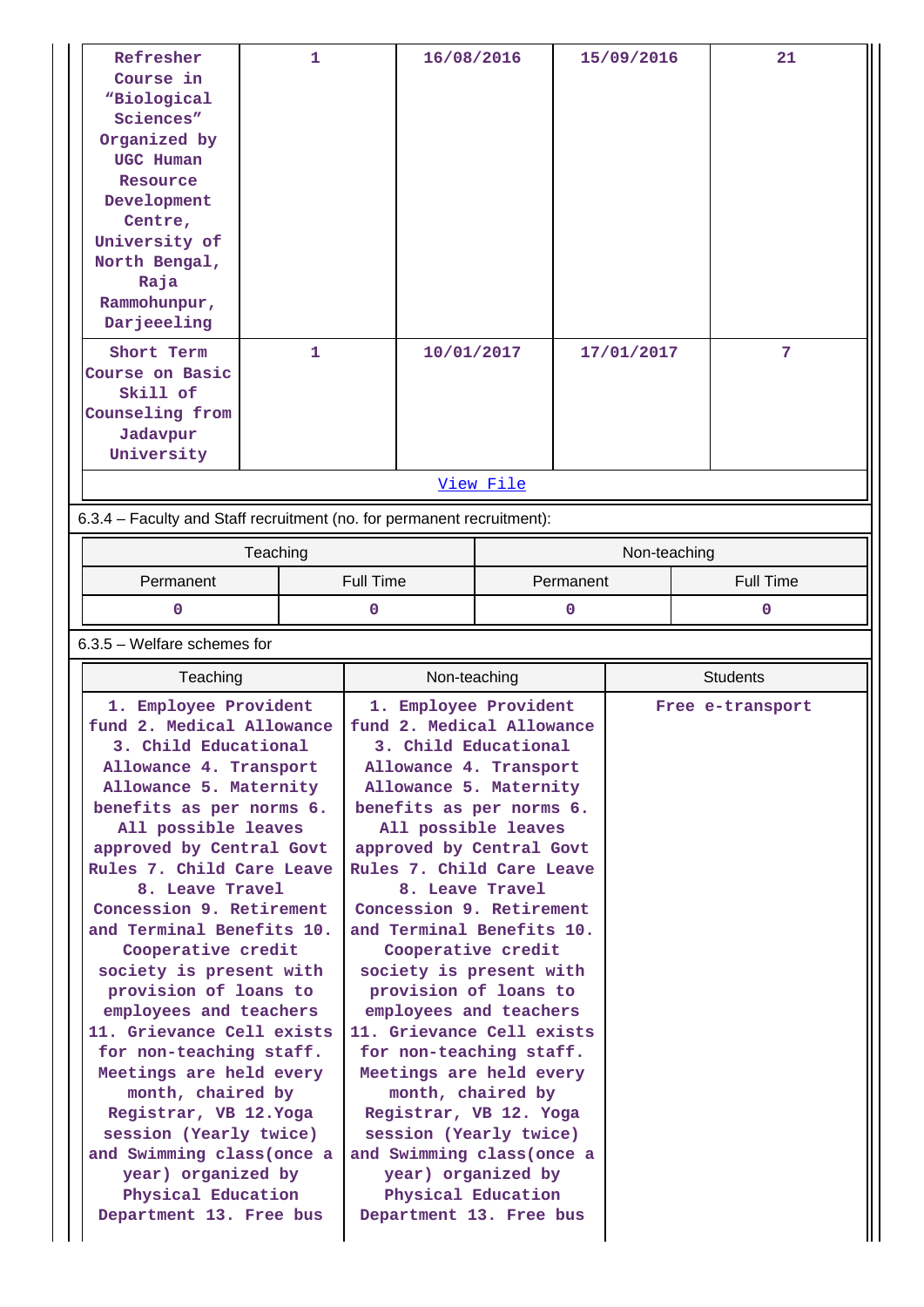| service within campus     | service within campus                                |  |  |  |  |  |
|---------------------------|------------------------------------------------------|--|--|--|--|--|
| area 14. Pearson Memorial | area 14. Pearson Memorial                            |  |  |  |  |  |
| Hospital (with two        | Hospital (with two                                   |  |  |  |  |  |
| branches: Main hospital   | branches: Main hospital                              |  |  |  |  |  |
| and an annexure in        | and an annexure in                                   |  |  |  |  |  |
| Sriniketan Campus) with   | Sriniketan Campus) with                              |  |  |  |  |  |
| medical facilities exists | medical facilities exists                            |  |  |  |  |  |
| for the teaching and non  | for the teaching and non                             |  |  |  |  |  |
| teaching staff and        | teaching staff and                                   |  |  |  |  |  |
| students of the           | students of the                                      |  |  |  |  |  |
|                           |                                                      |  |  |  |  |  |
| University. 15. Free      | University. 15. Free                                 |  |  |  |  |  |
| medicines from Hospital   | medicines from Hospital                              |  |  |  |  |  |
| pharmacy and basic        | pharmacy and basic                                   |  |  |  |  |  |
| medical check up. 16. 24  | medical check up. 16. 24                             |  |  |  |  |  |
| hours wi-fi facility by   | hours wi-fi facility by                              |  |  |  |  |  |
| MHRD and JioNet@visva-    | MHRD and JioNet@visva-                               |  |  |  |  |  |
| Bharati 17. Computer      | Bharati 17. Computer                                 |  |  |  |  |  |
| Center 18. Crèche         | Center 18. Crèche                                    |  |  |  |  |  |
| facility 19. Free e-      | facility 19. Free e-                                 |  |  |  |  |  |
| transport in campus 20.   | transport in campus 20.                              |  |  |  |  |  |
| In case of attending      | Just to freshen up                                   |  |  |  |  |  |
| conferences abroad        | employees' creative                                  |  |  |  |  |  |
| University bears fifty    | acumen, Nandan Art                                   |  |  |  |  |  |
| percent of the expense of | Gallery organizes several                            |  |  |  |  |  |
| the concerning faculty    | art exhibition round the                             |  |  |  |  |  |
| 21. Just to freshen up    | year 1. Free bus service                             |  |  |  |  |  |
| employees' creative       | within campus area 2.                                |  |  |  |  |  |
| acumen, Nandan Art        | Pearson Memorial Hospital                            |  |  |  |  |  |
| Gallery organizes several | (with two branches: Main                             |  |  |  |  |  |
| art exhibition round the  | hospital and an annexure                             |  |  |  |  |  |
| year                      | in Sriniketan Campus)                                |  |  |  |  |  |
|                           | with medical facilities                              |  |  |  |  |  |
|                           | exists for the teaching                              |  |  |  |  |  |
|                           | and non teaching staff                               |  |  |  |  |  |
|                           | and students of the                                  |  |  |  |  |  |
|                           | University. 3. Free                                  |  |  |  |  |  |
|                           | medicines from Hospital                              |  |  |  |  |  |
|                           | pharmacy and basic                                   |  |  |  |  |  |
|                           | medical check up. 4. 24                              |  |  |  |  |  |
|                           | hours wi-fi facility by                              |  |  |  |  |  |
|                           | MHRD and JioNet@visva-                               |  |  |  |  |  |
|                           | Bharati 5. Computer                                  |  |  |  |  |  |
|                           | Center 6. Crèche facility                            |  |  |  |  |  |
|                           | 7. Free e-transport in                               |  |  |  |  |  |
|                           | campus                                               |  |  |  |  |  |
|                           |                                                      |  |  |  |  |  |
|                           | 6.4 - Financial Management and Resource Mobilization |  |  |  |  |  |

6.4.1 – Institution conducts internal and external financial audits regularly (with in 100 words each)

 **The University has a dedicated Internal Audit Office that keeps on record all the purchase related issues. The Finance office also regularly monitors the financial status of the institution. External audit is done on regular basis and reports are published in Visva Bharati official website.**

 6.4.2 – Funds / Grants received from management, non-government bodies, individuals, philanthropies during the year(not covered in Criterion III)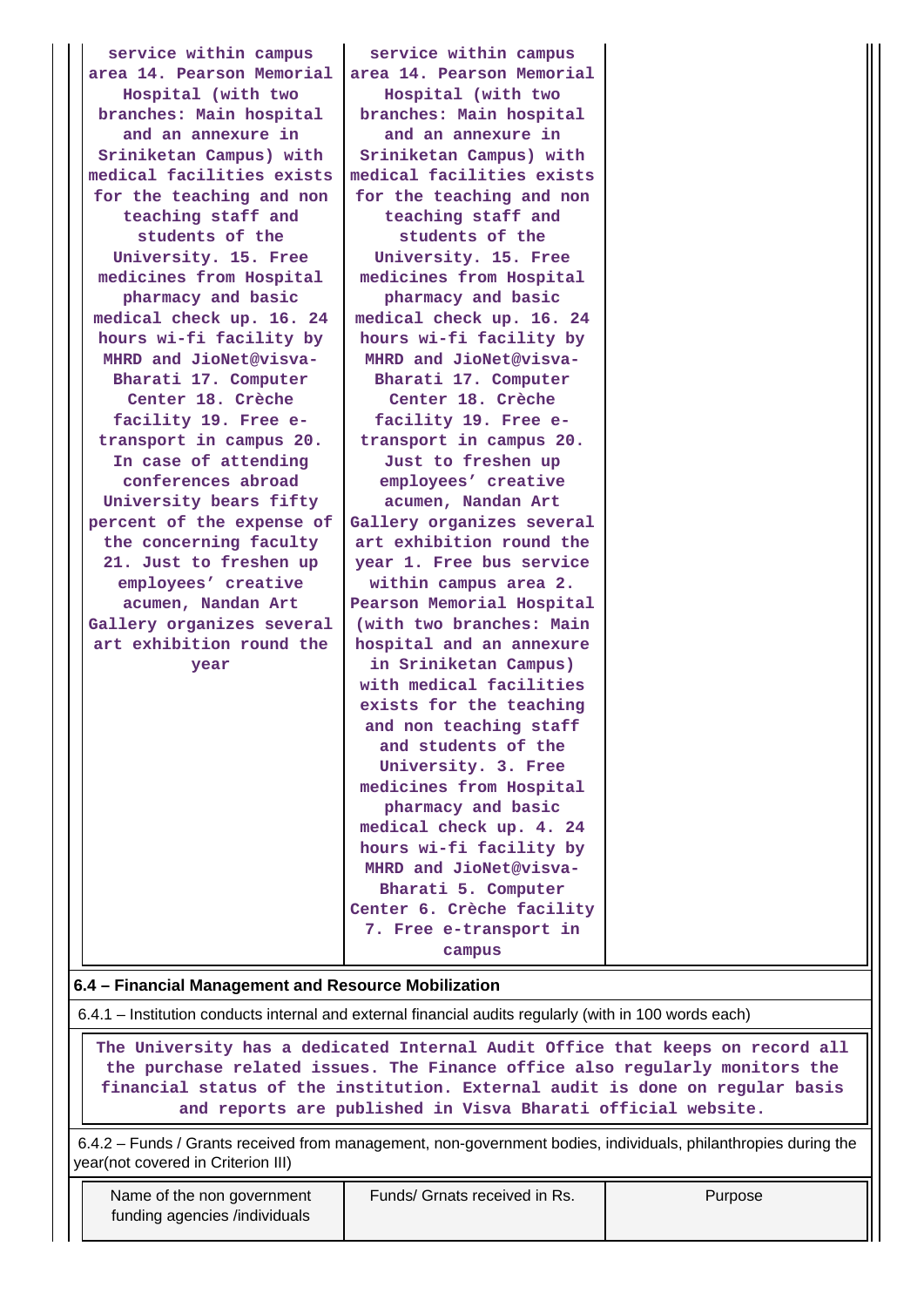| Nil<br>Nil                                                             |  |  |  |  |  |  |  |
|------------------------------------------------------------------------|--|--|--|--|--|--|--|
| View File                                                              |  |  |  |  |  |  |  |
| $6.4.3$ – Total corpus fund generated                                  |  |  |  |  |  |  |  |
| 00                                                                     |  |  |  |  |  |  |  |
| 6.5 – Internal Quality Assurance System                                |  |  |  |  |  |  |  |
| 6.5.1 – Whether Academic and Administrative Audit (AAA) has been done? |  |  |  |  |  |  |  |

| Audit Type     | External |        | Internal |           |
|----------------|----------|--------|----------|-----------|
|                | Yes/No   | Agency | Yes/No   | Authority |
| Academic       | No       | Nil    | No       | Nil       |
| Administrative | No       | Nil    | No       | Nil       |

 6.5.2 – What efforts are made by the University to promote autonomy in the affiliated/constituent colleges? (if applicable)

#### **Not Applicable**

6.5.3 – Activities and support from the Parent – Teacher Association (at least three)

# **Nil**

6.5.4 – Development programmes for support staff (at least three)

 **1) Medical advices and use of medical facilities are provided free of cost to the support staff and reimbursement of the medical bills are given to a prescribed limit. 2) The Co-operative credit society offers instant financial support exclusively to the support staff in any urgency. It has the scope to offer loan instantly in urgency. 3) Staffs are endowed with Leave travel consession for home city travel and any place in India once in two year. 4) Additionally, the lower-stratum staffs are given child allowance as a motivational token to promote their kids' academic progression**

6.5.5 – Post Accreditation initiative(s) (mention at least three)

 **1. Faculties are encouraged to take up new research intitiatives from available funding sources. As a result, faculties received a large number of research projects funded by different Govt. funding agencies such as DST, Govt. of India, DBT, Govt. of India, CSIR, New Delhi, UGC, New Delhi, DST, Govt. of West Bengal. Various departments have been awarded the UGC-SAP, DST-FIST. Visva-Bharati has also been awarded the DST-PURSE project of the quantum of 6.7 Crores. There are also number of foreign collaborative projects funded by DST and the funding agencies of the corresponding countries. 2. A strong collaboration has emerged between different departments of a Bhavana and also between different Depts of two different Bhavanas. To cite few examples, there is a close collaboration between Chemistry Department and the Department of Zoology, Department of Chemistry and Department of Botany, Department of Mathematics and Department of Zoology, Department of Chemistry and Integrated Science Education and Research centre. There is also close collaboration among the departments of different Bhavanas. As for example, there is a joint project of Department of Enviornmental Studies and Palli-Sangathan Bhibag. There are close research collaboration of various departments of Institute of agriculture. Departments of both sangeet and Kala Bhavana jointly organizes different workshops on various forms of art, music. 3. In addition to standard chalk-board system, teachers of almost all departments are promoted to use LCD projector for teaching. Funds were provided from Development Grants to purchase**

**classroom tools in this regard.**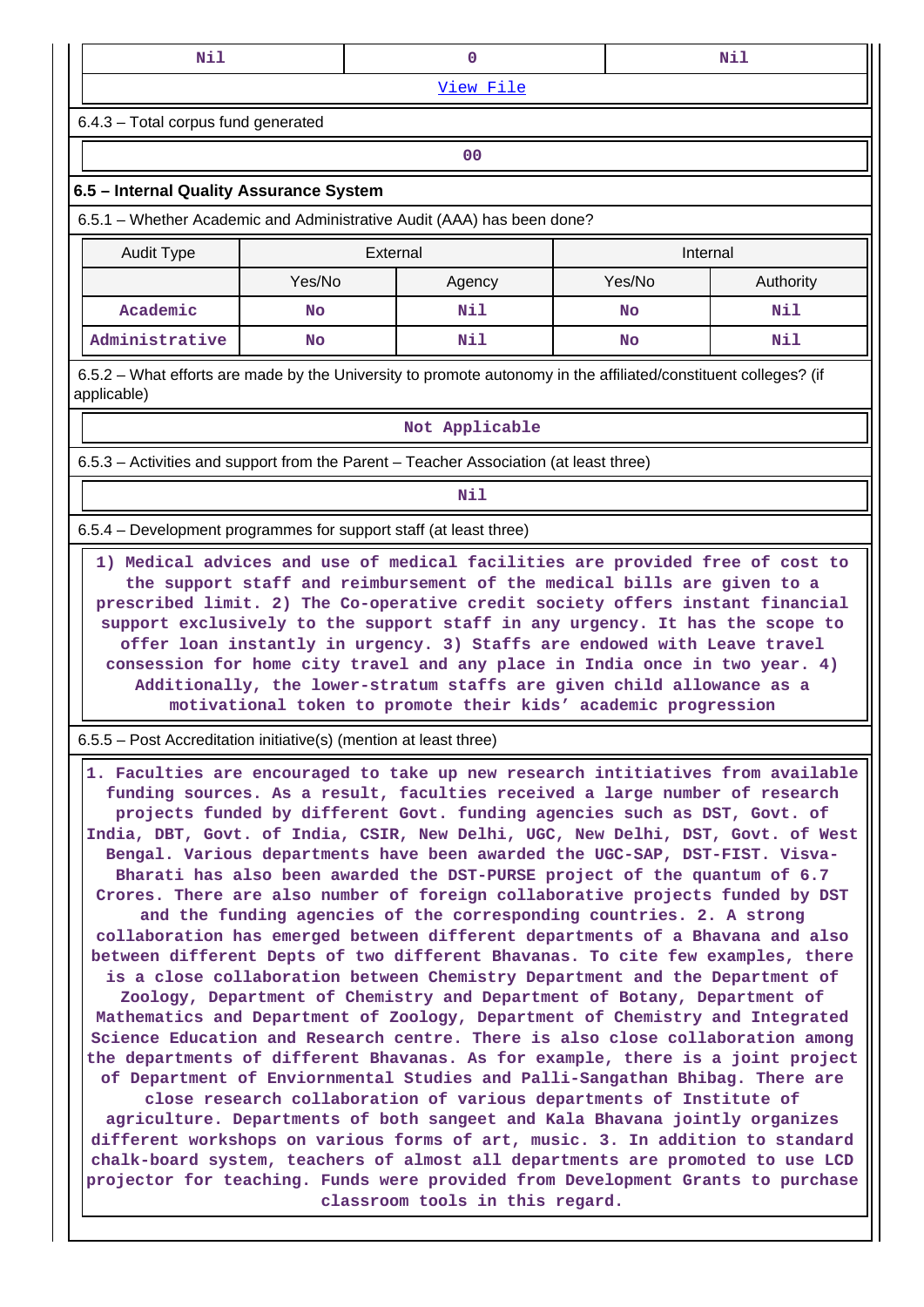| 6.5.6 - Internal Quality Assurance System Details                                                                                                                                                                   |                                                                                                            |             |                            |            |                      |                        |                           |  |
|---------------------------------------------------------------------------------------------------------------------------------------------------------------------------------------------------------------------|------------------------------------------------------------------------------------------------------------|-------------|----------------------------|------------|----------------------|------------------------|---------------------------|--|
| a) Submission of Data for AISHE portal                                                                                                                                                                              |                                                                                                            |             |                            | Yes        |                      |                        |                           |  |
| b) Participation in NIRF                                                                                                                                                                                            | Yes                                                                                                        |             |                            |            |                      |                        |                           |  |
| c)ISO certification                                                                                                                                                                                                 |                                                                                                            |             |                            | No         |                      |                        |                           |  |
| d)NBA or any other quality audit                                                                                                                                                                                    |                                                                                                            |             |                            |            |                      | <b>No</b>              |                           |  |
| 6.5.7 - Number of Quality Initiatives undertaken during the year                                                                                                                                                    |                                                                                                            |             |                            |            |                      |                        |                           |  |
| Year                                                                                                                                                                                                                | Name of quality<br>initiative by IQAC                                                                      |             | Date of<br>conducting IQAC |            | <b>Duration From</b> | <b>Duration To</b>     | Number of<br>participants |  |
| 2016                                                                                                                                                                                                                | Nil                                                                                                        |             | 01/07/2016                 | 01/07/2016 |                      | 30/06/2017             | 0                         |  |
| 2017                                                                                                                                                                                                                | Nil                                                                                                        |             | 01/07/2016                 | 01/07/2016 |                      | 30/06/2017             | 0                         |  |
|                                                                                                                                                                                                                     | View File                                                                                                  |             |                            |            |                      |                        |                           |  |
| <b>CRITERION VII - INSTITUTIONAL VALUES AND BEST PRACTICES</b>                                                                                                                                                      |                                                                                                            |             |                            |            |                      |                        |                           |  |
| 7.1 - Institutional Values and Social Responsibilities                                                                                                                                                              |                                                                                                            |             |                            |            |                      |                        |                           |  |
| 7.1.1 – Gender Equity (Number of gender equity promotion programmes organized by the institution during the<br>year)                                                                                                |                                                                                                            |             |                            |            |                      |                        |                           |  |
| Title of the<br>programme                                                                                                                                                                                           |                                                                                                            | Period from |                            | Period To  |                      | Number of Participants |                           |  |
|                                                                                                                                                                                                                     |                                                                                                            |             |                            |            |                      | Female                 | Male                      |  |
| An awareness<br>generation<br>programme<br>against Child<br>Marriage with<br>200<br>participants<br>(Girl students,<br>SHG member,<br>Mahila Samity<br>members and<br>teachers<br>participated in<br>the programme) | 13/08/2016                                                                                                 |             | 13/08/2016                 |            |                      | 200                    | $\mathbf 0$               |  |
| Awareness<br>programme on<br>Mother and<br>Child Care and<br>Nutrition (at<br>Monoharpur),<br>Pregnant<br>lactating<br>Programme                                                                                    | 10/09/2016<br>7.1.2 - Environmental Consciousness and Sustainability/Alternate Energy initiatives such as: |             | 10/09/2016                 |            |                      | 50                     | $\mathbf 0$               |  |

Percentage of power requirement of the University met by the renewable energy sources

**There are two types of liquid waste generated within the campus i.e. the liquid waste from kitchen/bathrooms and sewage from the toilets. All the buildings of Visva-Bharati have septic tank and soak pit for sewage disposal. Separate chambers and pipelines have been constructed to collect kitchen/bathroom liquid waste and sewage waste. This liquid waste generated from the residential area**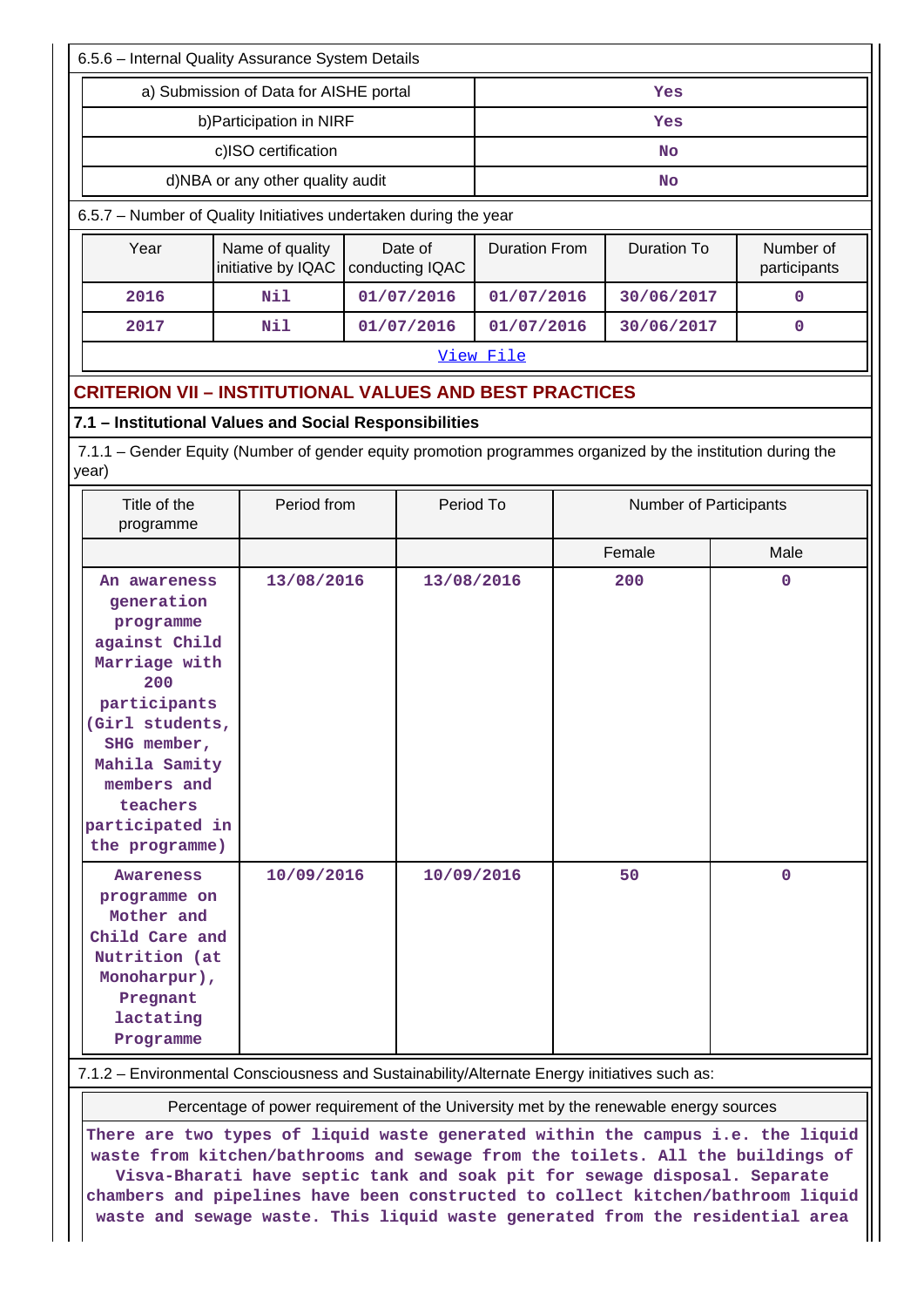**and office buildings are disposed-off periodically. 2) Each and every year Visva-Bharati observes a unique tree planting ceremony 'Vriksharopana' since 1928 which is preceded by ploughing ceremony 'Holokarshana' on 22nd and 23rd day of Sravana (August), respectively. These two are not only the festivals but also have a greeting meaning to save nature. These festivals came to be associated with the special culture of this institution and the introduction of traditional Indian forms and rituals in organising these festivals, including the decoration of the site, use of flowers, alpana, chanting of Vedic hymns and blowing of conch-shells gave them a new dimension, aesthetically attractive. 3) The institute promotes plying cycles in the campus. Students and faculties have their own bicycle and extensively use as means of transport in the campus.**

7.1.3 – Differently abled (Divyangjan) friendliness

| Item facilities                       | Yes/No | Number of beneficiaries |  |  |
|---------------------------------------|--------|-------------------------|--|--|
| Physical facilities                   | Yes    |                         |  |  |
| Provision for lift                    | Yes    | 11                      |  |  |
| Ramp/Rails                            | Yes    | 8                       |  |  |
| <b>Braille</b><br>Software/facilities | Yes    | 11                      |  |  |
| Scribes for examination               | Yes    | 5                       |  |  |

#### 7.1.4 – Inclusion and Situatedness

| Year | Number of<br>initiatives to<br>address<br>locational<br>advantages<br>and disadva<br>ntages | Number of<br>initiatives<br>taken to<br>engage with<br>and<br>contribute to<br>local<br>community | Date           | Duration | Name of<br>initiative                                                                                                                         | <b>Issues</b><br>addressed  | Number of<br>participating<br>students<br>and staff |
|------|---------------------------------------------------------------------------------------------|---------------------------------------------------------------------------------------------------|----------------|----------|-----------------------------------------------------------------------------------------------------------------------------------------------|-----------------------------|-----------------------------------------------------|
| 2017 | $\mathbf{1}$                                                                                | $\mathbf{1}$                                                                                      | 23/03/201<br>7 | 9        | Awareness<br>programme<br>for<br>mother<br>tongue pr<br>eservatio<br>n and<br>education<br>and data<br>collectio<br>n of<br>Oraon and<br>Koda | Culture<br>and<br>education | $6\overline{6}$                                     |
| 2017 | $\mathbf{1}$                                                                                | $\mathbf{1}$                                                                                      | 27/03/201<br>7 | 4        | <b>Awareness</b><br>programme<br>for<br>mother<br>tongue pr<br>eservatio<br>n and<br>education<br>and data<br>collectio<br>n on<br>Oraon      | Culture<br>and<br>education | $6\overline{6}$                                     |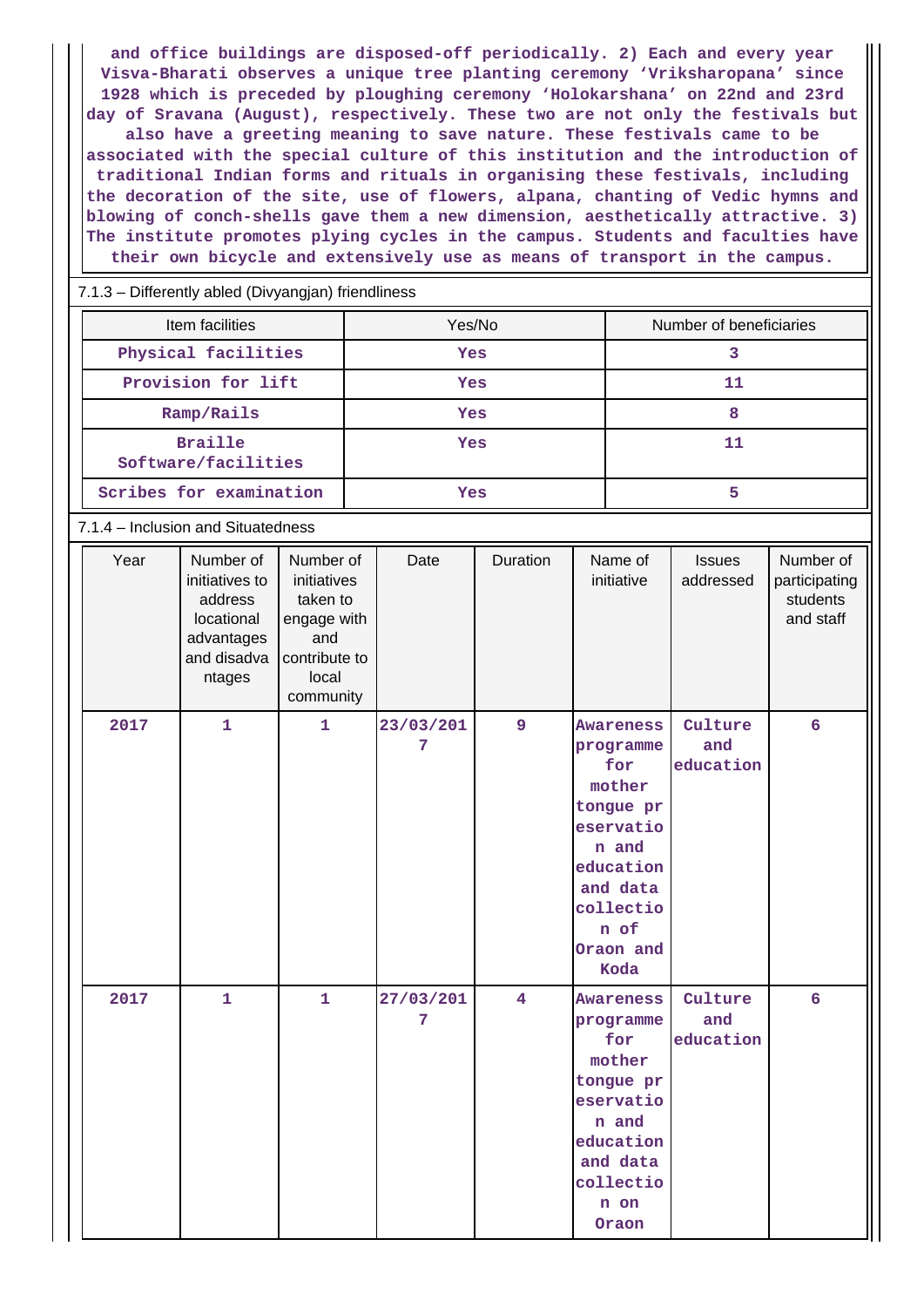| View File                                                                                         |            |                                     |            |                          |                        |  |  |  |
|---------------------------------------------------------------------------------------------------|------------|-------------------------------------|------------|--------------------------|------------------------|--|--|--|
| 7.1.5 – Human Values and Professional Ethics Code of conduct (handbooks) for various stakeholders |            |                                     |            |                          |                        |  |  |  |
| <b>Title</b>                                                                                      |            | Date of publication                 |            | Follow up(max 100 words) |                        |  |  |  |
| Nil                                                                                               |            | 01/07/2016                          |            | Nil                      |                        |  |  |  |
| 7.1.6 – Activities conducted for promotion of universal Values and Ethics                         |            |                                     |            |                          |                        |  |  |  |
| Activity                                                                                          |            | Duration To<br><b>Duration From</b> |            |                          | Number of participants |  |  |  |
| Annual leadership                                                                                 | 13/03/2017 |                                     | 18/03/2017 |                          | 86                     |  |  |  |
| Ashram Induction<br>Programme                                                                     | 23/07/2016 |                                     | 23/07/2016 |                          | 130                    |  |  |  |
| celebration of<br>Teachers day                                                                    | 05/09/2017 |                                     | 05/09/2017 |                          | 300                    |  |  |  |
| View File                                                                                         |            |                                     |            |                          |                        |  |  |  |

#### 7.1.7 – Initiatives taken by the institution to make the campus eco-friendly (at least five)

 **1. Visva-Bharati has maintained the principle of minimum paved area in the campus. Thus, most of the drainage channels are earthen and therefore there is a natural recharge of rain water. Recharge pits have been also provided during construction of different hostels, departments etc. Visva-Bharati makes use of open well to meet its drinking and irrigation water requirements. The rain water from the catchment areas are collected in large and open well, several ponds in the campus which is used for pisciculture, gardening, farming etc. and construction purposes. The harvested water is used as longer-term storage as ground-water recharge. 2. Each and every year Visva-Bharati observes a unique tree planting ceremony 'Vriksharopana' since 1928 which is preceded by ploughing ceremony 'Holokarshana' on 22nd and 23rd day of Sravana (August), respectively. These two are not only the festivals but also have a greeting meaning to save nature. 3. Tobacco and tobacco products are strictly prohibited in the campus of Visva-Bharati and consuming tobacco and tobacco products is a punishable offence in the campus of Visva-Bharati. 4. The University has a population of 80,210 people. At utmost care is taken to dispose-off the solid waste. The solid waste generated within the campus is categorized into two parts i.e. the wet waste and dry waste. The wet waste generated from the residential/hostel area from food/kitchen waste and the dry waste generated both from residential quarters/offices such as paper, plastics and wooden materials etc. is systematically managed. a 10 kg/HR bio-medical waste incinerator is installed at newly constructed building of P.M. hospital from the Plan General Development Assistant (non-recurring head) in 2016-2017. 5. The entire campus is declared as "Non-Plastic Zone". Necessary awareness has been created in the campus through sign boards.**

#### **7.2 – Best Practices**

7.2.1 – Describe at least two institutional best practices

 **1. Title of the Practice Doubling farmers income through diversified farm technological package of practices The Practice Rathindra Krishi Vigyan Kendra (RKVK) has taken several initiatives towards productivity enhancement and profitability increment of the farmers in Birbhum district. Package of practices include innovation of low-cost machinery, cultivation of remunerative crops like Ekangi (medicinal plant) and Elephant Foot Yam, breed upgradation of rural poultry bird, inclusion of Bhetki (fish) in composite fish culture, and integrated farming system. While considering the low-cost innovative machinery to reduce the cost of transplanting in SRI (System of Rice Intensification), an improved water saving technology of rice cultivation, a local made marker was**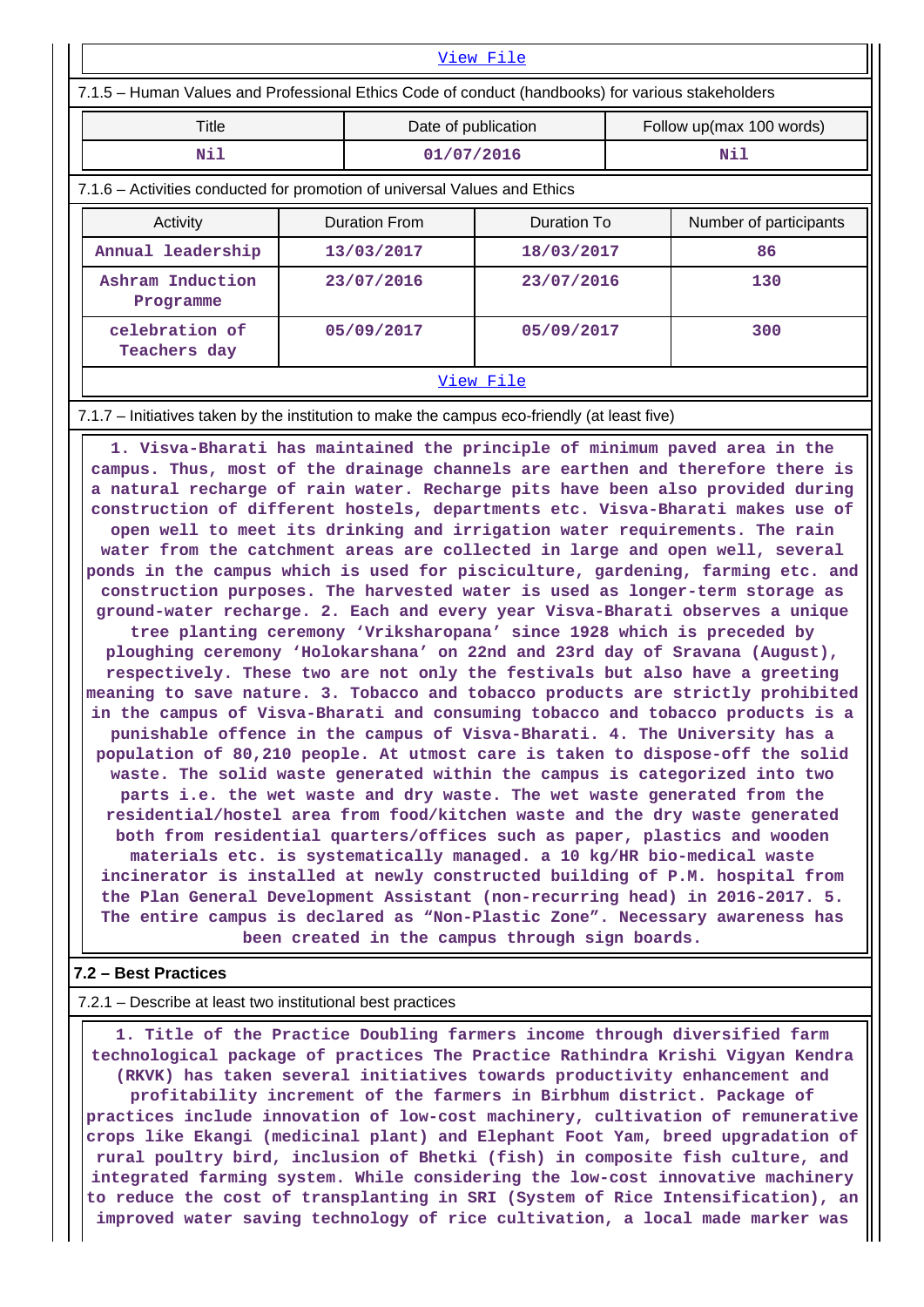**innovated by a farmer, Sri Tapan Kumar Ghosh, village- Bishnubati, P.O. Sattore, after getting idea and inspiration from RKVK. Ekangi (Kaempferia galanga L.), a medicinal plant, was introduced to the farmers by RKVK in the village Kartikdanga, P.O. Raipur in mono cropped paddy area under crop diversification. Ekangi has several medicinal properties. Its rhizome powder is used as appetite enhancer, stomach-ache. The rhizome extract is largely used as for rheumatism, repellent of mosquito and nematode. A package of practice suitable for Birbhum district for cultivation of Ekangi is developed and the plants in small plots are maintained in RKVK medicinal plant garden. Cultivation of Elephant Foot Yam with improved variety Gajendra and Bidhan Kusum has also been initiated under crop diversification programme since the year 2015 in village Kankutia by few farmers lead by Sri Abdul Majid in upland mono cropped area, where paddy cultivation is very less remunerative. The seeds (planting materials) are given to the farmers for the first time with proper training by RKVK. Breed upgradation in backyard poultry farming by improved breed Vanaraja was implemented in 7 villages with 15 farmers in the year 2015 for increasing farmers income in poultry farming 20 numbers of improved poultry breed of Vanaraja were distributed to those farmers. Cultivation of Bhetki with composite fish culture was one of the important initiatives by RKVK towards the increasing farmers income within the existing infrastructure. In the year 2017 training and demonstration programmes were conducted with 10 farmers of 10 different villages. RKVK supplied the Bhetki fingerlings to those farmers first time and also trained for pond preparation and feed preparation for Bhetki in composite fish culture. Fish based integrated farming system model has been implemented in the farmers field in 7 villages in the year 2016-17 to increase the profitability. 2. Title of the Practice: Empowerment and Capacity Building of the Rural Women through forming Self-Help Groups (SHGs) Practice Self help groups (SHGs)by executed by Department of Lifelong Learning and Extension, have been taking various entrepreneurial initiatives for improving socio-economic condition of the members apart from their regular meetings, savings, linkages with banks, etc. Out of these activities, fish farming, small business, agriculture and livestock are important. During past years, SHG members have also participated in different awareness programme organised by the Department such as 'Swachha Bharat Avijan', and awareness programme on 'health, hygiene and cleanliness' and awareness against COVID-19. A total of 80 SHGs are formed in the villages and 20 SHGs are formed in the tribal hamlets of Santiniketan.**

 Upload details of two best practices successfully implemented by the institution as per NAAC format in your institution website, provide the link

<https://sites.google.com/visva-bharati.ac.in/vbiqac/best-practices>

#### **7.3 – Institutional Distinctiveness**

 7.3.1 – Provide the details of the performance of the institution in one area distinctive to its vision, priority and thrust in not more than 500 words

 **The isntiutute has taken up this academic year as the 'Year of Student fiendliness'. The founder Gurudev Rabindranath Tagore has prioritized this institute for needy and poor section of the people. Keeping his vision in mind, the institute has promoted different student friendly initiatives to help students of this institute. The University has extended its 'Vidyarthi Mediclaim Insurance' to all students whoever is admitted and supported any accidental losses from this medclaim policy. In this year, a sum of Rs. 760270/- has been spent to insure newly admitted students in the institute. Besides Vidyarthi Mediclaim Insurance, there is 'Special Aid Fund for Student' which attempted to cover maximum students to offer support in their monthly hostel fee payments, purchase of books and other academic needs. A total of 315 numbers of students were given direct financial support under this scheme. The total sum of Rs. 1265500/- has been spent ony for the current academic yer. It**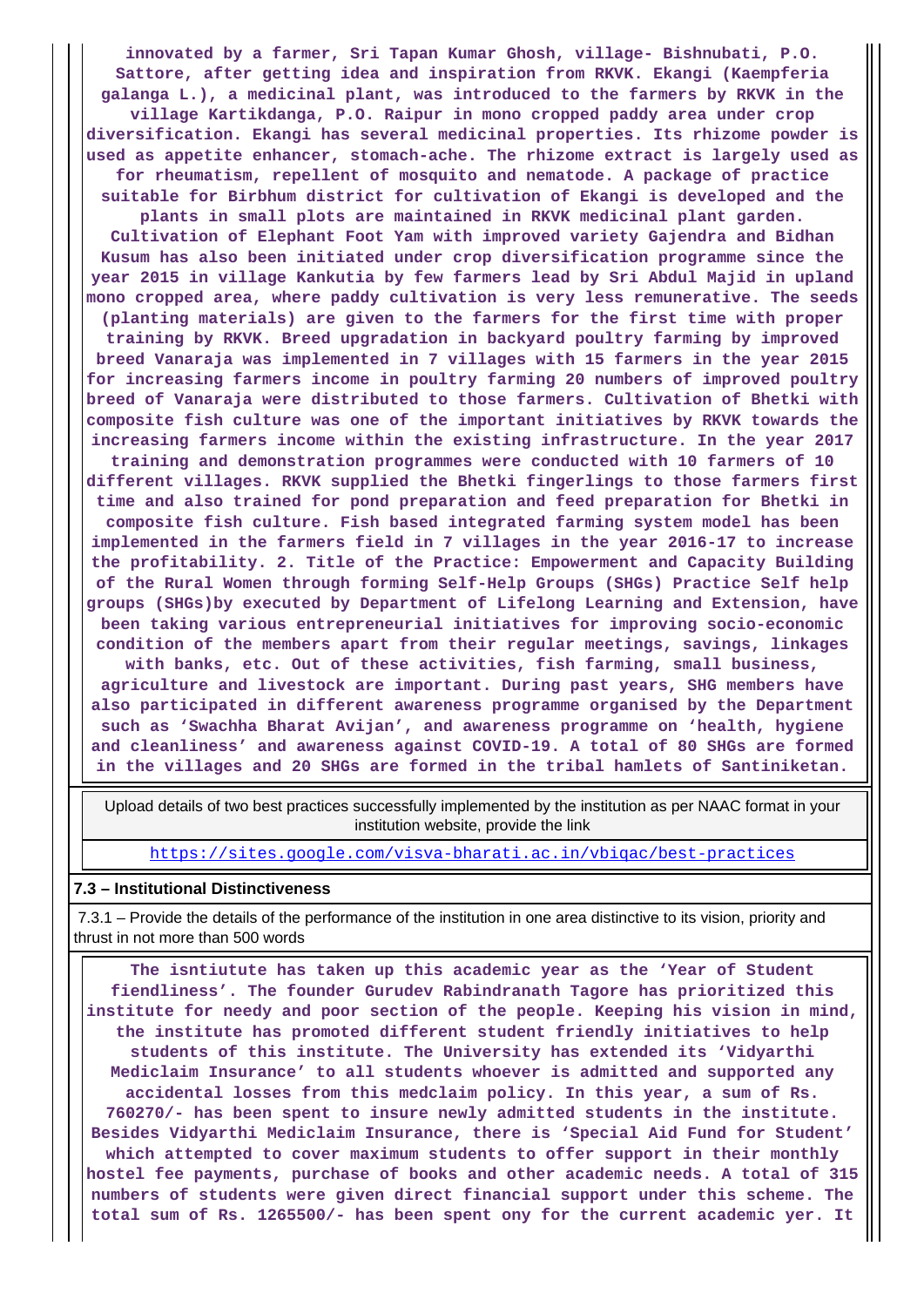**is also decided that the number would be increased in the next and subsequent academic year. These efforts were not limited only financial aid, a series of students' personality development programme were also taken up to ensure their overall growth physical and mental growth. The Psychological Counselling programme covered 200 students this year. Likewise, the Yoga and Meditatioin programme for students has enriched more than 100 students with health awarenss for better living. Academically, remedial classes were organized by the intitute through Directorate of PSNS of Visva-Bharati. As ususlly, the coaching for NET for ST/ST/OBC as well as all other students were conducted to help studets qualify the NET examination. In one of the highest effort to keep sudents away from stressors due to academic pressure, the University authority has declared neither any student be makred as 'absent' or awarded 'o' score in the internal examination**

**(http://www.visvabharati.ac.in/files/902190416\_GLIntAss190416.pdf). The student would be given a convenient time so that he/she can complete his internal examination without any diffuclty. These intitiatives have shown great impact in regular attendance as well as students academic performances. These were just a leap towards the vision that Gurudev Rbindra Nath tagore dreamed to make this institute unique and distinct to the scoiety.**

Provide the weblink of the institution

[https://drive.google.com/file/d/1jdBD\\_SJX4xR-C](https://drive.google.com/file/d/1jdBD_SJX4xR-C-bGpXYnREB_je__kdrA/view?usp=sharing)[bGpXYnREB\\_je\\_\\_kdrA/view?usp=sharing](https://drive.google.com/file/d/1jdBD_SJX4xR-C-bGpXYnREB_je__kdrA/view?usp=sharing)

## **8.Future Plans of Actions for Next Academic Year**

 **1. Much emphasis will be given on syllabi up-gradation and introduction of new courses with industry and market feasibility as well as traditional modes and practices of pedagogy and academic discourses. A merger of the traditional and the modern would be highlighted in the semester programmes. Faculty members, departments and schools would be asked to aggressively work towards UGC-DRS-SAP and DST-FIST status. 2. Extensions, outreach programmes and collaborative practices with educational institutions in India and abroad with facility for exchange of students and teachers will be prioritised MoUs and other instruments of collaborative interest and exchange will be signed with educational and related institutions nationally and internationally so that free-flow of knowledge and information may benefit all stakeholders at the university. 3. Visva-Bharati will prioritise augmentation of infrastructure in the twin campuses of Santiniketan and Sriniketan through renovation, extension and restructuring of existing structures or construction of new physical spaces comprising classrooms, laboratories, seminar-conference halls, hostels and the like. All constructions would be governed by aesthetic and traditional architectural continuity at Visva-Bharati heritage structures will be preserved and renovated. 4. Interface with industry and on-campus job placements would be pursued which will act as a boost for students as well as the university. 5. Library resources and e-knowledge will be privileged as resource management and systems will be placed to monitor and control sharing of resources within the university as well as use digital superhighways to connect to repositories of knowledge and tools of dissemination. Internet connectivity will be expanded and Wi-Fi feasibility will be looked into and pursued. 6. Social and environmental awareness and mass education regarding ragging, hazing, sexually inappropriate gestures and harassment are to be stepped up among students and employees. Ecologically friendly practices and greenactivities are to be promoted. Various infrastructures and tools for differently abled persons – students, teachers, employees – are to be introduced and awareness to be generated towards their seamless assimilation into the greater society. 7. Examinations, admissions and evaluation processes need to be looked into and improved. 8. Employees' career advancement and new personnel, as well as project fellows, will be inducted/recruited as per government rules and guidelines on quality control and professionalism. 9. Emphasis will continue,**